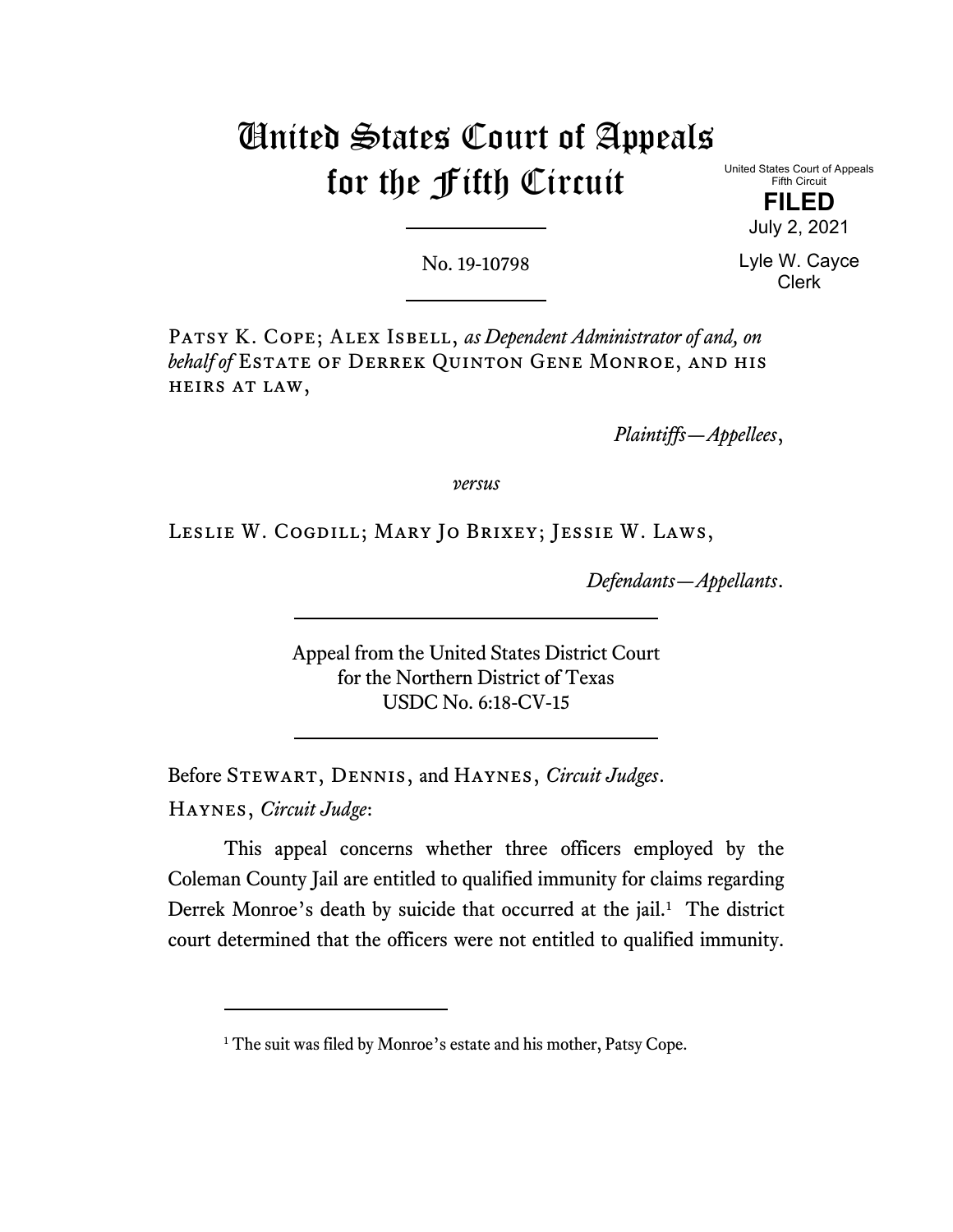For the following reasons, we REVERSE its holding and RENDER judgment in the officers' favor.

#### I. **Background**

Monroe was arrested on September 29, 2017, and booked at the Coleman County Jail. A screening form completed during intake indicated that Monroe said he "wished [he] had a way to" kill himself that day and that Monroe had attempted suicide two weeks prior. The form also indicated that Monroe had previously received psychiatric services, had been diagnosed with "some sort of schizophrenia," and displayed other signs of mental illness and emotional disturbance. Jail Administrator Mary Jo Brixey put Monroe on a temporary "suicide watch." That afternoon, Monroe had a medical emergency, and he was taken to the Coleman County Medical Center for treatment.

Monroe returned to the jail the next day. Cope alleges that "only about 17 minutes after returning to the Coleman County Jail[,] . . . [Monroe] attempted to commit suicide by hanging." This attempt was unsuccessful. Cope alleges that Sheriff Leslie Cogdill spoke with Monroe and sought the intake form reflecting Monroe's mental health issues. Instead of seeking emergency admission at a facility providing mental health treatment, Cogdill and Jailer Jessie Laws continued to hold Monroe in his cell.

On October 1, Laws began his shift at 7:00 a.m., as the only jailer on duty. The jail typically has two jailers on duty during weekdays but only one during nights and weekends due to budgetary considerations. The following incidents occurred<sup>[2](#page-1-0)</sup> between 8:20 and 9:00 a.m.:

<span id="page-1-0"></span><sup>&</sup>lt;sup>2</sup> These events were captured on jail surveillance video.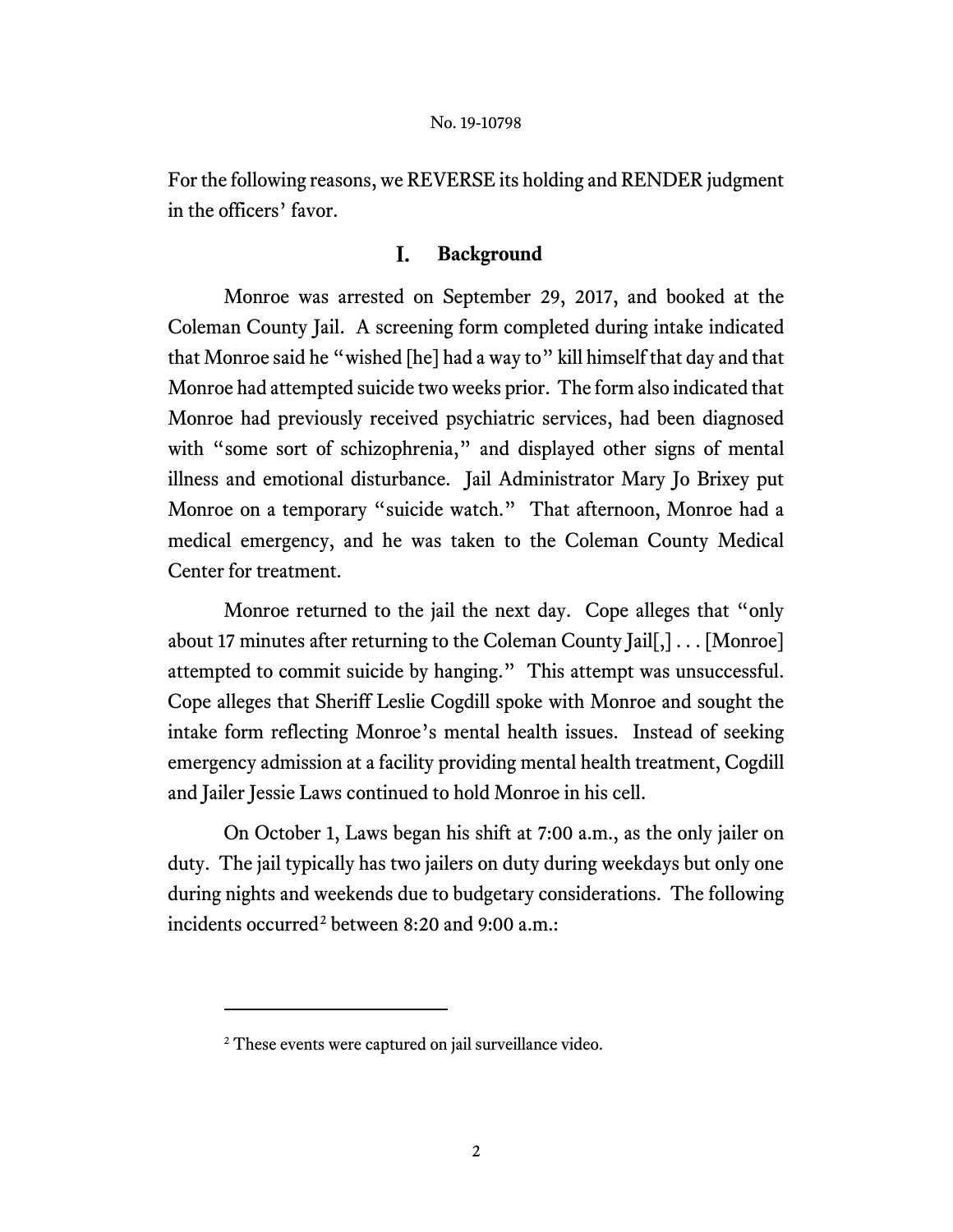Laws had a discussion with Monroe. A few minutes later, Monroe went to the phone in his cell and appeared to do something with it, and Laws then spoke to Monroe through the cell bars. After Laws unlocked Monroe's cell, Monroe exited the cell and walked toward a shower area, and Laws followed. A few minutes later, Monroe returned to his cell, and Laws locked the cell door and pocketed the key. Then, Monroe started to overflow his toilet, prompting Laws to turn off a water valve near the ceiling, which shut off water to Monroe's cell. Monroe became visibly angry and appeared to beat the toilet in his cell with a toilet plunger. Laws then began mopping the area outside of Monroe's cell. While Laws mopped, Monroe remained visibly upset, slamming the phone receiver against the wall several times.

Monroe wrapped the phone cord around his neck around 8:37 a.m., while Laws continued mopping. As Monroe strangled himself with the cord, Laws made a phone call to Brixey. Laws did not call Emergency Medical Services. About a minute or two after the strangulation began, Monroe's body stopped moving. Throughout the next five minutes, Laws looked into the cell several times, but he never unlocked or entered it.

After Brixey arrived at the jail around 8:47 a.m., Laws took the cell key out of his pocket, unlocked and entered the cell, and unwrapped the cord from Monroe's body. Neither Laws nor Brixey attempted to resuscitate Monroe, but they called paramedics, who began performing chest compressions around 8:54 a.m. Monroe was taken to the hospital, where he died the following day.

Cope sued Cogdill, Brixey, and Laws, alleging that they violated the Fourteenth Amendment's Due Process Clause because they were objectively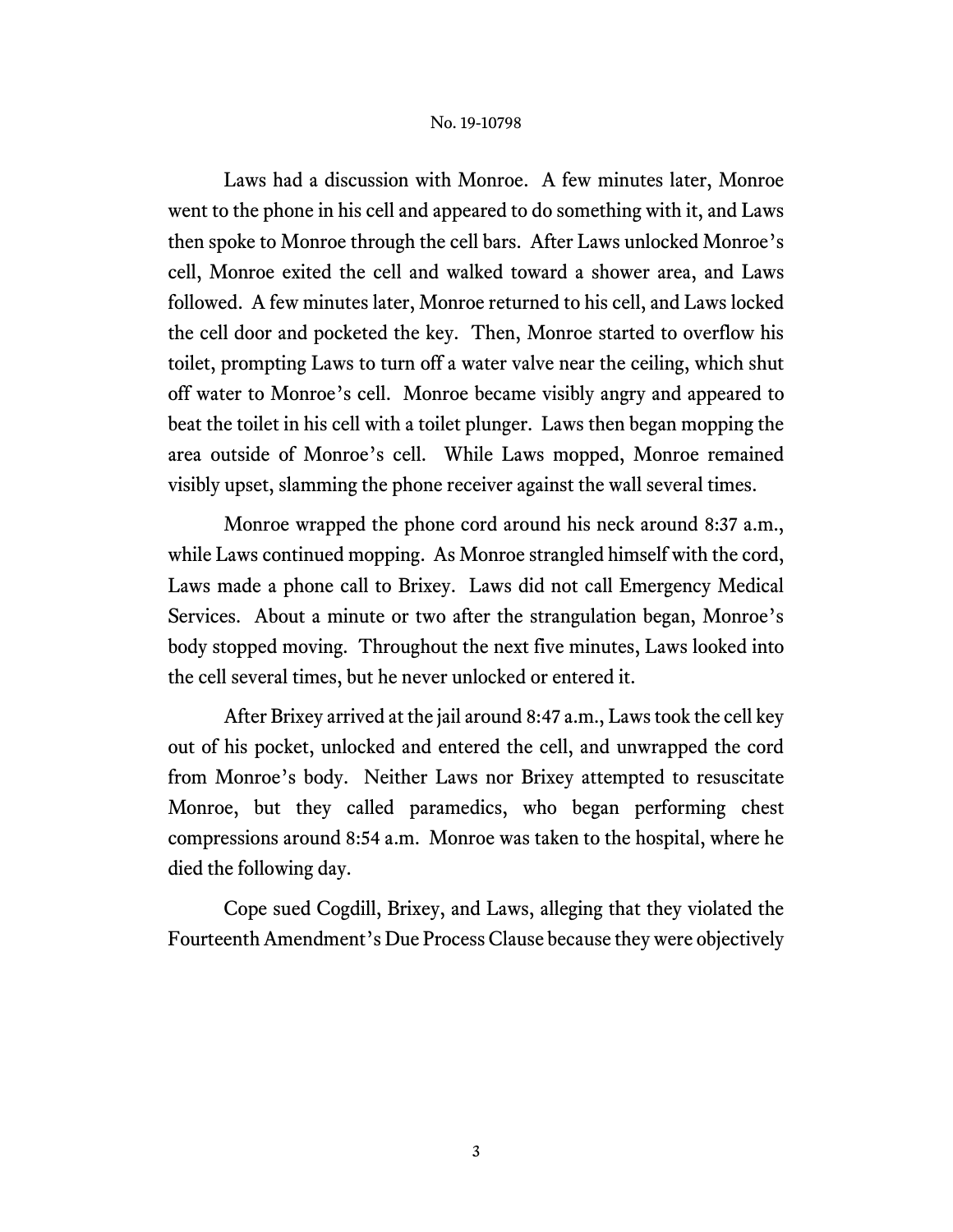unreasonable in their treatment of a pretrial detainee and denied Monroe appropriate medical care.[3](#page-3-0)

Cogdill, Brixey, and Laws moved for summary judgment on the basis of qualified immunity. The district court denied the motion. As to Laws, the district court determined that "watching Monroe wrap the phone cord around his neck and then failing to assist Monroe to free him from the cord will have to be analyzed by a jury to determine whether his conduct was reasonable under the circumstances." As to Cogdill and Brixey, the district court determined that they were not entitled to qualified immunity because "evidence clearly demonstrates a high and obvious risk of suicide by maintaining a policy of housing suicidal inmates in a cell with a phone (and attached cord)." Cogdill, Brixey, and Laws timely filed an interlocutory appeal.

#### II. **Jurisdiction & Standard of Review**

"Although a denial of a defendant's motion for summary judgment is ordinarily not immediately appealable, the Supreme Court has held that the denial of a motion for summary judgment based upon qualified immunity is a collateral order capable of immediate review." *Kinney v. Weaver*, 367 F.3d 337, 346 (5th Cir. 2004) (en banc).

We review the district court's denial of summary judgment de novo and apply the same legal standard as the district court. *Estate of Henson v. Wichita Cnty.*, 795 F.3d 456, 461 (5th Cir. 2015)*.* Summary judgment is appropriate if "there is no genuine dispute as to any material fact and the movant is entitled to judgment as a matter of law." FED. R. CIV. P. 56(a). "A dispute about a material fact is 'genuine' if the evidence is such that a

<span id="page-3-0"></span><sup>&</sup>lt;sup>3</sup> Cope also sued Coleman County, alleging unconstitutional patterns or practices. The allegations against the county are not at issue here.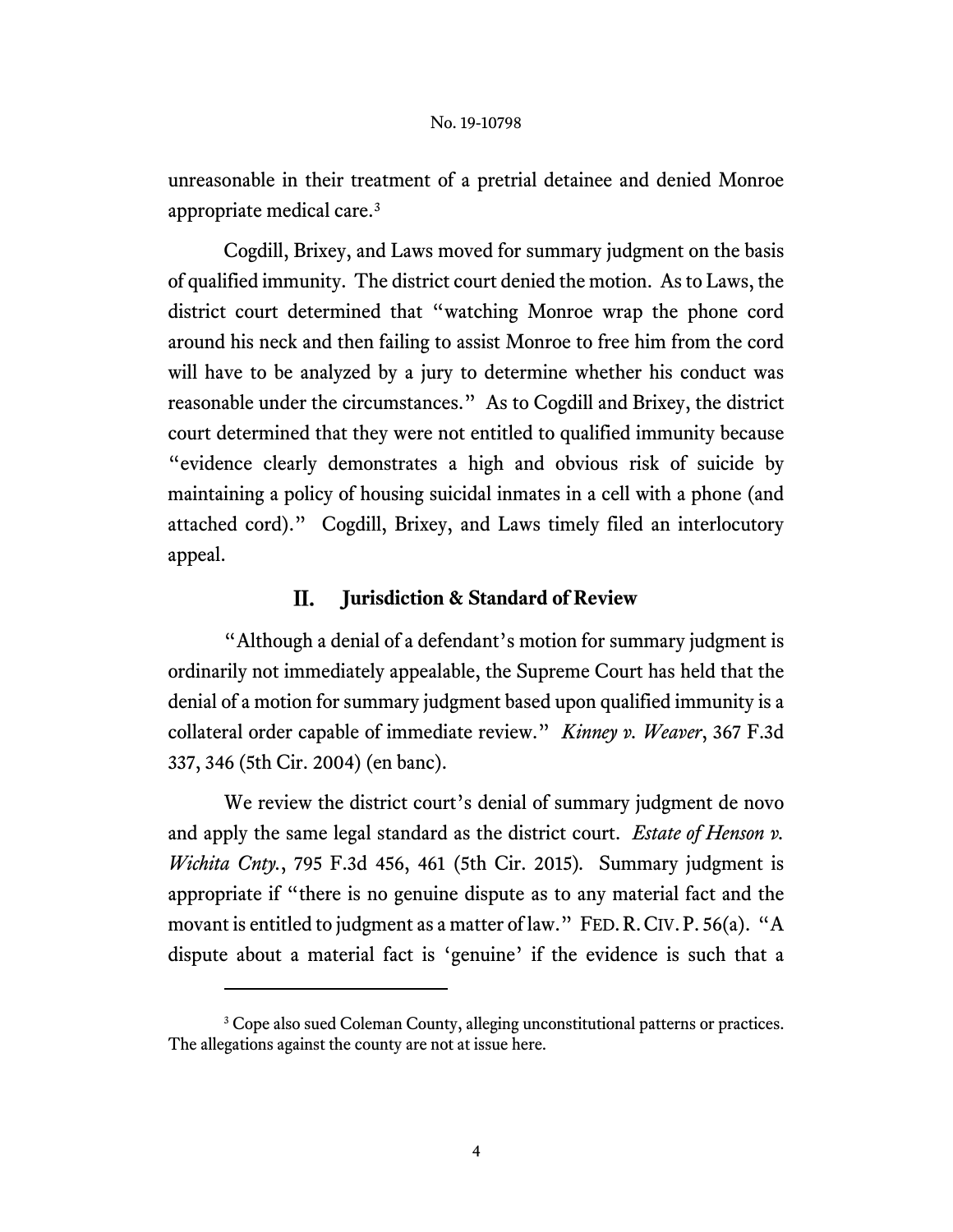reasonable jury could return a verdict for the non-moving party." *Shackelford v. Deloitte & Touche, LLP*, 190 F.3d 398, 403 (5th Cir. 1999). Since this is an interlocutory appeal, we lack jurisdiction to determine whether any factual disputes are genuine, and we only consider, as a matter of law, if they are material. *Trent v. Wade*, 776 F.3d 368, 376 (5th Cir. 2015).

#### III. **Discussion**

#### **Legal Standards**   $A_{\cdot}$

# **1.** *Qualified Immunity*

"The doctrine of qualified immunity protects government officials from civil damages liability when their actions could reasonably have been believed to be legal." *Morgan v. Swanson*, 659 F.3d 359, 370 (5th Cir. 2011) (en banc). There are two aspects to qualified immunity: whether the plaintiff has alleged a violation of a constitutional right and whether the right at issue was "clearly established" at the time of the alleged violation. *Pearson v. Callahan*, 555 U.S. 223, 232 (2009) (citation omitted). Courts retain flexibility as to which step of the two-step process they consider first. *Id.* at 236. Still, often "the better approach to resolving cases in which the defense of qualified immunity is raised is to determine first whether the plaintiff has alleged a deprivation of a constitutional right at all." *Cnty. of Sacramento v. Lewis*, 523 U.S. 833, 841 n.5 (1998). This is especially true "with respect to questions that do not frequently arise." *Pearson*, 555 U.S. at 236.

We are bound by the restrictive analysis of "clearly established" set forth in numerous Supreme Court precedents. A right is "clearly established" if it is "one that is sufficiently clear that every reasonable official would have understood that what he is doing violates that right." *Mullenix v. Luna*, 577 U.S. 7, 11 (2015) (per curiam) (internal quotation marks and citation omitted). Courts must not "define clearly established law at a high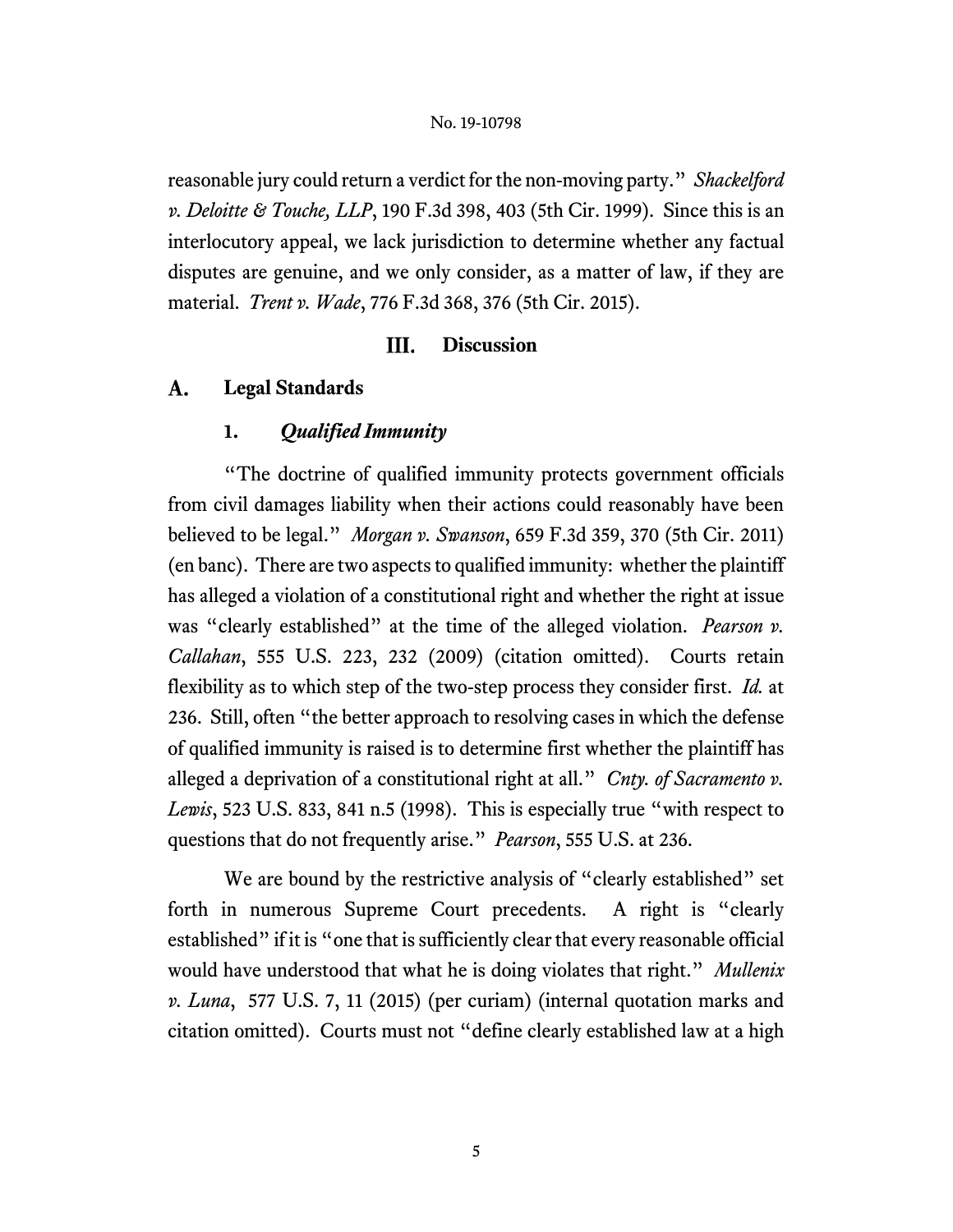level of generality"; instead, their "inquiry must be undertaken in light of the specific context of the case." *Id.* at 12 (internal quotation marks and citations omitted). Therefore, unless existing precedent "squarely governs" the conduct at issue, an official will be entitled to qualified immunity. *See Brosseau v. Haugen*, 543 U.S. 194, 201 (2004)(per curiam); *Mullenix*, 577 U.S. at 12 (emphasizing that "[t]he dispositive question is whether the violative nature of *particular* conduct is clearly established" (internal quotation marks and citation omitted)).

Generally, to satisfy this standard, the plaintiff must "identify[] a case in which an officer acting under similar circumstances was held to have violated the [Constitution], and . . . explain[] why the case clearly proscribed the conduct of that individual officer." *Joseph ex rel. Estate of Joseph v. Bartlett*, 981 F.3d 319, 345 (5th Cir. 2020) (concluding the defendants were entitled to qualified immunity because the plaintiffs failed to identify an analogous case). While an exact case on point is not required, the confines of the officers' violation must be "beyond debate." *Baldwin v. Dorsey*, 964 F.3d 320, 326 (5th Cir. 2020) (internal quotation marks and citation omitted), *cert. denied*, 141 S. Ct. 1379 (2021) (mem.). Broad general propositions are not enough to overcome qualified immunity.[4](#page-5-0) *Id.*

<span id="page-5-0"></span><sup>4</sup> The crux of the dissenting opinion is its rejection of this well-established rule. According to the dissenting opinion, "in the context of a deliberate indifference claim, clearly established rights may be defined generally." Dissenting Op. at 13 n.6. The dissenting opinion reaches this conclusion almost entirely based on its reading of *Jacobs v. West Feliciana Sheriff's Department*, 228 F.3d 338 (5th Cir. 2000), which supposedly denied qualified immunity on two deliberate indifference claims without identifying any factually analogous cases, Dissenting Op. at 12–13, 13 n.6. But nowhere in *Jacobs* did we purport to decide the question of the degree of specificity at which a clearly established right must be defined, and we certainly did not make any statements suggesting that deliberate indifference claims are subject to a different analysis than other claims. Perhaps more importantly, *Jacobs* preceded a series of Supreme Court decisions demanding a high degree of specificity and the identification of an analogous case to overcome qualified immunity.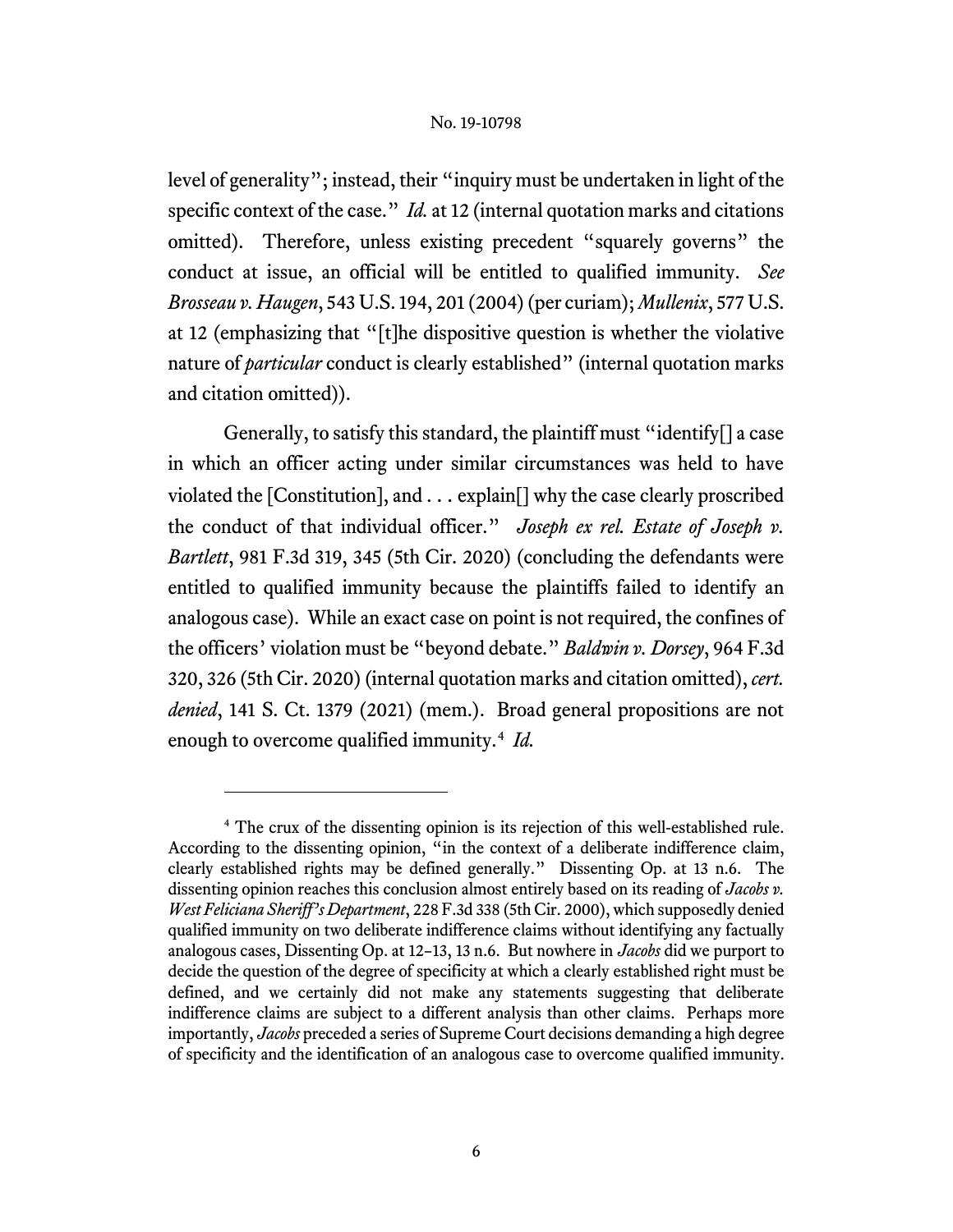Supreme Court cases have been repeated and consistent on this high standard at the second prong. For example, in *Mullenix*, despite indications that the officer was told to stand down and he nonetheless shot from a bridge at a moving car on the street, the Court concluded qualified immunity was appropriate. 577 U.S. at 9–10, 19. Similarly, in *Kisela v. Hughes*, the Court determined that a police officer was entitled to qualified immunity after he repeatedly shot a woman who, although holding a kitchen knife, was apparently calm and was separated from the officer by a chain-link fence with a locked gate. 138 S. Ct. 1148, 1151–52, 1154–55 (2018) (per curiam); *see also Brosseau*, 543 U.S. at 196–97, 201 (ruling that a police officer did not violate a clearly established right when she shot a fleeing suspect in the back).

It might seem that things changed with the recent opinion in *Taylor v. Riojas*, 141 S. Ct. 52 (2020) (per curiam). But, instead, that decision emphasizes the high standard. In *Taylor*, the Supreme Court vacated our grant of qualified immunity to a group of corrections officers for an alleged Eighth Amendment violation. 141 S. Ct. at 53. But that was based upon the

*E.g. White v. Pauly*, 137 S. Ct. 548, 552 (2017) (per curiam); *Mullenix*, 577 U.S. at 12. Regardless of what *Jacobs* may have done twenty-one years ago, we must enforce the heightened requirements that the Supreme Court has set forth in its recent qualified immunity decisions.

Given the clear and unequivocal language used by the Supreme Court in imposing these requirements, we see no basis for recognizing a special exception for deliberate indifference claims. Moreover, as the dissenting opinion recognizes, we have applied the high-specificity rule to deliberate indifference claims before. *See* Dissenting Op. at 13 n.6 (citing *Cleveland v. Bell*, 938 F.3d 672, 677 (5th Cir. 2019)). Even if these precedents are "misguided," as the dissenting opinion claims, Dissenting Op. at 13 n.6, they are nonetheless binding. *See, e.g.*, *Mercado v. Lynch*, 823 F.3d 276, 279 (5th Cir. 2016) (per curiam) ("Under our rule of orderliness, one panel of our court may not overturn another panel's decision, absent an intervening change in the law, such as by a statutory amendment, or the Supreme Court, or our *en banc* court." (quotation omitted)). Rather than follow the dissenting opinion's foreclosed approach, we proceed in accordance with the detailed directives of the Supreme Court.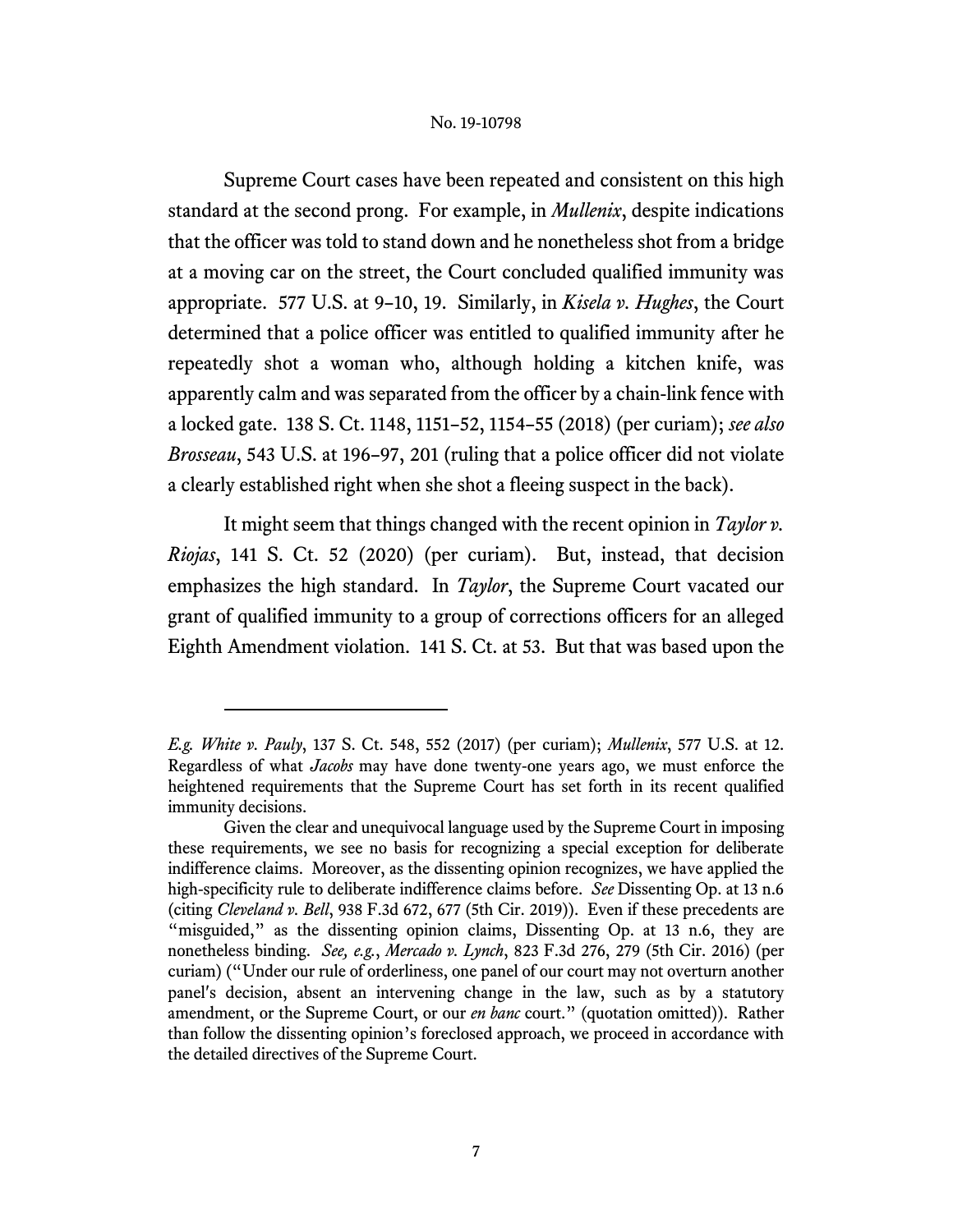Supreme Court's conclusion of how "particularly egregious" and over the top the misconduct at issue was: the officers had allegedly placed the plaintiff, an inmate, in a cell covered in "massive amounts of feces" for four days, only to transfer him to a "frigidly cold cell" where he was "left to sleep naked in sewage." *Id.* (internal quotation marks and citation omitted). Further, the officers acted with a marked callousness; for example, when placing the plaintiff in the second cell, one officer allegedly said that he hoped the plaintiff "would f\*\*\*ing freeze." *Id.* at 54 (internal quotation marks and citation omitted). Accordingly, under *Taylor*, plaintiffs are only excused of their obligation to identify an analogous case in "extreme circumstances" where the constitutional violation is "obvious." *Id.* at 53–54 (internal quotation marks and citation omitted); *see also Joseph*, 981 F.3d at 330 (explaining that the Supreme Court's qualified immunity precedents allow for the "rare possibility that, in an obvious case, analogous case law is not needed because the unlawfulness of the challenged conduct is sufficiently clear" (cleaned up)).

# **2.** *Pretrial Detainees' Right to Medical Care*

"The constitutional rights of a pretrial detainee are found in the procedural and substantive due process guarantees of the Fourteenth Amendment." *Estate of Henson*, 795 F.3d at 462. A state may detain defendants for trial; its "exercise of its power to hold detainees and prisoners, however, brings with it a responsibility under the U.S. Constitution to tend to essentials of their well-being." *Hare v. City of Corinth*, 74 F.3d 633, 638– 39 (5th Cir. 1996) (en banc).

"Suicide is an objectively serious harm implicating the state's duty to provide adequate medical care." *Arenas v. Calhoun*, 922 F.3d 616, 621 (5th Cir. 2019). We have articulated "proper legal measures of a State's duty to tend to a pretrial detainee posing a risk of suicide," which depend on whether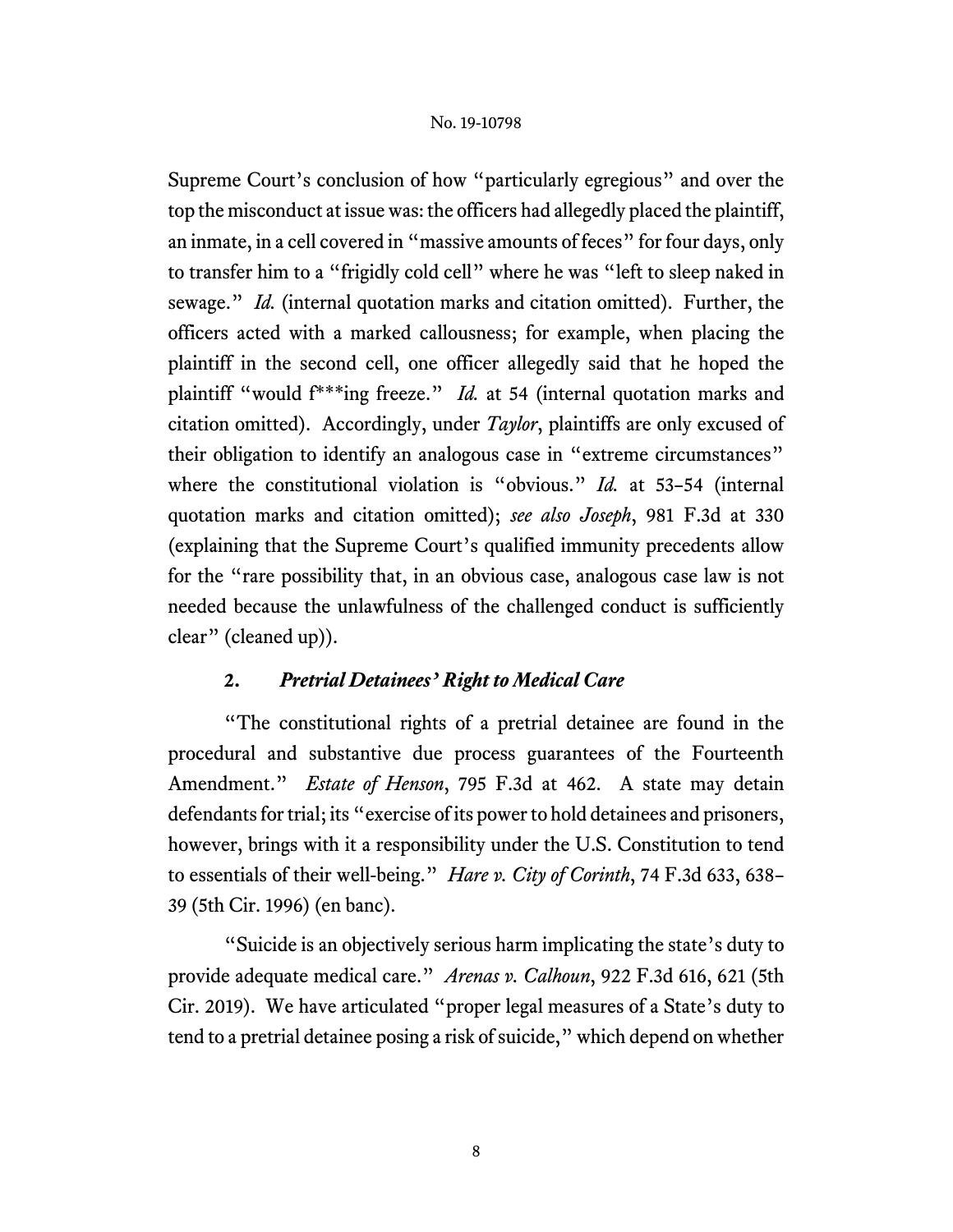the plaintiff challenges the conditions of confinement or if he alleges episodic acts or omissions. *Hare*, 74 F.3d at 643.

When, as in this case, "a pretrial detainee's claim is based on a jail official's episodic acts or omissions, the proper inquiry is whether the official had a culpable state of mind in acting or failing to act."[5](#page-8-0) *Id.* An official "violates a pretrial detainee's constitutional right to be secure in his basic human needs only when the official had subjective knowledge of a substantial risk of serious harm to the detainee and responded to that risk with deliberate indifference." *Estate of Henson*, 795 F.3d at 464 (internal quotation marks and citation omitted). Although deliberate indifference is a high bar and requires egregious conduct, plaintiffs need not prove that the official acted with the intent to cause harm. *Farmer v. Brennan*, 511 U.S. 825, 835 (1994) (stating that deliberate indifference "is satisfied by something less than acts or omissions for the very purpose of causing harm or with knowledge that harm will result"). "Deliberate indifference is an extremely high standard to meet" but can be satisfied by a "wanton disregard for [an inmate's] serious medical needs." *Domino v. Tex. Dep't of Criminal Justice*, 239 F.3d 752, 756 (5th Cir. 2001). In the context of inmate suicide, "to defeat qualified immunity, the plaintiffs must establish that the officers . . . were aware of a substantial and significant risk that [the detainee] might kill [him]self, but

<span id="page-8-0"></span><sup>&</sup>lt;sup>5</sup> In contrast, if a pretrial detainee challenges "general conditions, practices, rules, or restrictions of pretrial confinement," we evaluate whether the condition was "reasonably related to a legitimate governmental objective." *Hare*, 74 F.3d at 644–47; *see also Bell v. Wolfish*, 441 U.S. 520, 539 (1979). Conditions of confinement may be explicit (for example, rules about disciplinary segregation) or they may be de facto (that is, acts that are proven to be a pervasive practice). *Estate of Henson*, 795 F.3d at 463. Conditions are not "reasonably related to a legitimate governmental objective" if they are "arbitrary or purposeless"; in that case, "a court permissibly may infer that the purpose of the governmental action is punishment that may not constitutionally be inflicted upon detainees." *Bell*, 441 U.S. at 539. "[T]here is no rule barring a plaintiff from pleading both alternative theories." *Estate of Henson*, 795 F.3d at 464.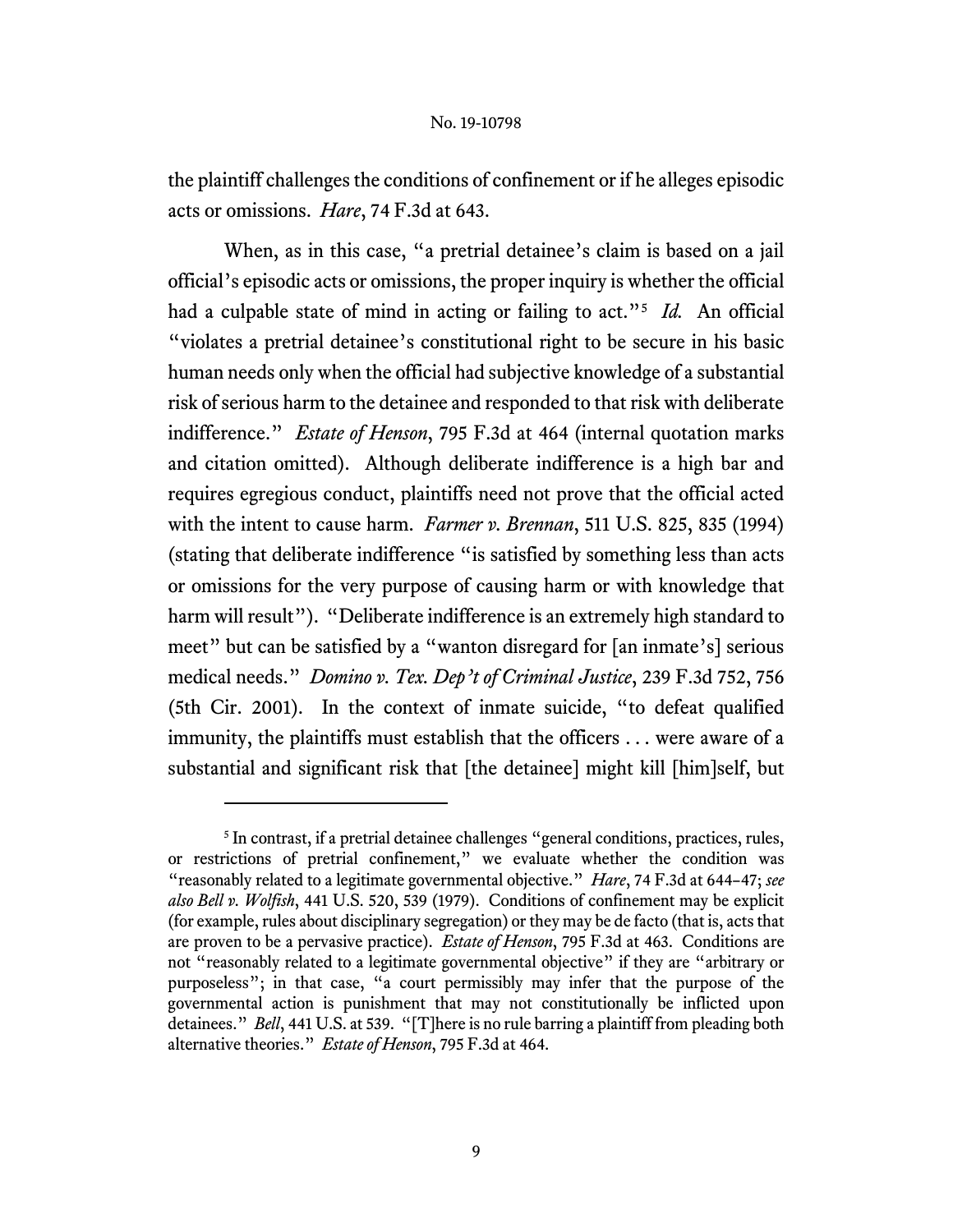effectively disregarded it." *Jacobs v. W. Feliciana Sheriff's Dep't*, 228 F.3d 388, 395 (5th Cir. 2000).

When multiple officials are named as defendants, we "evaluate each officer's actions separately, to the extent possible." *Poole v. City of Shreveport*, 691 F.3d 624, 628 (5th Cir. 2012). Accordingly, each officer's actions are discussed separately, to the extent possible, below.[6](#page-9-0)

#### **B. Laws's Actions**

Laws's actions fall under a "deliberate indifference" standard "[b]ecause the focus of the claim is one individual's misconduct." *Shepherd v. Dall. Cnty.*, 591 F.3d 445, 452 (5th Cir. 2009). If this case went to trial, then, the questions would be whether Laws (1) "had subjective knowledge of a substantial risk of serious harm"[7](#page-9-1) and (2) "responded to that risk with

<span id="page-9-0"></span><sup>6</sup> In her brief, Cope addresses her claims against Cogdill and Brixey together. The claims center on supervisory decisions made at the jail, and it is unclear exactly who was responsible for each decision. During oral argument, Defendants' counsel conceded that Brixey "was not involved in placing [Monroe] in the cell." As Cope's claim against Brixey is predicated on Brixey's involvement in this placement decision, then counsel's concession demonstrates that Brixey should prevail. *See Ashcroft v. Iqbal*, 556 U.S. 662, 675 (2009) (explaining that "[b]ecause vicarious liability is inapplicable to *Bivens* and § 1983 suits, a plaintiff must [show] that each Government-official defendant, through the official's own individual actions, has violated the Constitution"). However, since we conclude that she is entitled to qualified immunity either way, we need not analyze this issue further.

<span id="page-9-1"></span><sup>&</sup>lt;sup>7</sup> Cope argues that the Supreme Court announced an objective standard for pretrial detainees and that the standard of reasonableness employed here should be objective, not subjective. She relies on *Kingsley v. Hendrickson*, 576 U.S. 389 (2015). But *Kingsley* did not address claims regarding medical treatment. Rather, the Supreme Court held that plaintiffs alleging excessive force must show that the force was objectively excessive. *Id.* at 396–97. Since *Kingsley* discussed a different type of constitutional claim, it did not abrogate our deliberate-indifference precedent. Thus, Cope must prove subjective knowledge. *See*  Hare, 74 F.3d at 643. We recently clarified, however, that subjective intent of harm does not have to be proven. *Dyer*, 964 F.3d at 380.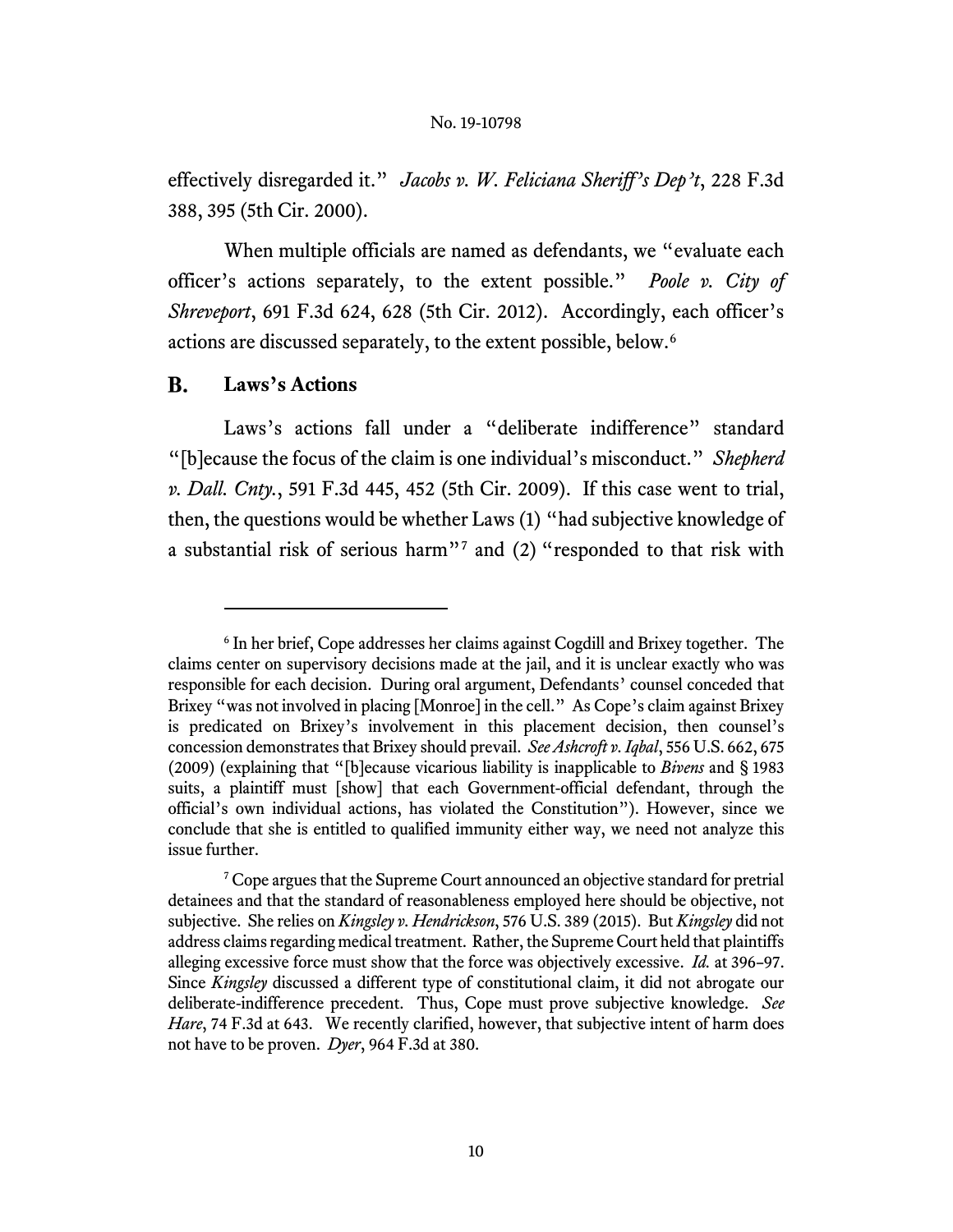deliberate indifference." *Estate of Henson*, 795 F.3d at 464 (internal quotation marks and citation omitted). At the very least, Cope has presented sufficient evidence to create a genuine dispute of material fact as to whether Laws had subjective knowledge of the risk of serious harm. Brixey testified that Laws called her saying that Monroe was trying to hang himself. Just one day prior, Laws had witnessed Monroe attempt suicide by hanging. Notably, Laws appears to concede the point, stating "[t]here is no dispute that Laws knew Monroe was potentially suicidal the morning of the suicide." In the context of deliberate indifference, the question is "whether the unlawfulness of the Officers' conduct was clearly established at the time." *Dyer v. Houston*, 964 F.3d 374, 383 (5th Cir. 2020) (quoting *District of Columbia v. Wesby*, 138 S. Ct. 577, 589 (2018)) (alteration and internal quotation marks omitted). Therefore, our analysis turns to this second prong: whether the unlawfulness was clearly established.

## **1.** *Waiting to Enter Monroe's Cell Until Back-Up Arrived*

The first issue we address is whether Laws's failure to immediately intervene after Monroe strangled himself and decision to instead wait until another jailer arrived was constitutionally unlawful under clearly established law. Laws's decision not to enter Monroe's cell was in line with his training and the jail's policy that jailers not enter the cell until back up arrives. Cope argues that, notwithstanding the policy, Laws should have requested permission to enter the cell when he called Brixey and that even if Brixey denied permission, Laws should have entered the cell to render aid because failing to do so unconstitutionally deprived Monroe of medical assistance.

To violate the constitution in this context, Laws must have "effectively disregarded" the risk to Monroe's health. *Jacobs*, 228 F.3d at 395. After Monroe began strangling himself, Laws called Brixey. Once Brixey arrived, Laws entered the cell to unwrap Monroe's body from the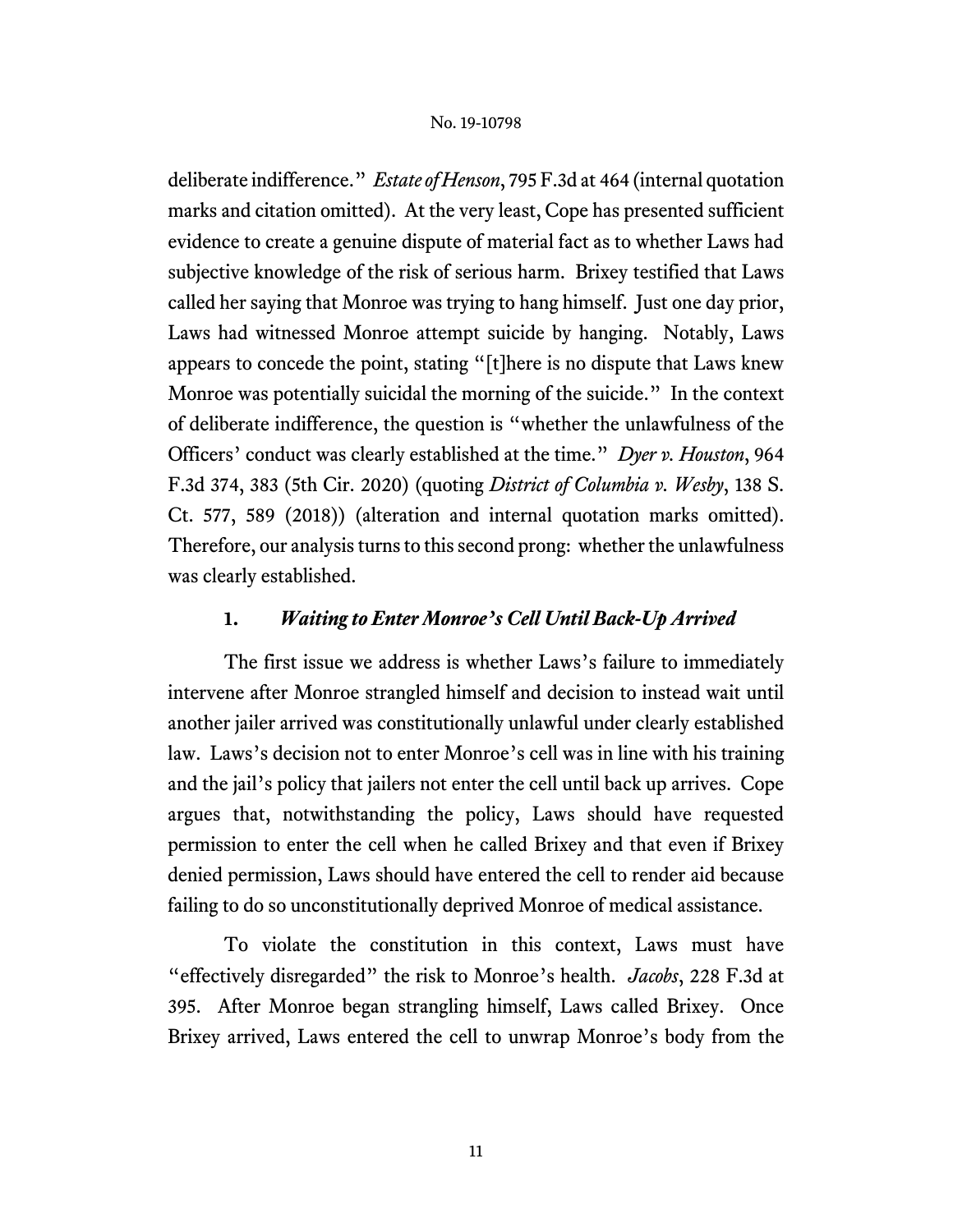cord.[8](#page-11-0) Waiting for Brixey to arrive was in line with the jail's policy, and we have held that a jailer supervising a suicidal inmate acted reasonably when he "essentially follow[ed] orders" and "the orders he received . . . were not facially outrageous." *Id.* at 398. Moreover, in affirming a grant of qualified immunity in an inmate-suicide case in which the prison official waited for help to arrive, we recently stated that requiring a jailer to enter a cell without back-up "would create an unenviable Catch-22: Either enter the cell alone and risk potential attack, or take appropriate precautions and incur liability under § 1983." *Arenas*, 922 F.3d at 621.

We conclude that Laws's decision to wait for Brixey before entering the cell did not violate any clearly established constitutional right. Specifically, it would not be "sufficiently clear that every reasonable official would have understood that" waiting for a backup officer to arrive in accordance with prison policy "violates [a pretrial detainee's] right." *See Mullenix*, 577 U.S. at 11 (internal quotation marks and citation omitted) (addressing excessive force). Since our case law supports that jailers who follow policies aimed at protecting the jailer should not be considered deliberately indifferent to an inmate's medical need, *see Arenas*, 922 F.3d at 621, Laws is entitled to qualified immunity on this claim.

<span id="page-11-0"></span><sup>&</sup>lt;sup>8</sup> In addition to waiting to enter the cell until Brixey arrived, Laws also did not try to revive Monroe while waiting for emergency personnel. But "a due process claim [can] never be based on a jail official's negligent failure to provide either medical care or protection from harm." *Hare*, 74 F.3d at 642; *see also Dyer*, 964 F.3d 381 (distinguishing between negligence and deliberate indifference). Because negligence does not support a deliberate indifference claim, Laws's failure to resuscitate Monroe did not rise to the level of deliberate indifference and therefore cannot be a violation of clearly established law.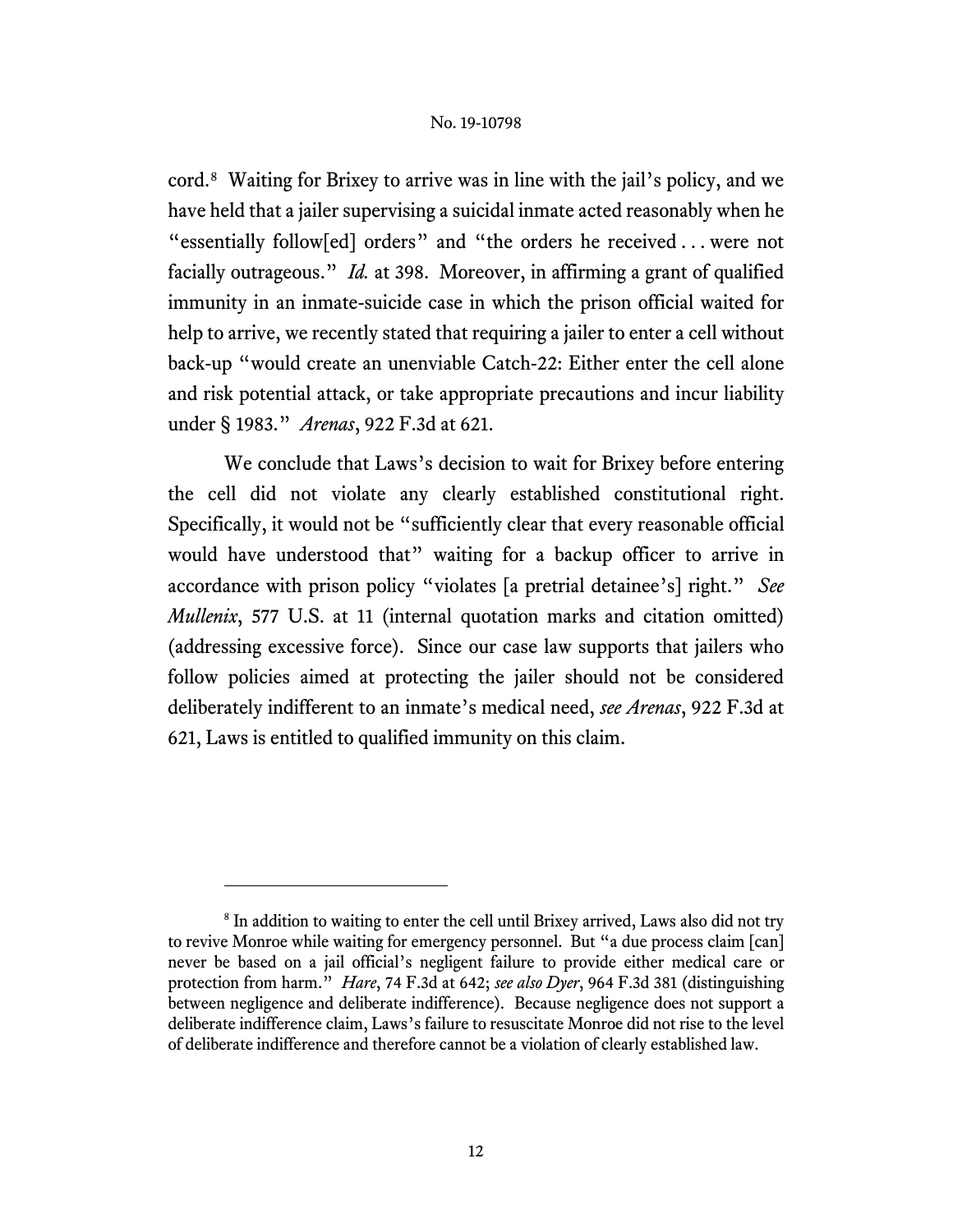# **2.** *Failure to Call Emergency Medical Services*

Cope further argues that Laws should have immediately called 911, which Laws failed to do, after calling Brixey. A jailer has a "duty to not act with subjective deliberate indifference to a known substantial risk of suicide" and accordingly cannot "disregard . . . precautions he kn[ows] should be taken." *Jacobs*, 228 F.3d at 397–98. In general, a prison official who knew of a serious threat to inmate safety and responded *reasonably* cannot be held liable for his actions. *Farmer*, 511 U.S. at 844. But watching an inmate attempt suicide and failing to call for emergency medical assistance is not a reasonable response. This was especially true in the situation at hand, where jail policy did not permit Laws to personally enter the jail cell to assist Monroe until a second staff member arrived. Calling for emergency assistance was a precaution that Laws knew he should have taken, and failing to do so was both unreasonable and an effective disregard for the risk to Monroe's life. *See Jacobs*, 228 F.3d at 395. For these reasons, we now make clear that promptly failing to call for emergency assistance when a detainee faces a known, serious medical emergency—e.g., suffering from a suicide attempt—constitutes unconstitutional conduct.

As explained above, in determining whether the law was clearly established at the time the conduct occurred, constitutional rights must not be defined at a high level of generality. *Mullenix*, 577 U.S. at 12. Until today, we have not spoken directly on whether failing to call for emergency assistance in response to a serious threat to an inmate's life constitutes deliberate indifference. *See Shepard v. Hansford Cnty*., 110 F. Supp. 3d 696, 711, 713 (N.D. Tex. 2015) (noting a lack of Fifth Circuit precedent on, among other things, an official's failure to call 911). Recently, in *Dyer*, we engaged in a similar discussion but did not specifically address the 911 issue. 964 F.3d at 381–85. In that case, officers were aware that the detainee was "in the grip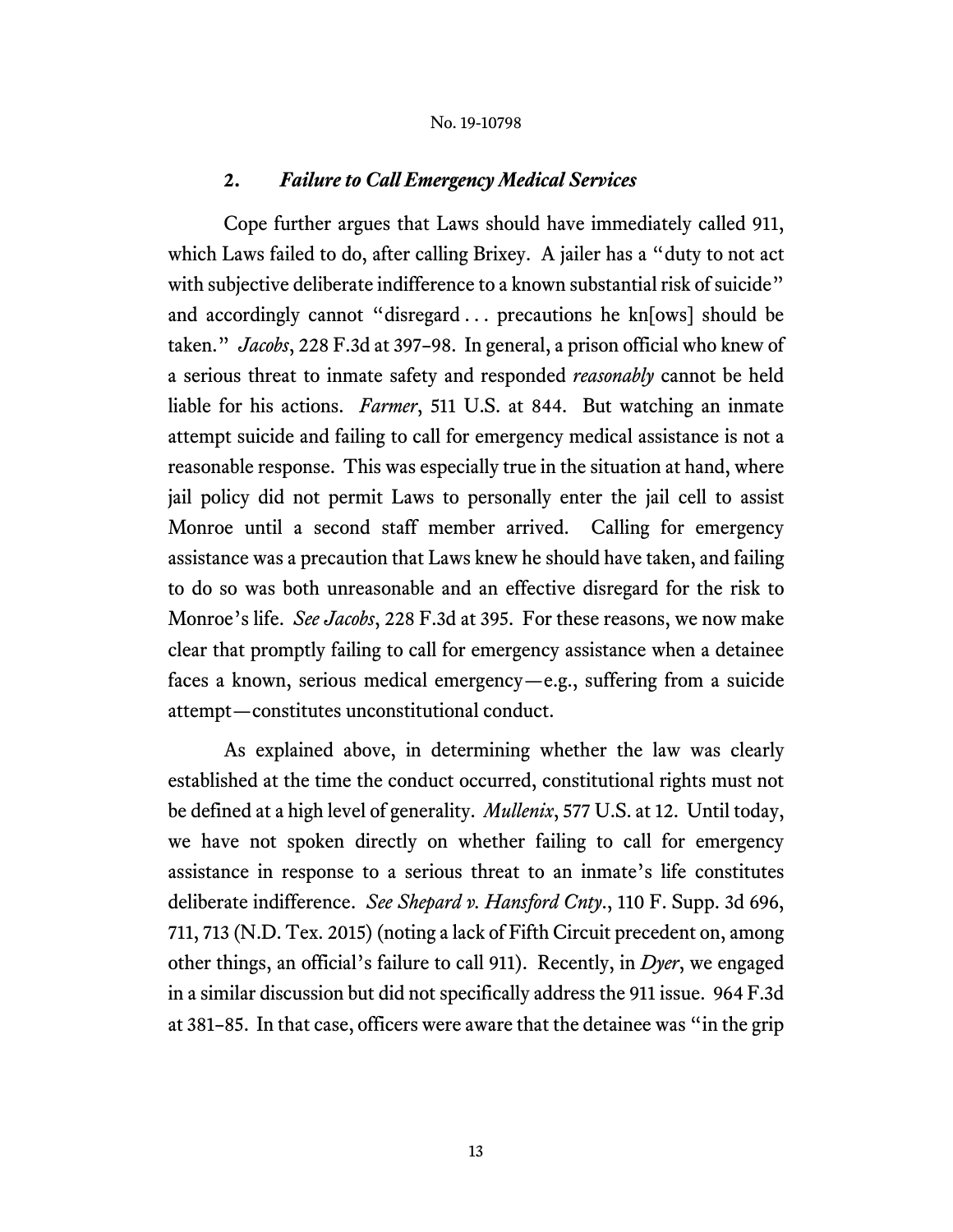of a drug-induced psychosis" and had repeatedly "struck his head violently against the interior of [the] patrol car"; nonetheless, the officers neither sought any medical care nor informed the jail officials that the detainee had suffered a head injury. *Id.* at 381–82. Indeed, they did nothing at all to address his additional injuries; it was another official who finally reacted two hours later.<sup>[9](#page-13-0)</sup> We concluded that existing precedent showed that officers who, "despite being aware of the detainee's dire condition[,] ... did nothing to secure medical help" at all were on "fair warning" that their behavior was deliberately indifferent. *Id.* 384–85 (internal quotation marks and citation omitted). Here, in contrast, Laws did *something*: he called Brixey for assistance and she called 911, albeit not as promptly as should have been done. Existing case law, therefore, was not so clearly on point as to "place<sup>[]</sup> the statutory or constitutional question beyond debate[,]" and we conclude that the right was not clearly established. *Morgan*, 659 F.3d at 372. Unlike the officers in *Taylor*, Laws did nothing so extreme or even close as forcing an inmate to sleep naked in raw sewage. 141 S. Ct. at 53. The failings of Laws are in a time of minutes and lack of complete action, not days and affirmative misconduct.[10](#page-13-1) *Cf. id.* Accordingly, even though Laws fails on the first prong, he is nonetheless entitled to qualified immunity.

<span id="page-13-0"></span><sup>9</sup> Unlike this case, in *Dyer* the person in question (Graham) had originally come to the officers' attention due to a 911 call. *Id.* at 378. Paramedics had examined Graham and released him to the police. *Id.* However, during the trip to the police department, Graham continued to injure himself with at least forty head bashes. *Id.* at 378–79. It was not until two hours later, when a sergeant noted Graham's labored breathing, that paramedics were summoned. *Id.* at 379. In this case, by contrast, the delay was minutes, not hours, and Laws was at least attempting to obtain help, unlike the officers in *Dyer*, who never did anything to help.

<span id="page-13-1"></span><sup>10</sup> *Converse v. City of Kemah*, 961 F.3d 771 (5th Cir. 2020), also demonstrates the need for and importance of similar cases. Like this case, *Converse* concerned Fourteenth Amendment claims against a group of officers arising from a detainee's suicide. 961 F.3d at 774. Based on the facts of that case, we held that the officers were not entitled to qualified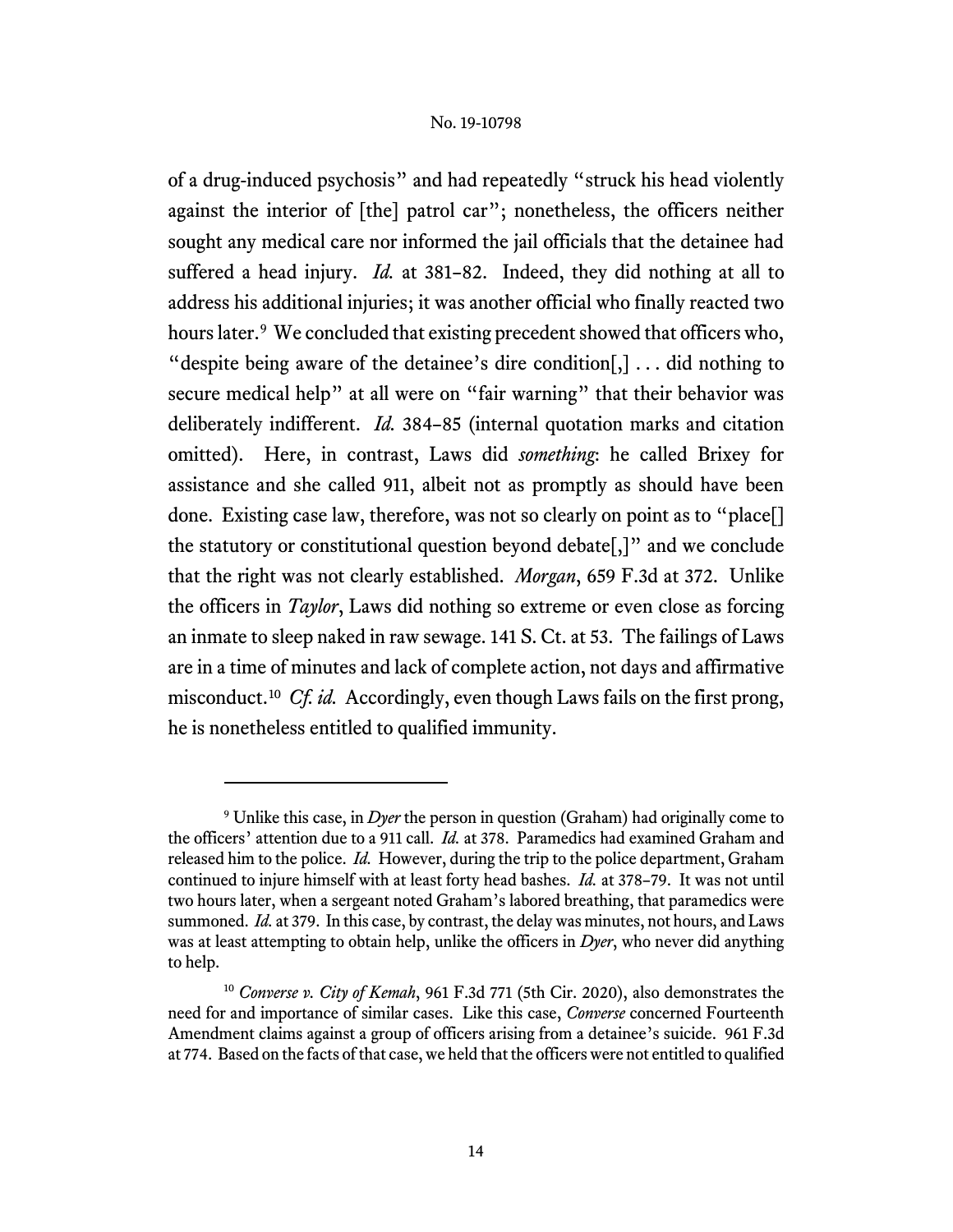#### $C_{\bullet}$ **Cogdill's & Brixey's Actions**

Because Cope's briefing focuses on deliberate indifference, she appears to be arguing an episodic-acts theory of liability. To be liable, therefore, Brixey and Cogdill must have (1) "had subjective knowledge of a substantial risk of serious harm" and (2) "responded to that risk with deliberate indifference." *Estate of Henson*, 795 F.3d at 464 (internal quotation marks and citation omitted). Even if their actions were constitutionally unlawful, they are entitled to qualified immunity if the constitutional right at issue was not "clearly established." *Pearson*, 555 U.S. at 232.

# **1.** *Placement of Monroe in a Cell Containing a Phone Cord*

Cope contends that Brixey and Cogdill were deliberately indifferent by housing Monroe in a cell "with the means of committing suicide readily available to him in the form of a lengthy telephone cord."

We have held that a sheriff was deliberately indifferent when he was "fully aware that [the detainee] had actually attempted suicide once before, regarded her as a suicide risk at all times during her detention, and yet still . . . ordered loose bedding to be given to her" and placed her in a cell with "several 'tie-off' points (bars and light fixtures from which a makeshift rope could be suspended)" after "another inmate . . . had previously committed suicide in the very same cell by hanging himself with a sheet from one of these tie-off points." *Jacobs*, 228 F.3d at 390, 396. Similarly, in *Converse v. City of Kemah*, we recently determined that officers who gave a suicidal inmate a

immunity at the motion-to-dismiss stage. *Id.* at 773. While making some general statements, the actual course of our reasoning in *Converse* demonstrates that we did not rely merely on an abstract legal proposition when denying the defendants qualified immunity; rather, we denied qualified immunity because we identified a prior precedent, *Jacobs*, with "closely analogous" facts. *Converse*, 961 F.3d at 777–80. Thus, we adhered to the analogous-case requirement in *Converse*, and consequently, we do so here as well.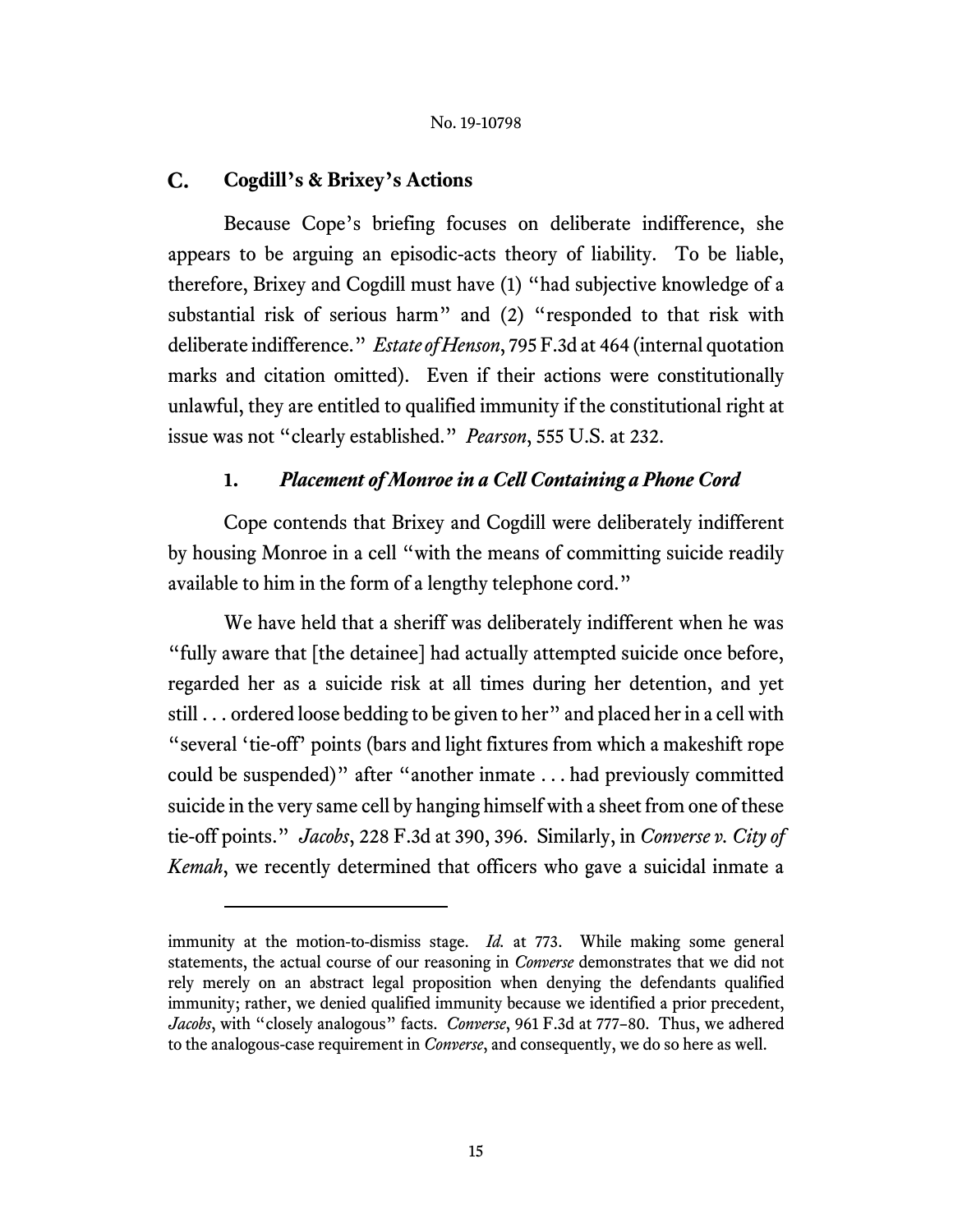blanket were not entitled to qualified immunity. 961 F.3d 771, 773–74 (5th Cir. 2020). We noted that the plaintiffs' allegations supported, among other things, that the officers were aware that "bedding hanging was the most frequent method of suicide" in Texas jails. *Id.* at 777.

Here, Brixey had placed Monroe on a temporary suicide watch, and Cogdill was aware that Monroe had attempted suicide by hanging the day before. However, the record does not suggest that any inmate had previously attempted suicide by strangulation with a phone cord; nor is there nonspeculative evidence that Brixey and Cogdill were aware of this danger.<sup>11</sup> The

<span id="page-15-0"></span><sup>&</sup>lt;sup>11</sup> In light of multiple suicides in Texas jails involving phone cords, in 2015, the Texas Commission on Jail Standards issued a memorandum recommending that phone cords in jails "be no more than twelve (12) inches in length." The phone cord in Monroe's cell is longer than the recommended length. In certain circumstances, the Supreme Court has indicated that subjective knowledge may be inferred based on circumstantial evidence, *Farmer*, 511 U.S. at 842–43. Here, however, the Commission memorandum is insufficient to support the inference that Brixey and Cogdill had subjective knowledge of the risk posed by the lengthy phone cord. Specifically, the Supreme Court has approved reliance on circumstantial evidence if the relevant risk "was longstanding, pervasive, welldocumented, or expressly noted by [jail] officials in the past, and the circumstances suggest that the defendant-official being sued had been exposed to information concerning the risk and thus 'must have known' about it." *Id.* (internal quotation marks omitted). There is nothing like that here and certainly no evidence that either Brixey or Cogdill ever received or reviewed the Commission's memorandum prior to Monroe's suicide.

Further, even at the summary judgment stage, it would go too far to infer that Brixey and Cogdill were aware of the Commission's recommendations simply due to their employment in the Texas jail system at the time the memorandum was written—just because information is *available* to a defendant does not mean she has been *exposed* to it. *See Rode v. Dellarciprete*, 845 F.2d 1195, 1208 (3d Cir. 1988) (rejecting the plaintiff's theory that the Governor of Pennsylvania could be inferred to have personal knowledge of state employees' acts of retaliatory harassment "because of numerous articles that appeared in newspapers throughout the state and through the introduction of a legislative resolution seeking an investigation into [the harassment], the filing of grievances with the Governor's office of administration, and telephone calls and correspondence with the office of the Lieutenant Governor"). Consequently, there is insufficient evidence that Brixey and Cogdill were exposed to the Commission's memorandum to create a genuine dispute of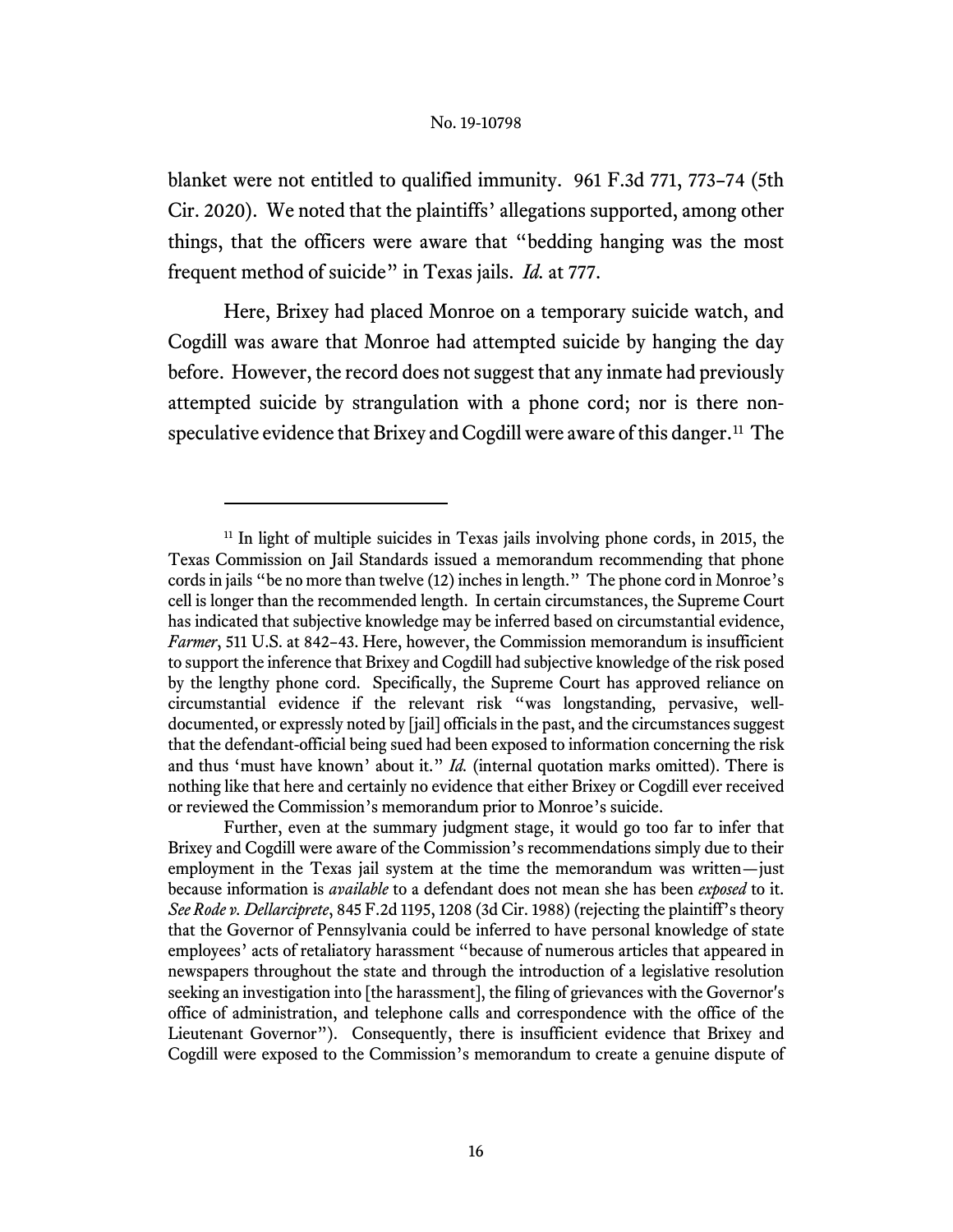danger posed by the phone cord was not as obvious as the dangers posed by bedding, which is a well-documented risk that has been frequently used in suicide attempts. *Id.* at 777. We therefore conclude, under these facts and circumstances, that Brixey's and Cogdill's holding of Monroe in a cell containing a phone cord did not violate a clearly established constitutional right. [12](#page-16-0)

# **2.** *Staffing the Jail with Only One Weekend Jailer*

Cope also alleges that Brixey and Cogdill acted with deliberate indifference when they staffed the jail with just one jailer even though they knew both that Monroe was on suicide watch and that the jail's policy did not allow for the jailer to intervene until backup arrived.

Coleman County employs only one weekend jailer due to budgetary constraints. Our precedent suggests that municipalities, not individuals, should generally be held liable for city policies.[13](#page-16-1) *See Scott v. Moore*, 114 F.3d 51, 54 (5th Cir. 1997). Thus, at the time of the suicide, no clearly established

material fact as to their subjective knowledge of the risk posed by the phone cord in Monroe's cell.

<span id="page-16-0"></span><sup>12</sup> Recently, in *Sanchez v. Oliver*, we determined that summary judgment on the plaintiff's deliberate indifference claim was inappropriate where the defendant had placed a suicidal inmate "in general population, with ready access to blankets, other potential ligatures, and tie-off points." 995 F.3d 461, 473 (5th Cir. 2021). *Sanchez* did not involve the possible dangers of phone cords; hence, whatever its import, *Sanchez* did not hold that, at the time relevant for this case, it was clearly established that a defendant violates the Constitution by placing a suicidal inmate in a cell containing a phone cord. In short, *Sanchez* is not contrary to our conclusion here.

<span id="page-16-1"></span><sup>&</sup>lt;sup>13</sup> Indeed, Cope brought such § 1983 claims against Coleman County, along with claims under the Americans with Disabilities Act and the Rehabilitation Act. These claims have been stayed since July 2019 to permit the completion of this interlocutory appeal. Although we express no view as to the viability of these claims, we note that our decision therefore does not end Cope's lawsuit entirely.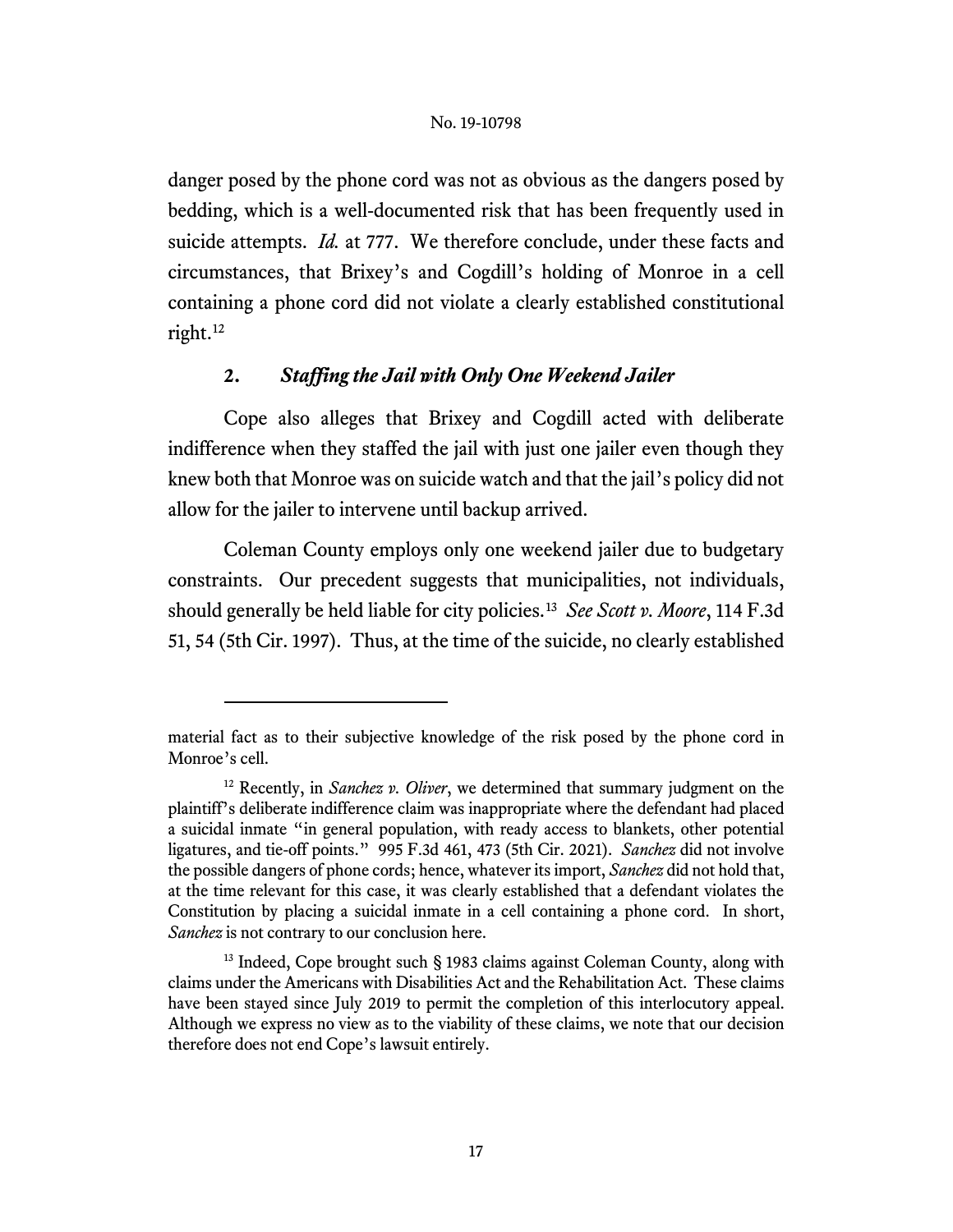precedent suggested that Brixey and Cogdill could be liable under an episodic-acts theory for staffing the jail in line with Coleman County's budget and policies. Cope has cited no case law providing that jailers must deviate from the typical staffing procedures if they believe that a detainee is a suicide risk. We, therefore, hold that Brixey's and Cogdill's decision to staff only one weekend jailer did not violate any clearly established constitutional right.

#### IV. **Conclusion**

Based upon the above analysis, all three defendants are entitled to qualified immunity. We REVERSE the district court's decision and RENDER judgment in the officers' favor.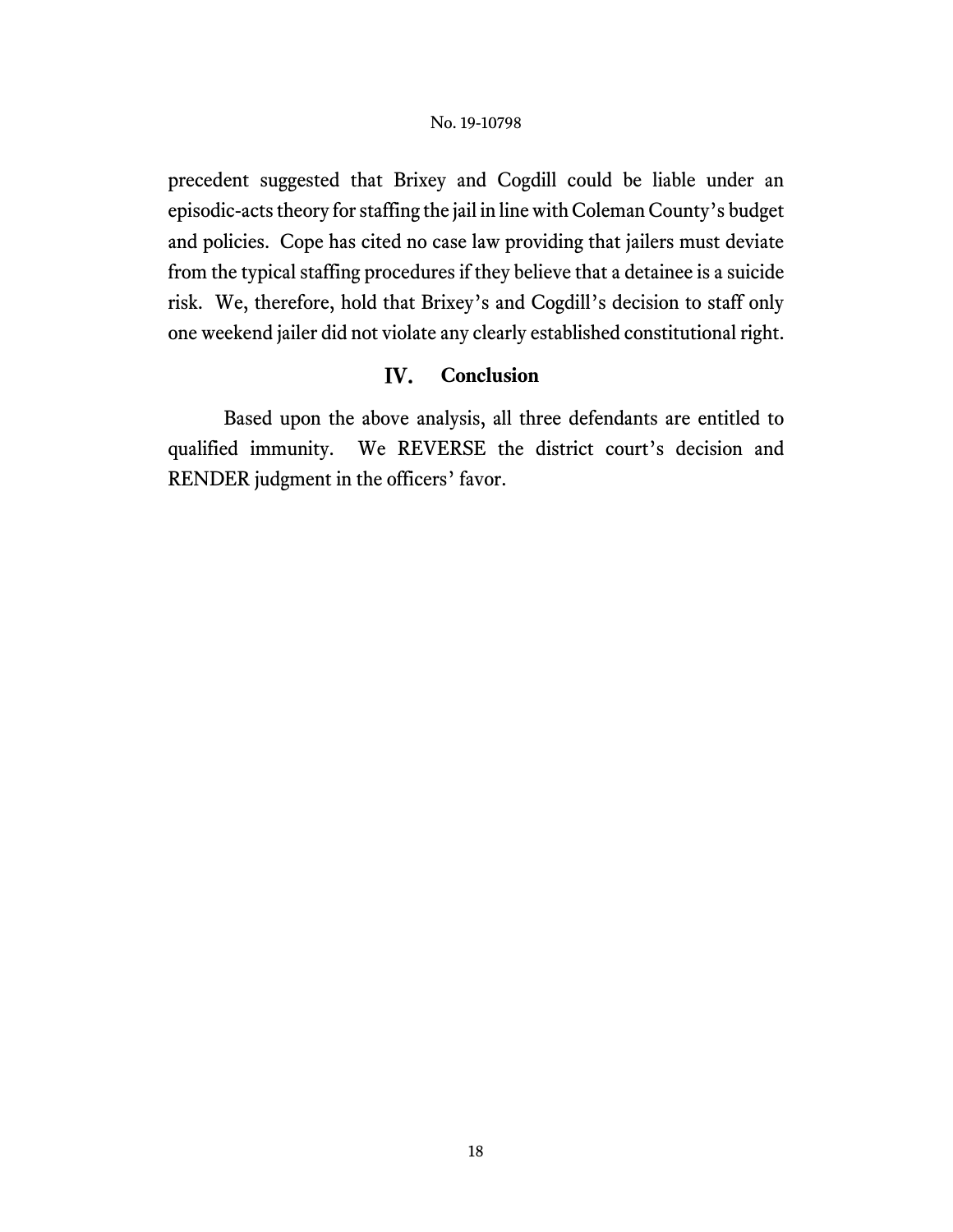# James L. Dennis, *Circuit Judge*, dissenting:

Small county jails are no strangers to in-custody suicides. Indeed, the suicide rate for local jails of 100 beds or fewer is nearly ten times that of the nation as a whole. *The Role of Corrections Professionals in Preventing Suicide*, NATIONAL INSTITUTE OF CORRECTIONS, https://nicic.gov/rolecorrections-professionals-preventing-suicide (last visited June 17, 2021). Located in a pocket of rural Central Texas, Coleman County Jail is one such small local jail. It comprises four cells and has a staff of seven—five jailers, a jail administrator, and a sheriff—for an inmate population of up to nine persons**.** And, like so many other similarly sized jails, it has been the scene of an in-custody suicide—the self-strangulation of detainee Derrek Monroe via a lengthy telephone cord that was, inexplicably, contained inside the cell in which jail staff isolated him.

Monroe's tragic death resulted not just from egregious acts and omissions by Coleman County Jail staff after he was taken into custody on September 29, 2017. The jail leadership's decision to implement policies that they knew to be inadequate also contributed to Monroe's avoidable suicide. In particular, the jail maintains only one jailer on duty during nights and weekends. But jail policy forbids a jailer from entering a cell without backup support**.** Thus, on nights and weekends, jail policy effectively prevents the lone jailer from rescuing a known suicidal detainee who is actively committing suicide inside a cell. In light of the manifest danger this situation presents to suicidal detainees, Sheriff Leslie Cogdill and Jail Administrator Mary Jo Brixey, the jail's second-in-command, agree that the policy of staffing the jail with only one jailer on nights and weekends—a policy they administer—is "just not safe" because it creates the conditions that can lead to tragedies like the suicide in this case of Derrek Monroe.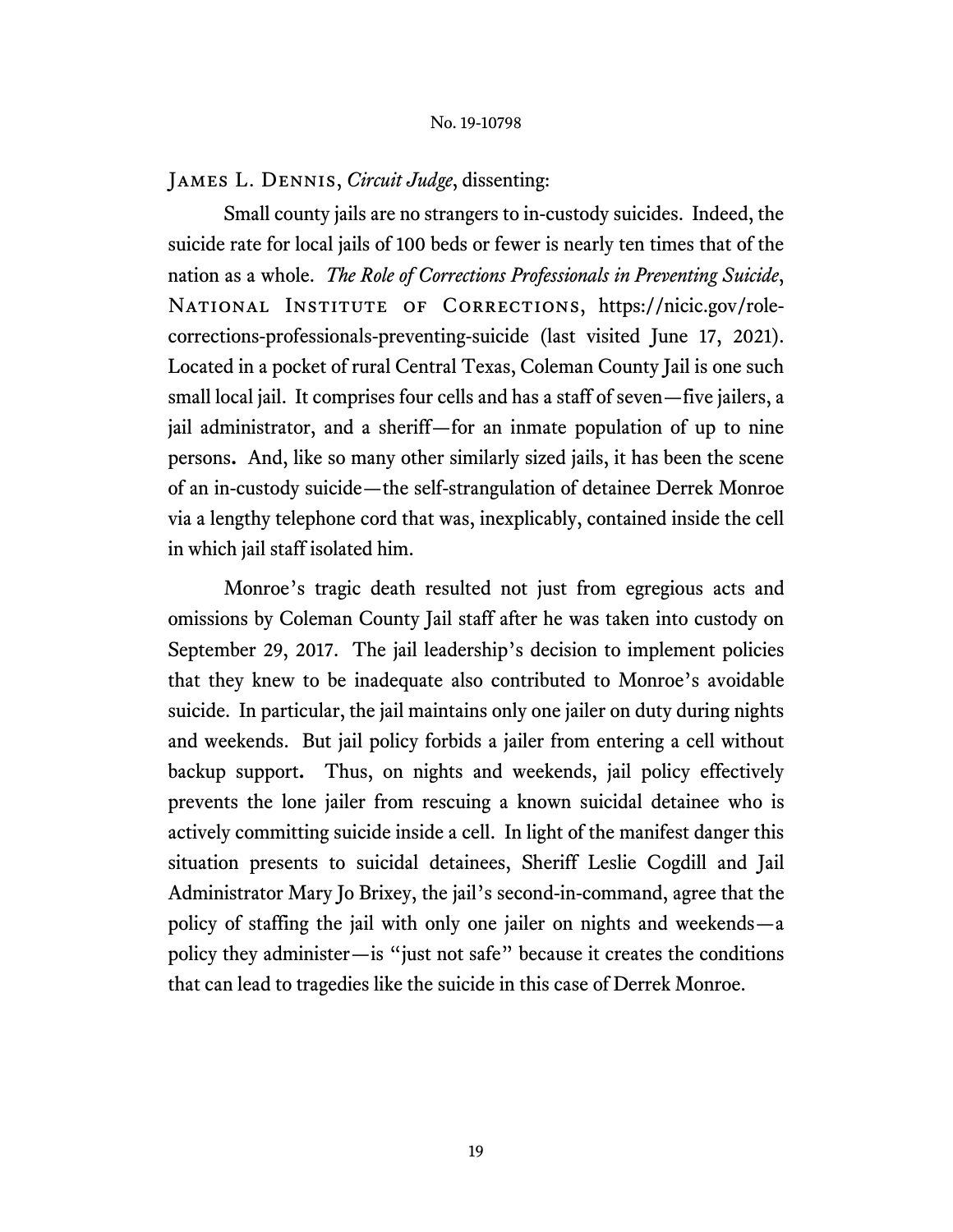A few months before Monroe's suicide, Coleman County Jail staff attended a training where they learned that the suicide rate for all county jails is nine times greater than in the general population. But trainings and academic presentations were not the only source of jail officials' knowledge of the risks of in-custody suicides. Prior to their tenures with the County Jail, both Sheriff Cogdill and Jail Administrator Brixey had worked at the Coleman City Jail when inmates had committed suicide, including, as in this case, suicide by strangulation. One suicide involved a detainee who used a ligature—his shoestrings—to choke himself to death in manner similar to the way Monroe strangled himself with the phone cord. In short, Defendants here were acutely aware of the danger of suicide at small county jails like the very one they were charged with overseeing.

On Friday, September 29, 2017, Derrek Monroe was delivered into the custody of the Coleman County Jail in Texas. During booking, Monroe informed jailhouse authorities that he had attempted suicide by ingesting pills just two weeks before and that he was presently having suicidal thoughts. This information was immediately relayed to Sheriff Cogdill and Jail Administrator Brixey. On Monroe's first night in the jail, Cogdill chose to house him in Cell 2 in the company of several other detainees. Cogdill's decision was in keeping with the training he had received, which advised against "isolat[ing]" suicidal inmates.

The following day, Saturday, September 30, Monroe had a seizure requiring treatment at a local hospital. After being successfully treated, Monroe was transported back to the County Jail. Jailer Jessie Laws, who, per jail policy, was the only jailer on duty, placed Monroe back in Cell 2 and in the company of other inmates. Laws watched as Monroe proceeded to attempt suicide twice in rapid succession. Monroe sat against the wall, wrapped a blanket around his neck, and, according to one of his cellmates, tried to "choke himself out." After that didn't work, Monroe stood up,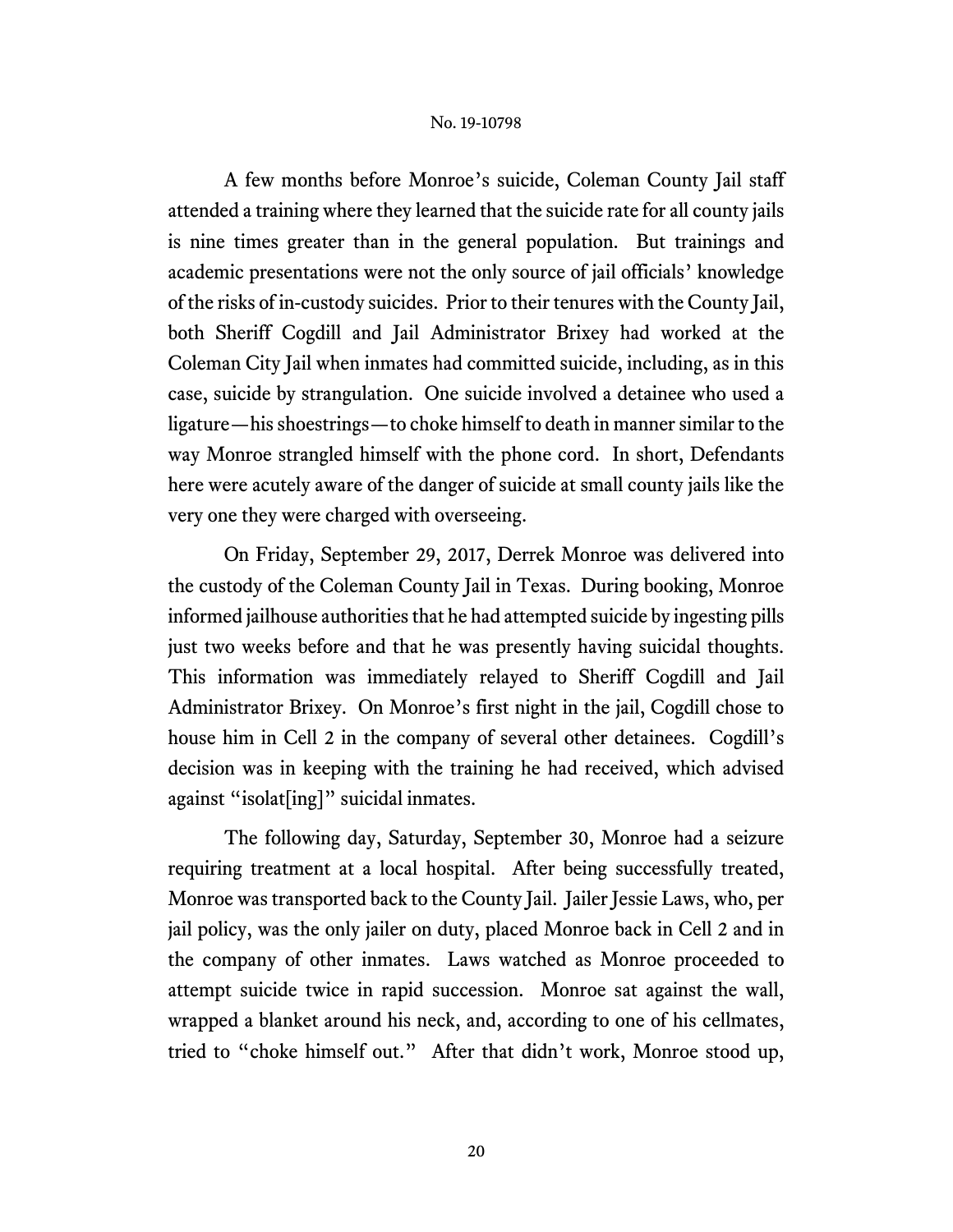climbed atop the cell's latrine, and tried to hang himself by tying the cloth to a fixture before "bomb div[ing]" off. The knot gave way, and Monroe crashed to the floor of the cell. Undeterred, Monroe wrapped the sheet around his neck again. Only at this point did Laws call Sheriff Cogdill for backup. After arriving at the scene, Cogdill decided to remove Monroe from Cell 2 and, with the assistance of Laws, to isolate Monroe in Cell 3, the jail's only single-occupancy cell. Cogdill's decision to relocate Monroe to an isolation cell was directly contrary to his training, which had instructed him that isolating a suicidal detainee is a dangerous and disfavored policy.Jail Administrator Brixey, was aware of and effectively ratified Cogdill's decision.

In addition to the risks created by isolating Monroe in Cell 3, the cell contained an obvious potential ligature for suicide: a phone mounted to the wall with a thirty-inch telephone cord.<sup>[1](#page-20-0)</sup> Two years earlier, in 2015, the Executive Director of the Texas Commission on Jail Standards ("the Texas Jail Commission") circulated a memorandum addressed to "All Sheriffs and Jail Administrators" warning jail officials that four suicides involving phone cords had occurred in Texas jails in the span of eleven months. Based on these multiple suicides, the Texas Jail Commission notified Sheriffs and Jail Administrators that "**ALL** phone cords be no more than twelve (12) inches in length."

Cogdill was also aware that Coleman County Jail's own policy required that a suicidal detainee—like Monroe—"be transferred to a facility better equipped to manage an inmate with mental disabilities" if doing so was necessary in order to protect the inmate, and, in fact, had previously

<span id="page-20-0"></span><sup>&</sup>lt;sup>1</sup> The phones are operated by a private company, City Telecoin, that charges inmates for outgoing calls. Coleman County receives a portion of the revenue from these calls.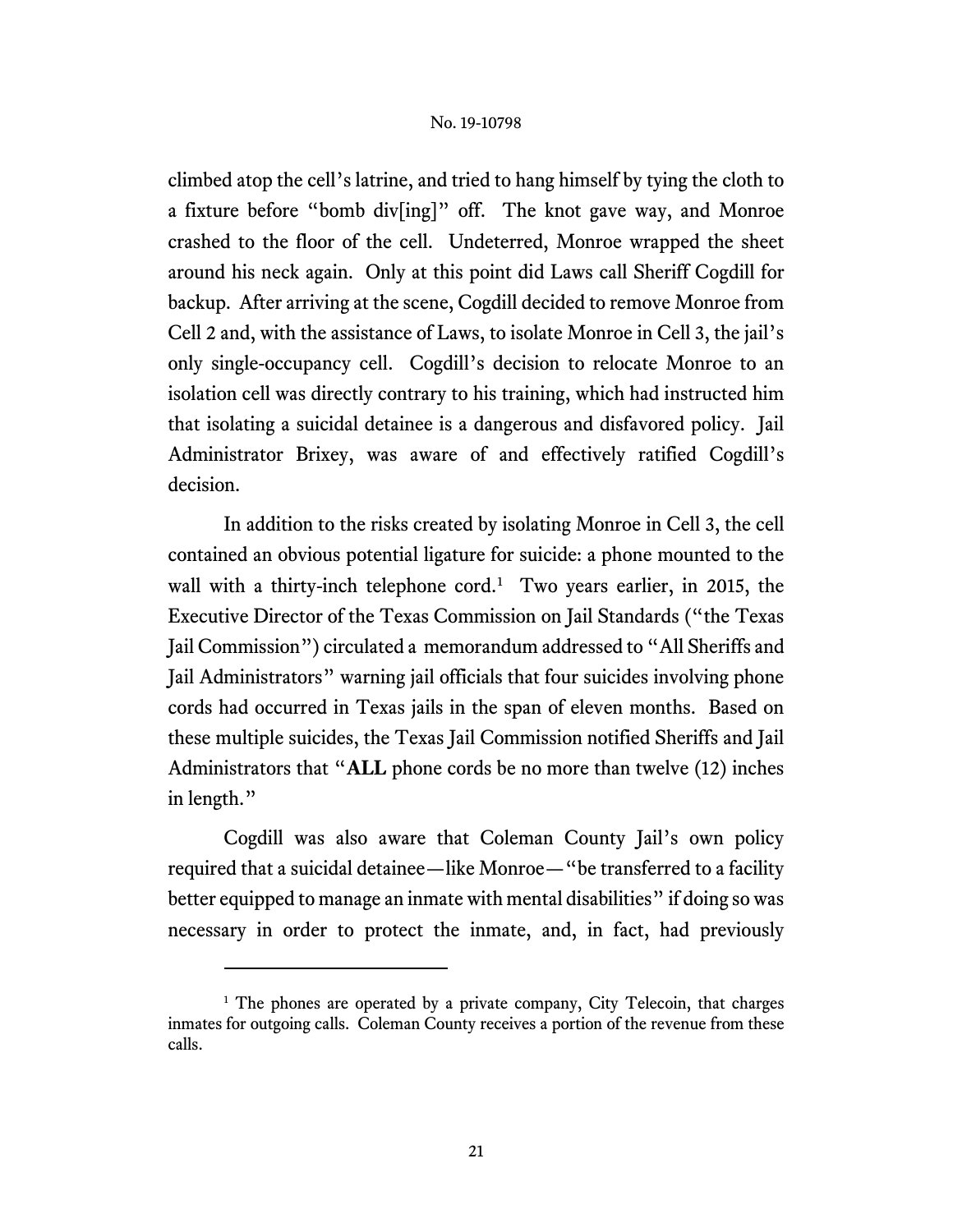authorized transfers of inmates to other facilities when his inmate population reached 9, the maximum number of inmates the Texas Jail Commission permitted to be supervised by a single jailer. Despite this guidance and Cogdill's awareness that Monroe could be transferred to a more suitable facility, Cogdill chose to keep Monroe at the Coleman County jail and to house him in isolation in a cell with a thirty-inch phone cord. Late Saturday afternoon, after Monroe was relocated to Cell 3, a mental health evaluator from Central Texas Mental Health and Mental Retardation Services, an outside agency, interviewed Monroe, who told her, "The first chance I get[,] it's over." Following the interview, the mental health evaluator met with Cogdill and Brixey and debriefed them on her conversation with Monroe. The MHMR staffer advised that jail staff observe Monroe at least every 15 minutes instead of every 30 minutes as the jail had been doing. Cogdill and Brixey agreed that staff would monitor Monroe in 15-minute intervals. But based on Monroe's suicidal history, the jail's suicide prevention plan mandated that he be classified as a "high risk" of suicide and, accordingly, that staff observe him not less than every five minutes.

Throughout Saturday night and into the morning of Sunday, October 1, the jailer on duty, per the instructions of Cogdill and Brixey, monitored Monroe in 15-minute intervals. At 7 a.m., Jailer Jessie Laws started his shift. Laws was the only jailer on duty, and he continued the practice of monitoring Monroe every 15 minutes. Laws knew from Monroe's suicide attempts the day before that Monroe was definitely suicidal.

Though jailers are prohibited from entering a jail cell unless back-up personnel are present, Brixey, via phone, authorized Laws to escort Monroe, who was unrestrained, from Cell 3 to the shower and then back to the cell,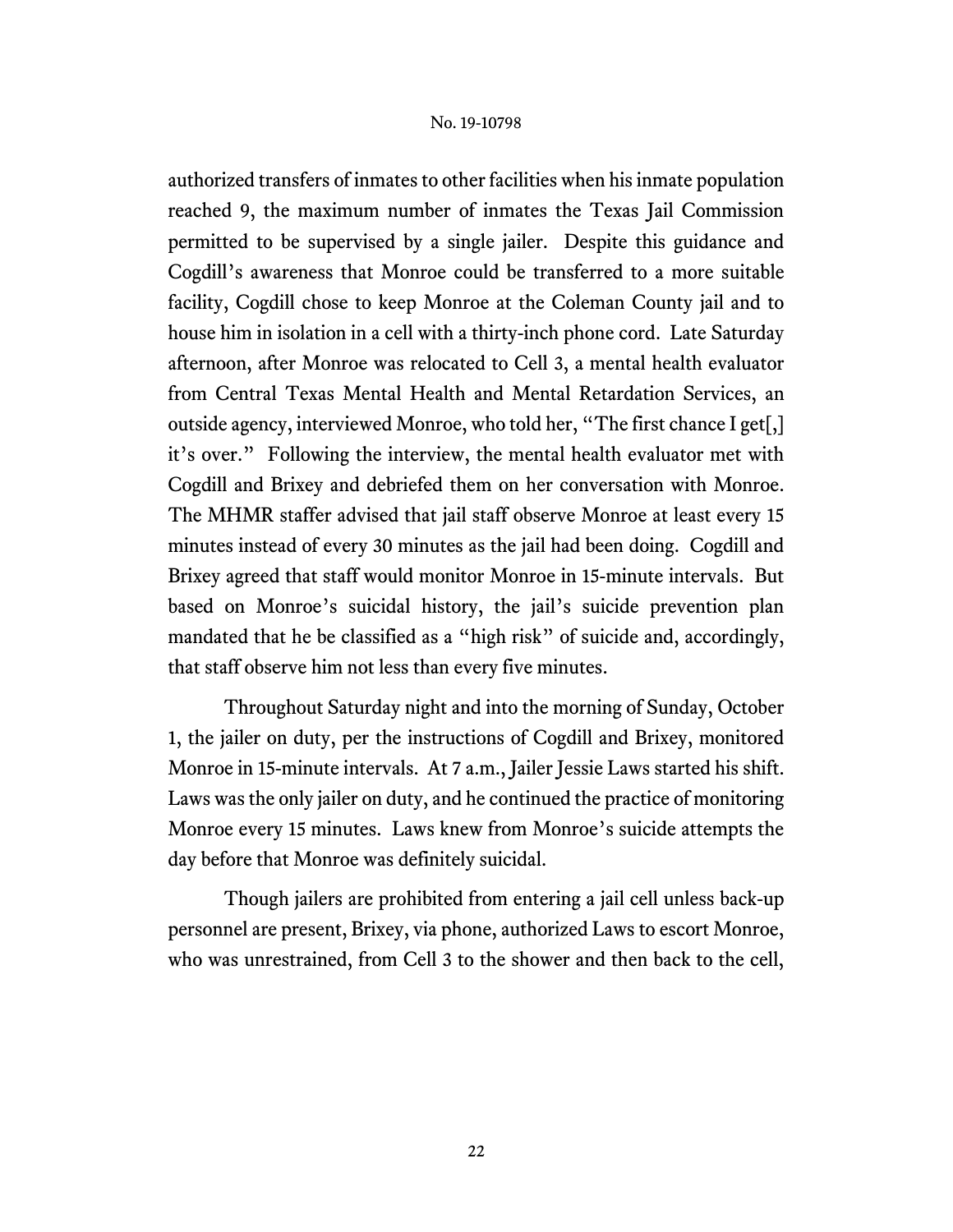even though Laws was unarmed.<sup>2</sup> Minutes later, Monroe became agitated and, at 8:37 a.m., began strangling himself by wrapping the thirty-inch telephone cord phone cord several times tightly around his neck. Within a minute or two, Monroe's body became motionless. Maj. Op. at 3. Laws stood on the other side of the bars from Monroe's cell, mere steps away and watched.

The simple, obvious, and safe response —indeed, the one that Laws was specifically trained to undertake and that was required of him by jail policy—was to immediately contact and summon by phone emergency medical services (EMS). Laws knew that Monroe needed immediate help because Laws was aware that a person who is being strangled can suffer brain damage in less than 10 minutes. He also knew that EMS was available 24/7 and would come immediately in response to his call.Yet Laws failed to call EMS. When asked later why he didn't call, Laws said, "Honestly, I don't know." Instead of contacting EMS, Laws called his superiors, Cogdill and Brixey,<sup>[3](#page-22-1)</sup> even though he knew they were off-duty. Laws requested that Cogdill and return to the jail because of Monroe's suicidal actions with the thirty-inch telephone cord. In speaking with his superiors, Laws failed to ascertain their precise locations and thus did not know if they could arrive within the critical period before Monroe would suffer serious brain damage.

<span id="page-22-0"></span><sup>&</sup>lt;sup>2</sup> None of the jail officials explain the seemingly incongruous policy of forbidding a jailer from entering a detainee's cell without another jail officer present—regardless of whether the detainee is restrained—but permitting a lone officer to remove an unrestrained detainee from his cell and then to escort that detainee through the jail's hallways and into its shower area before escorting the detainee back to his cell.

<span id="page-22-1"></span><sup>&</sup>lt;sup>3</sup> Laws also called Deputy Tucker, an off-duty deputy. The summary-judgment evidence does not reveal Deputy Tucker's first name nor the contents of Laws's conversation with Tucker.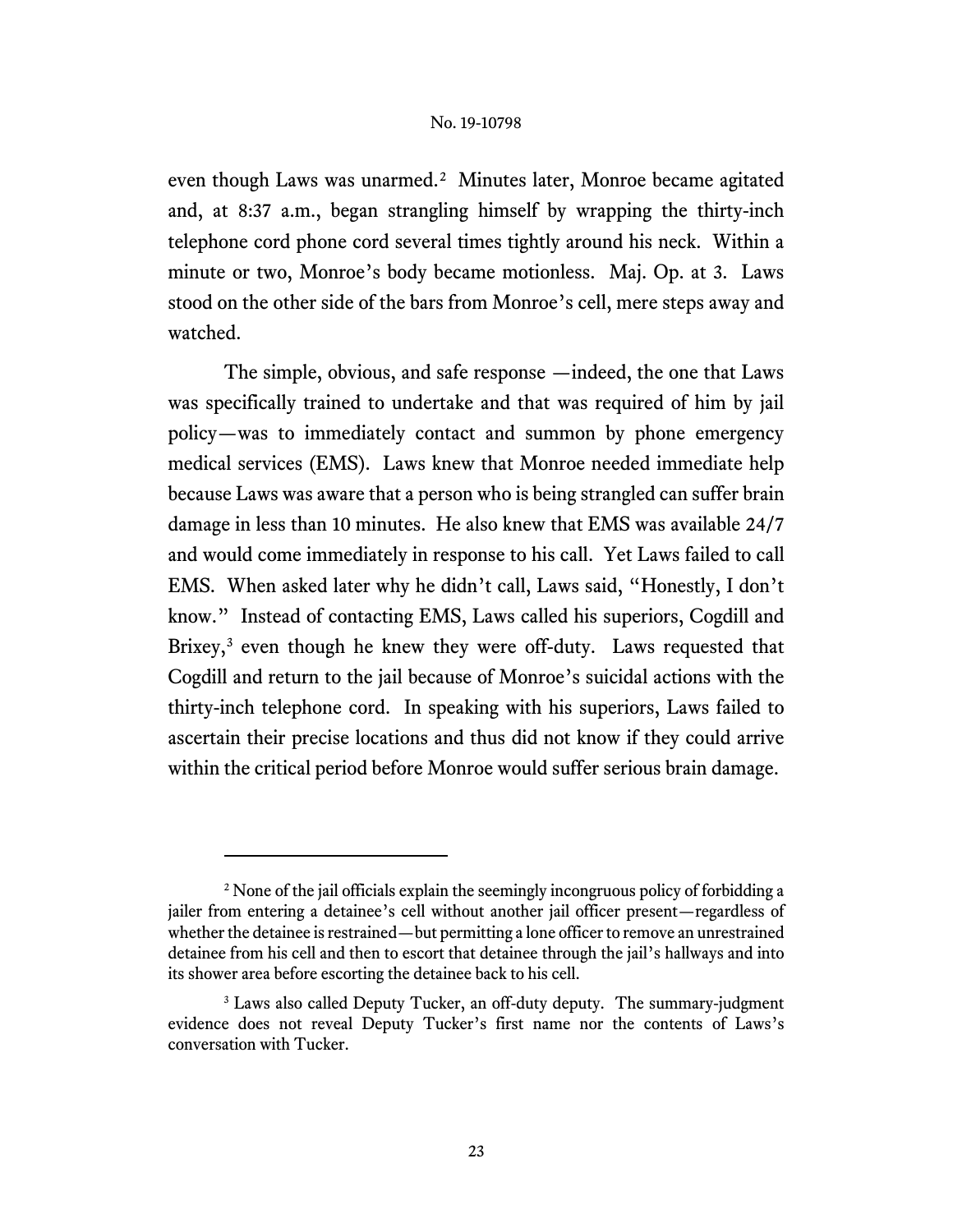After Laws made these calls—and with no assurance of when his supervisors would arrive at the jail—he continued merely to stand outside Monroe's cell, watching and waiting. Monroe, according to Laws, was motionless and silent as the cord remained wrapped around his neck. Significantly, Laws did not retrieve the beathing mask he would need in order to perform rescue breathing on Monroe once Brixey or Cogdill arrived. At nearly 8:48 a.m., almost ten minutes after Monroe wrapped the phone cord around his neck, Brixey made it to the jail. She and Laws entered Cell 3, and Laws unwound and unwrapped the thirty-inch cord from Monroe's neck. He said he did not apply chest compressions because Monroe still had a pulse. Brixey quickly left the cell to call emergency services. Meanwhile, Monroe could not perform rescue breathing because he had failed to get the breathing mask. Two minutes after completing her call, Brixey went to locate the breathing mask. Ultimately, Laws did not commence rescue breathing until more than 5 minutes after Brixey arrived. EMS arrived at 8:54 a.m., approximately five minutes after Brixey called. By this point, sixteen minutes had elapsed since Monroe cinched the cord fast around his neck. Although the first responders tried to save Monroe, their resuscitative efforts came too late, and Monroe died in the hospital the next day. Following Monroe's death, Coleman County jail officials had the phone cord in Cell 3 shortened in response to Texas Jail Commission's recommendation.

Detainee Monroe's death by his own hand with a thirty-inch cord in plain sight of a jailer while emergency medical services were on duty only five minutes away is especially tragic. In this interlocutory appeal from the district court's denial of qualified immunity, the legal questions for this court are (1) whether the acts and omissions of each of the defendants individually amounted to deliberate indifference and therefore violated Monroe's constitutional rights and (2) if so, whether Monroe's constitutional right to be free from each Defendants' deliberate indifference was clearly established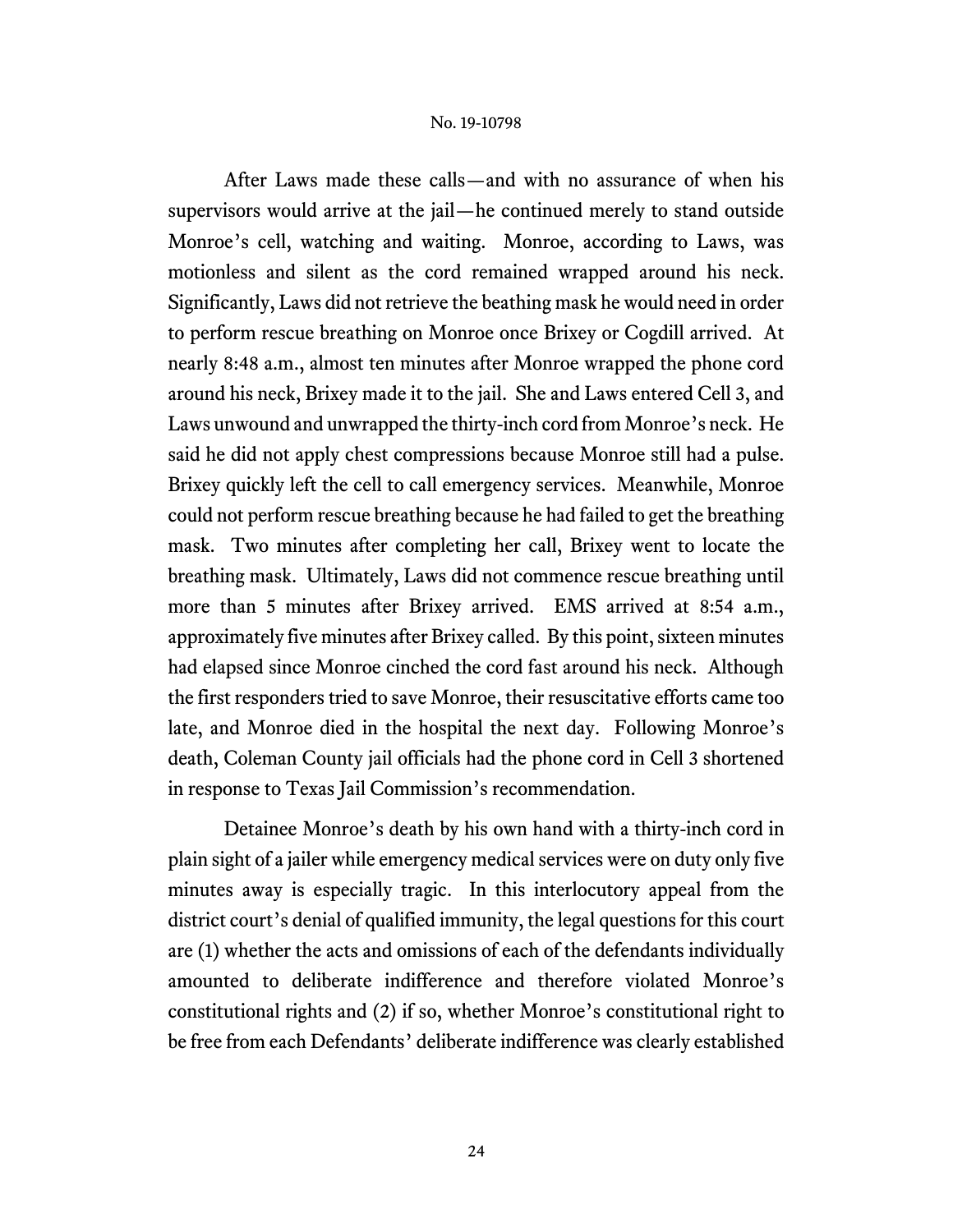at the time of the violation. An officer's conscious disregard of an inmate's known risk of suicide constitutes deliberate indifference in violation of a detainee's constitutional due process rights. *See Converse v. City of Kemah*, 961 F.3d 771, 775 (5th Cir. 2020). And that incontestable principle has been established for decades in this circuit. *Jacobs v. W. Feliciana Sheriff's Dep't*, 228 F.3d 388, 395 (5th Cir. 2000) ("[T]o defeat qualified immunity, the plaintiffs must establish that the officers . . . were aware of a substantial and significant risk that [the detainee] might kill [him]self, but effectively disregarded it."); *accord Converse*, 961 F.3d at 775 ("We have repeatedly held that pretrial detainees have a . . . right to be protected from a known risk of suicide. And it is well-settled law that jail officials violate this right if 'they had gained actual knowledge of the substantial risk of suicide and responded with deliberate indifference.'" (internal citations omitted) (quoting *Hare v*. *City of Corinth* (*Hare II*), 74 F.3d 633, 650 (5th Cir. 1996) (en banc)).

In this case, Defendants were all aware of Laws's risk of suicide. Their responses to this known risk convince me that a reasonable jury could find that they each effectively disregarded the risk by acting in a manner that they knew or believed was likely inadequate in light of the circumstances. First, based on Laws having watched Monroe wrap the thirty-inch phone cord around his neck and yet failing to promptly contact emergency services—in direct contravention of his training—a reasonable jury could find that Laws recognized that Monroe was at risk of committing suicide but deliberately disregarded it by not taking the one action he knew would be the most likely to save Monroe's life. Second, Cogdill had been trained to avoid isolating suicidal inmates, yet he chose to remove Monroe from Cell 2 where there were other inmates and to relocate Monroe to Cell 3 by himself, a decision Brixey ratified. Compounding the dangers of isolation, Cell 3 had a thirtyinch telephone cord—an obvious potential suicidal ligature for a known suicidal inmate, like Monroe, who had just attempted to strangltehimself to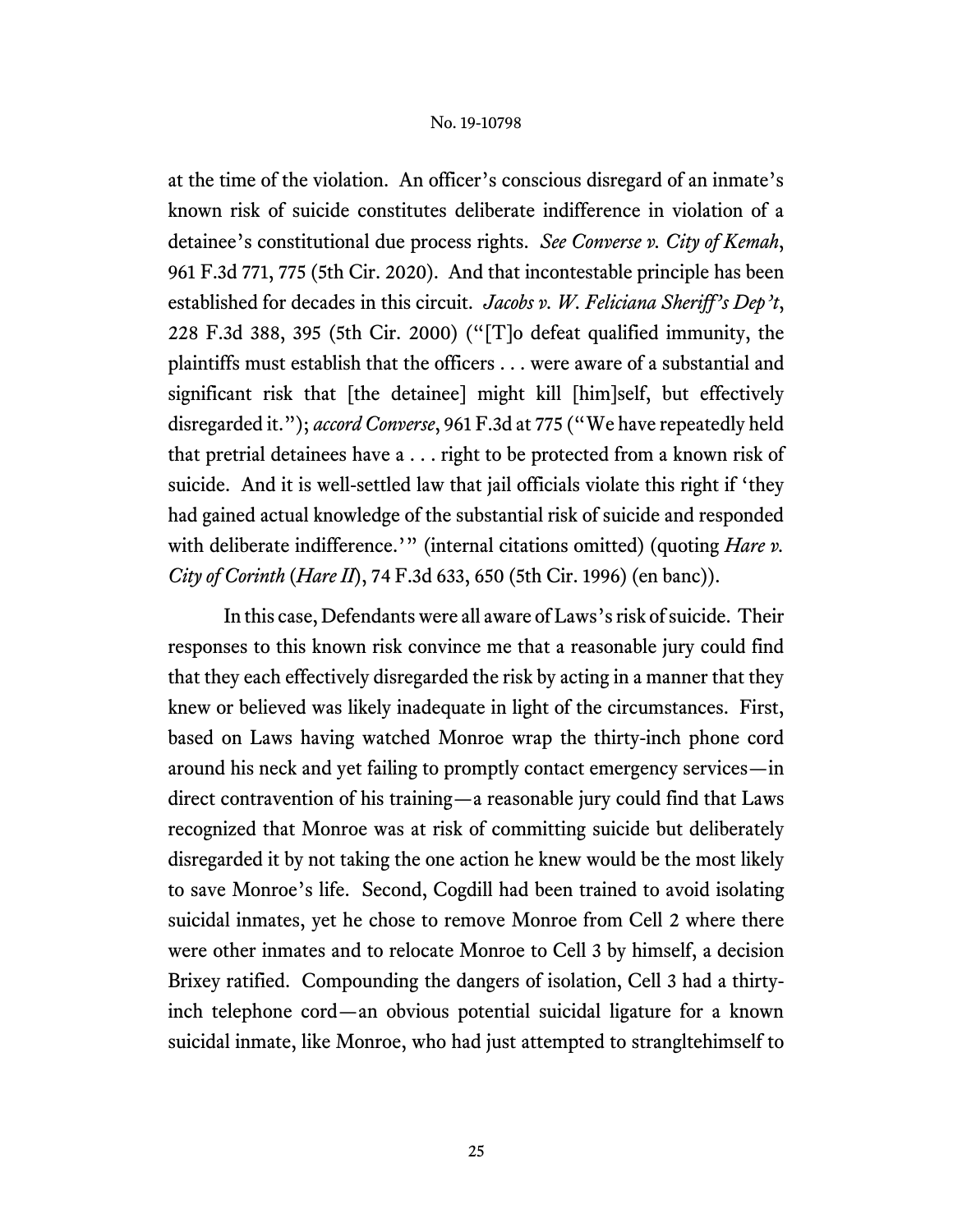death the previous day. In addition to the obviousness of the danger posed by the lengthy cord, a jury could infer that Cogdill and Brixey had received guidance from the Texas Jail Commission recommending jails limit the length of phone cords to no more than 12 inches and yet ignored this recommendation.

Moreover, the risks of isolating Monroe and of the lengthy cord in Cell 3 could have been eliminated by transferring Monroe to a better equipped facility, an option Cogdill knew he could employ. Cogdill and Brixey also could have reduced the risk of harm to Monroe by maintaining a second jailer on duty during when the jail had custody of a suicidal inmate. This simple and low-cost change to staffing policy would provide readily available backup support and thus enable a jailer to immediately enter a cell in the event of a suicide attempt, avoiding the delays inherent in a lone jailer having to await the arrival of off-duty personnel before being able to save a known suicidal detainee. In short, Monroe's suicide in Cell 3 was highly predictable and easily preventable, and the failure by Cogdill and Brixey to take any of these obvious precautions permits the reasonable inference that they were deliberately indifferent to Monroe's substantial risk of suicide.

Thus, viewing the evidence in the light most favorable to Plaintiffs and making all reasonable inferences in their favor—as we must in this appeal the officers violated clearly established law. It should be for a jury to decide the factual question of whether Defendants "responded reasonably" to the grave and urgent situation and thus were deliberately indifferent to the risk of suicide. *Farmer v. Brennan*, 511 U.S. 825, 837 (1994).[4](#page-25-0)

<span id="page-25-0"></span><sup>&</sup>lt;sup>4</sup> To be sure, the inquiry into whether an officer responded "reasonably" is not an objective test but instead requires that the officer actually was subjectively aware that her response was inadequate. *See Hyatt v. Thomas*, 843 F.3d 172, 178 (5th Cir. 2016) ("What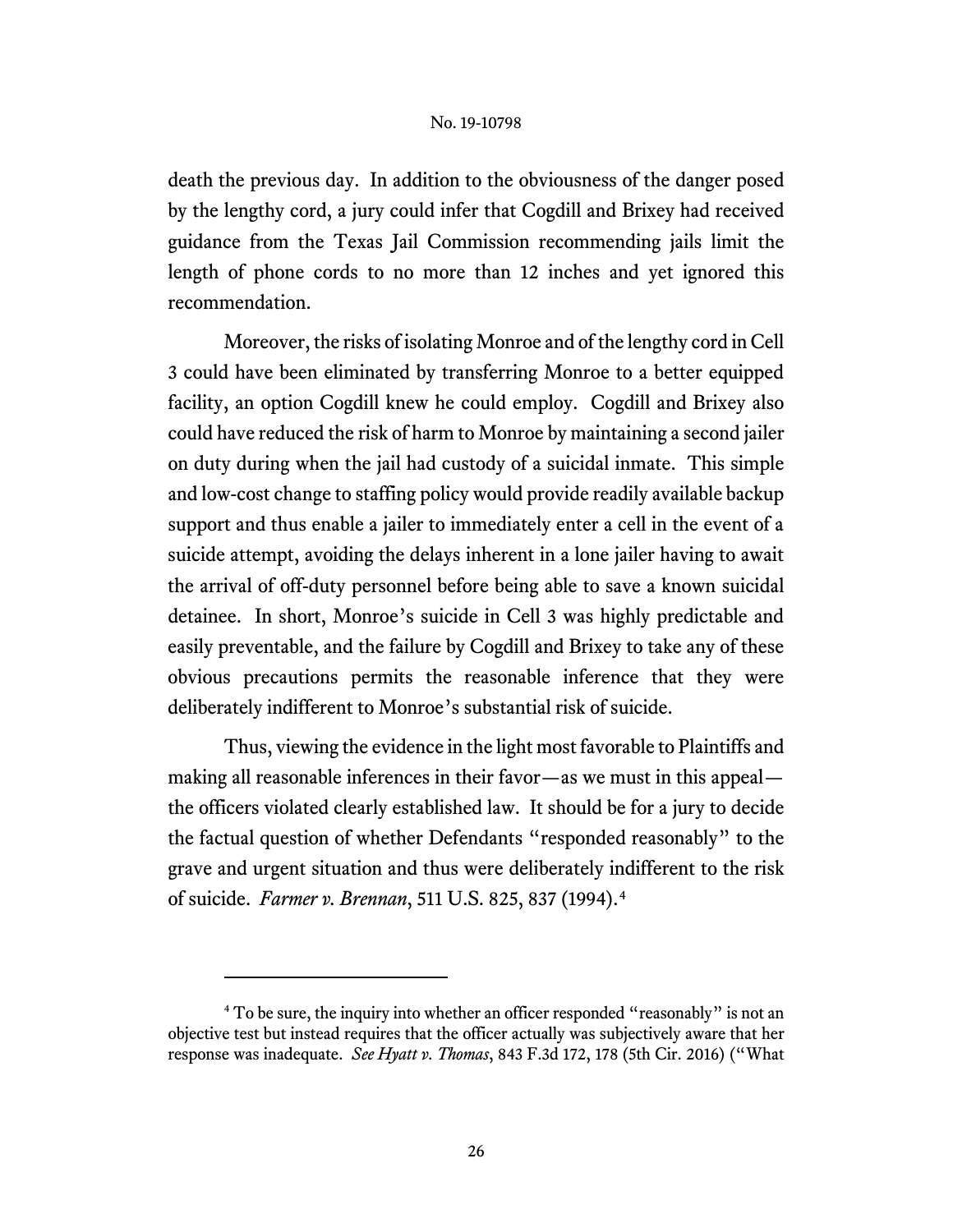Departing from longstanding and binding precedent, the majority erroneously grants the officers' qualified immunity defense by embracing an excessively narrow definition of the clearly established rights at issue and the risk of harm Monroe faced. Because I would follow our court's deliberateindifference caselaw and affirm the district court's denial of qualified immunity on several of Plaintiffs' claims, I respectfully dissent.

I.

Since the majority's articulation of the qualified-immunity analysis is inconsistent with this court's cases and unduly restricts plaintiffs' ability to recover for violations of constitutional rights, it is necessary to set forth the established framework for evaluating claims of deliberate indifference in the context of a known risk of prisoner suicide. "To overcome qualified immunity," a plaintiff "must show: '(1) that the official violated a statutory or constitutional right, and (2) that the right [was] clearly established at the time of the challenged conduct.'" *Converse*, 961 F.3d at 775 (quoting *Cass v. City of Abilene*, 814 F.3d 721, 728 (5th Cir. 2016)).

As to the first prong of the qualified-immunity analysis, "pretrial detainees," like Monroe, "have a Fourteenth Amendment right to be protected from a known risk of suicide." *Id.* This right is violated when a jail officer responds with deliberate indifference to a known risk of suicide. *Id.*  And a jail officer is deliberately indifferent in violation of the Fourteenth Amendment when he "knows of and disregards" a detainee's risk of suicide. *Farmer*, 511 U.S. at 837 (analyzing a convicted prisoner's deliberate indifference claim under the Eighth Amendment); *see also Hare II*, 74 F.3d at 639 (observing that, "[s]ince the State *does* punish convicted prisoners, but

is clear is that, even if an officer responds without the due care a reasonable person would use—such that the officer is only negligent—there will be no liability.").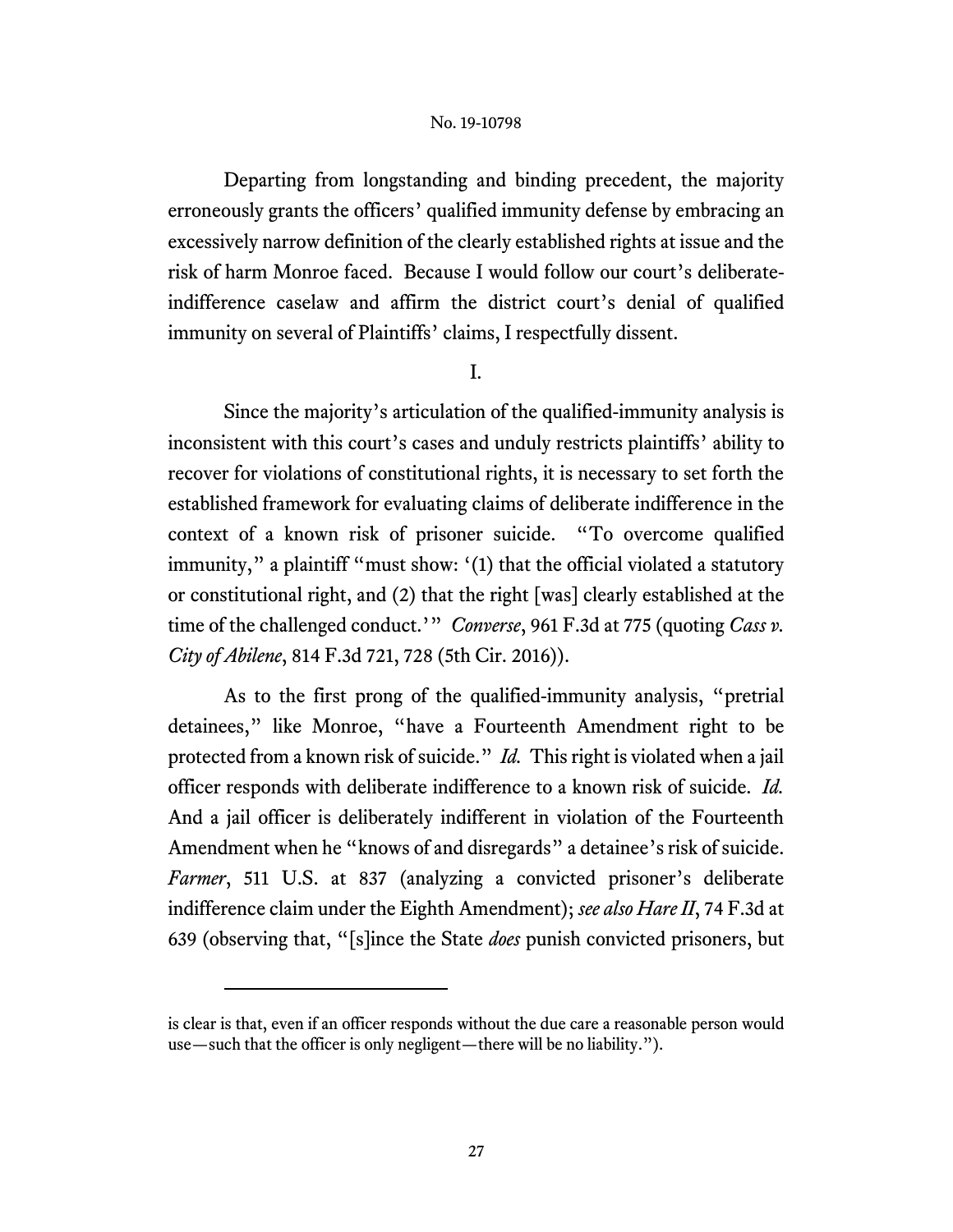*cannot* punish pretrial detainees, a pretrial detainee's due process rights are said to be 'at least as great as the Eighth Amendment protections available to a convicted prisoner.'" (quoting *City of Revere v. Mass. Gen. Hosp.,* 463 U.S. 239, 244 (1983))). But a jailer who knew of the risk of harm "may be free from liability if they responded reasonably to the risk, even if the harm ultimately was not averted." *Id.* at 844.

Under the second prong of the qualified-immunity analysis, a court must determine "'whether the [D]efendants' conduct was objectively unreasonable in light of clearly established law at the time of [Monroe's] suicide.'" *Converse*, 961 F.3d at 775 (first set of alterations in original) (quoting *Jacobs*, 228 F.3d at 393)). "It has been clearly established in this Circuit since at least 1989 that 'pretrial detainees have a Fourteenth Amendment right to be protected from a known risk of suicide,' and it is wellsettled law that jail officials violate this right if 'they have actual knowledge of the substantial risk of suicide and respond with deliberate indifference.'" *Sanchez v. Oliver*, 995 F.3d 461, 466 (5th Cir. 2021) (cleaned up) (quoting *Converse*, 961 F.3d at 775). Thus, as the majority opinion recognizes, "[i]n the context of inmate suicide, 'to defeat qualified immunity, the plaintiffs must establish that the officers . . . were aware of a substantial and significant risk that [the detainee] might kill [him]self, but effectively disregarded it.'" Maj. Op. at 9 (second and third sets of alterations in original) (quoting *Jacobs*, 228 F.3d at 395).

Given that the focus of a deliberate-indifference claim is on the jailer's subjective knowledge and intent, it is apparent that, in the uniquely extreme and consequential circumstance where a jail official is aware of a prisoner's risk of suicide but "effectively disregards" that risk, the jailer has violated clearly established law. *Jacobs*, 228 F.3d at 395. Put another way, it is always clearly, objectively unreasonable for a jail official to intentionally disregard a known suicide risk. Therefore, in this context—deliberate indifference by a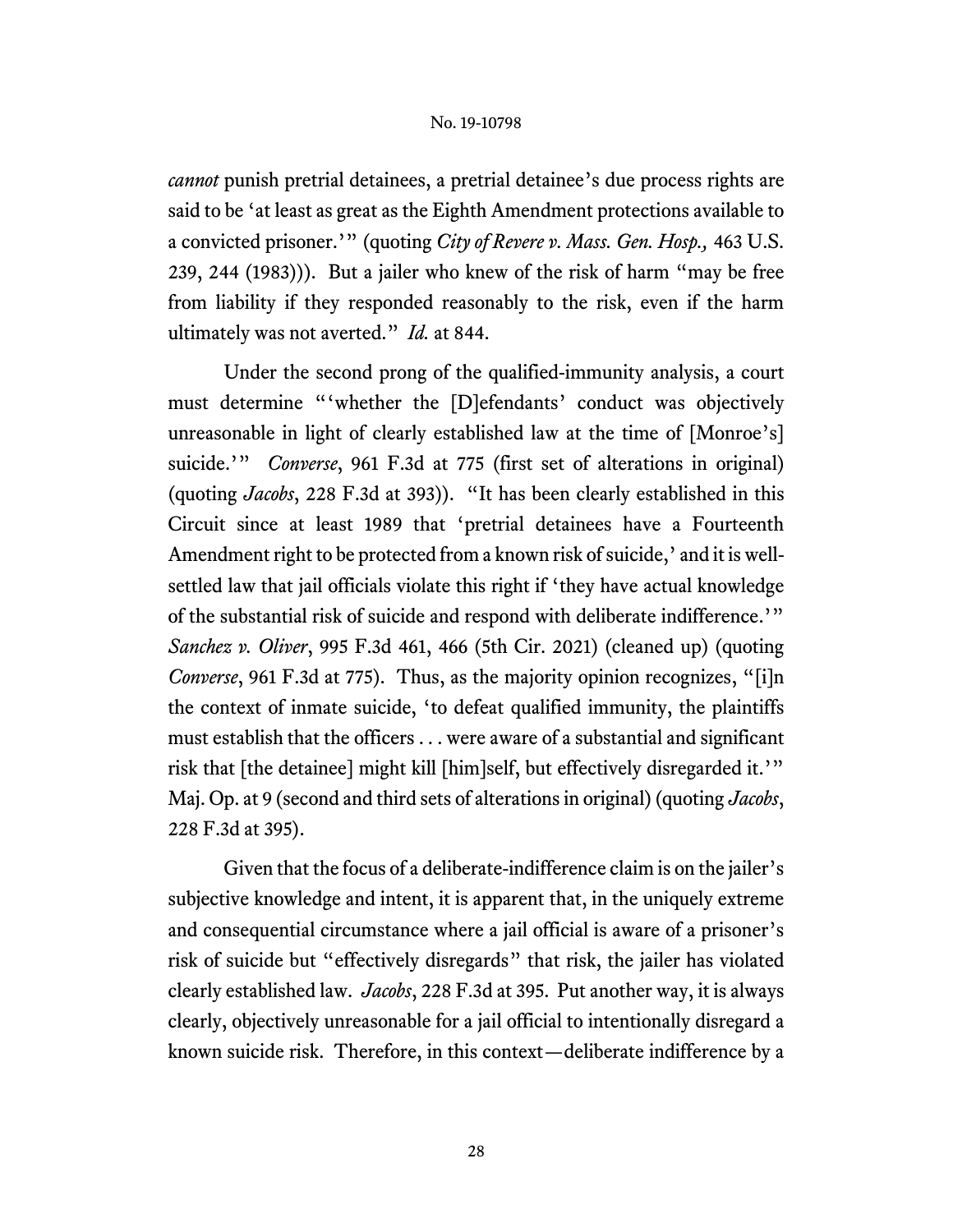jailer who knows that a detainee in his custody and care is at risk of suicide establishing prong one of the qualified-immunity test necessarily satisfies the demands of prong two. A showing that a jailer violated the Fourteenth Amendment by being deliberately indifferent to a known suicide risk is necessarily also a showing that the official's conduct was "objectively unreasonable in light of clearly established law." *Converse*, 961 F.3d at 775. Put simply, the two prongs of the qualified-immunity test merge in this specific situation.

This conclusion makes sense because the constitutional violation at issue in a deliberate indifference claim is not a negligent failure to learn of a suicide risk that *should have* been apparent, nor is it responding to a known suicide risk in a manner that the official *should have* known to be unreasonable. *See Farmer*, 511 U.S. at 835 (observing "that deliberate indifference entails something more than mere negligence"); *see also Hare II*, 74 F.3d at 649 n.5 (explaining that, "where there is recognition of substantial danger and a response thereto" by the officer, that officer must possess a "state of mind more blameworthy than lack of due care" in order to be deliberately indifferent). Rather, deliberate indifference to a risk of suicide requires that an official *actually*, subjectively perceive the risk of suicide risk and respond unreasonably, meaning that the officer actually believes his response to a known risk is likely insufficient but still does not care. *See Farmer*, 511 U.S. at 847 (explaining than an officer is deliberately indifferent "only if he knows that inmates face a substantial risk of serious harm and disregards that risk by failing to take reasonable measures to abate it"); *Hyatt v. Thomas*, 843 F.3d 172, 178 (5th Cir. 2016) ("What is clear is that, even if an officer responds without the due care a reasonable person would use such that the officer is only negligent—there will be no liability.").There is no need for a prior case to put an officer on notice that a situation presents a risk of inmate suicide or that a particular sort of response is unreasonable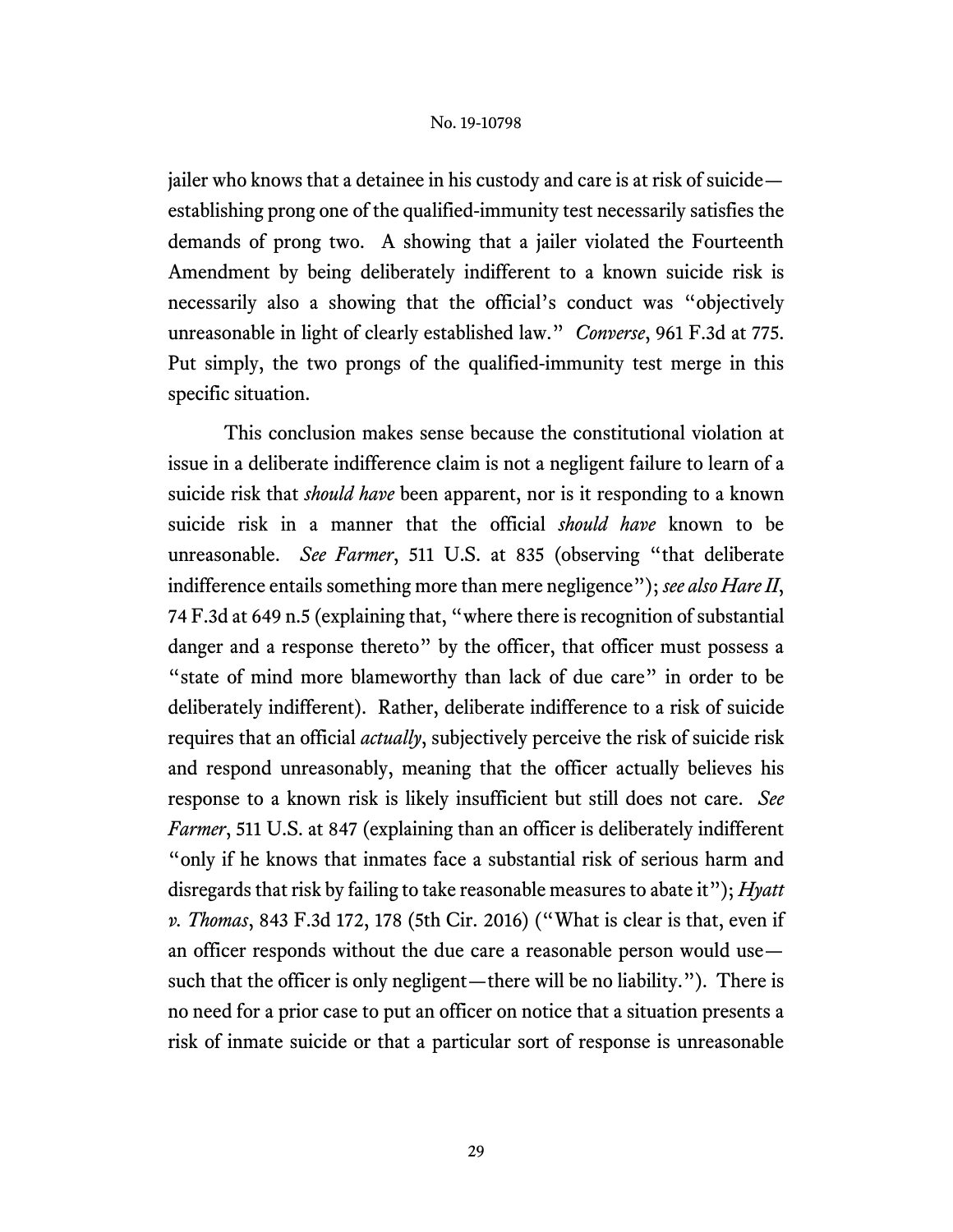because, by the very nature of a deliberate-indifference claim, the officer must actually know both of these things in order for a constitutional violation to occur. *Jacobs*, 228 F.3d at 395. In sum, if an officer faced with the greatest possible risk—the loss of a human life that an officer is charged with protecting—intentionally disregards that known risk by either failing to act or acting in a manner that is so clearly inadequate as to permit the inference that the officer knew or believed that his "response" was substantially likely to be ineffectual but did not care, the officer's conduct contravenes clearly established law.

The majority asserts, however, that the determination that a jailer effectively disregarded a prisoner's known risk of suicide is not sufficient to satisfy the strictures of the qualified-immunity analysis. Their conclusion rests on two errors in the qualified-immunity analysis. First, the majority takes an incredibly narrow approach to defining the clearly established right at issue, claiming that the right must be defined much more specifically than simply the right of a suicidal detainee to be free from a deliberately indifferent response by officers charged with his supervision. Second, having defined the clearly established right in an overly narrow manner, the majority requires in effect that Plaintiffs point to a case with virtually identical facts to prove that this excessively narrow description of the right has been clearly established. *See* Maj. Op. at 12-14. Both of these propositions are contrary to what our precedent in the detainee-suicide context demands.

In *Jacobs v. W. Feliciana Sheriff's Dep't*, for instance, we stated that "[t]he case law from our own and from our sister circuits offers little guidance for determining whether the defendants' particular actions toward Jacobs were unreasonable in light of their duty not to act with deliberate indifference toward a known risk of suicide." 228 F.3d at 393-94. Nevertheless, and unlike today's majority, we asked only whether the prison officers "conducted [themselves] in an objectively reasonable manner with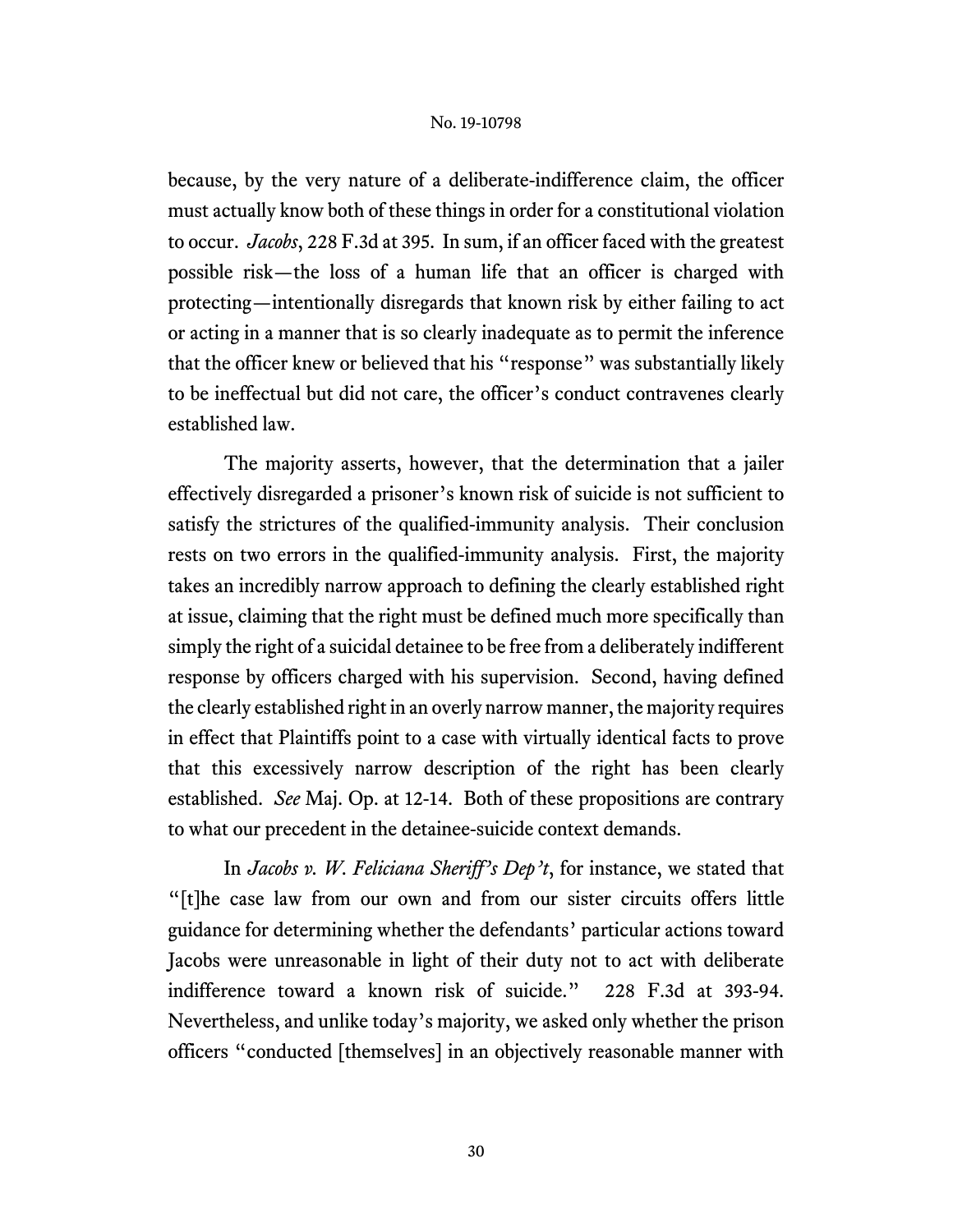respect to [their] duty to not act with subjective deliberate indifference to the known risk that Jacobs might have attempted suicide." *Id.* at 397. Applying this standard, we had no trouble concluding that two of the officers were not entitled to qualified immunity because their allegedly deliberately indifferent conduct was objectively unreasonable, even if no particular inmate-suicide case was factually analogous. *Id.* at 397-98. Our court has continued to approvingly cite *Jacobs* and apply it in inmate-suicide cases, *see, e.g.*, *Converse*, 961 F.3d at 775, and, indeed, the majority itself purports to rely on *Jacobs*. [5](#page-30-0) Thus, under the law of this circuit, an officer who responds with deliberate indifference to a known risk of suicide violates clearly established law even if the "particular actions" of the officer have not been addressed in a previous case. *Jacobs*, 228 F.3d at 394. [6](#page-30-1)

<span id="page-30-0"></span><sup>5</sup> The majority does not contend that *Jacobs* was abrogated by any intervening Supreme Court decision, and *Jacobs* therefore remains "good law" and binding on this and subsequent panels.

<span id="page-30-1"></span><sup>6</sup> The majority erroneously relies on *Mullenix v. Luna*, a Fourth Amendment excessive force case, where the Court stated that clearly established rights should not be defined at a "high level of generality." 577 U.S. 7, 16 (2015). Of course, for many § 1983 claims, the Court has insisted that clearly established rights be defined at a particularized level in order to ensure that "[t]he contours of the right" are "sufficiently clear [such]that a reasonable official would understand that what he is doing violates that right." *Anderson v.Creighton*, 483 U.S. 635, 640 (1987). Put differently, defining the clearly established right at issue at a granular level makes sure that an officer has "fair warning" that her actions are unconstitutional before she may be held individually liable for damages. *Hope*, 536 U.S. at 741; *see also Brosseau v. Haugen*, 543 U.S. 194, 198 (2004) (explaining that in a qualified immunity case "the focus is on whether the officer had fair notice that her conduct was unlawful"). And of course, fair warning is the ultimate touchstone of qualified immunity. *Shumpert v.City of Tupelo*, 905 F.3d 310, 321 (5th Cir. 2018). Crucially, whenever an officer is found liable for deliberate indifference, that conclusion necessarily means that the officer had fair warning that his conduct violates the Constitution—regardless of his particular acts or omissions constituting deliberate indifference. Thus, the requirement that clearly established rights be defined with a high degree of specificity does not apply to a deliberate indifference claim.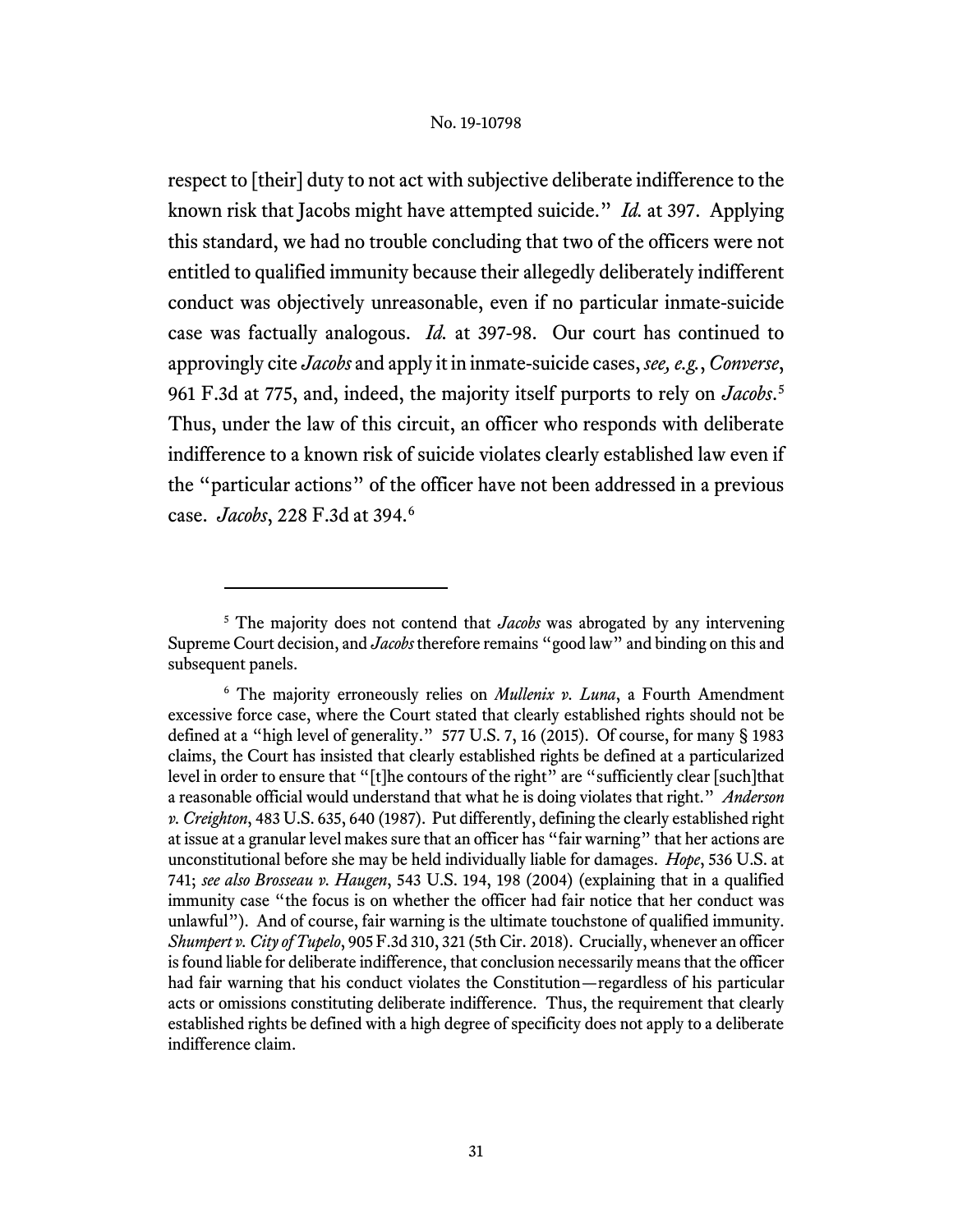To understand why an officer always has fair notice that conduct that is deliberately indifferent violates the Constitution requires an appreciation of the particular nature of a meritorious deliberate indifferent claim, which is fundamentally different in kind from an excessive force claim—or other § 1983 claims for that matter. Deliberate indifference specifically requires that an officer have subjective awareness not only of the risk of harm but also that his response to that risk is inadequate—that is, the officer must consciously disregard the risk by responding to it in a way that the officer knows to be unreasonable. *See Farmer*, 511 U.S. at 847. In short, the officer must possess a "state of mind more blameworthy than lack of due care" in order to be deliberately indifferent. *Hare II*, 74 F.3d at 649 n.5; *see also Lawson v. Dallas Cnty.*, 286 F.3d 257, 262-63 (5th Cir. 2002) ("The deliberate indifference standard is a subjective inquiry; the plaintiff must establish that the jail officials were actually aware of the risk, yet consciously disregarded it. . . . Deliberate indifference cannot be inferred from a prison official's mere failure to act reasonably, i.e., it cannot be inferred from negligence alone."). By sharp contrast, excessive force claims apply an "objective not subjective" inquiry in determining whether an officer's use of force was excessive and therefore the officer's "state of mind is not a matter that a plaintiff is required to prove." *Kinglsey v. Hendrickson*, 576 U.S. 389, 395 (5th Cir. 2015).

With this distinction in mind, it cannot be doubted that it would be "sufficiently clear" to "a reasonable officer" that it violates the Constitution to be deliberately indifferent to a risk of harm to a detainee. *Anderson*, 438 U.S. at 640. All reasonable officers would know that it is unlawful to respond to a risk of harm to a detainee in a manner that the officer consciously believes to be unreasonable. Therefore, officers do not need clearly established rights to be defined so narrowly to the point that the illegality of their particular acts or omissions constituting deliberate indifference have been established in a prior case in order to have "fair warning" that it is unconstitutional to deliberately ignore a risk of harm to a detainee.

Unsurprisingly, then, the Supreme Court has never applied *Mullenix*'s admonition against defining clearly established rights at a "high level of generality" in reviewing a deliberate indifference claim. And even following *Mullenix*, our sister circuits have recognized that, in the context of a deliberate indifference claim, clearly established rights may be defined generally. *See, e.g.*, *Lewis v. McLean*, 864 F.3d 556, 566 (7th Cir. 2017) ("[W]e ask whether the contours of the right are sufficiently clear that a reasonable official would understand that what he is doing violates that right. It has long been clear that deliberate indifference to an inmate's serious medical needs violates the Eighth Amendment." (cleaned up)); *Rafferty v. Trumbull Cnty.*, 915 F.3d 1087, 1097 (6th Cir. 2019) (holding that "it was clearly established in 2014 that ignoring known risks of harm to an inmate due to inadequate medical care, inhumane conditions of confinement, or abuse by another inmate could constitute deliberate indifference" (citing, *inter alia*, *Farmer*, 511 U.S. at 834)); *Cox v. Quinn*, 828 F.3d 227, 239 (4th Cir. 2016) ("It has long been established that jail officials have a duty to protect inmates from a substantial and known risk of harm,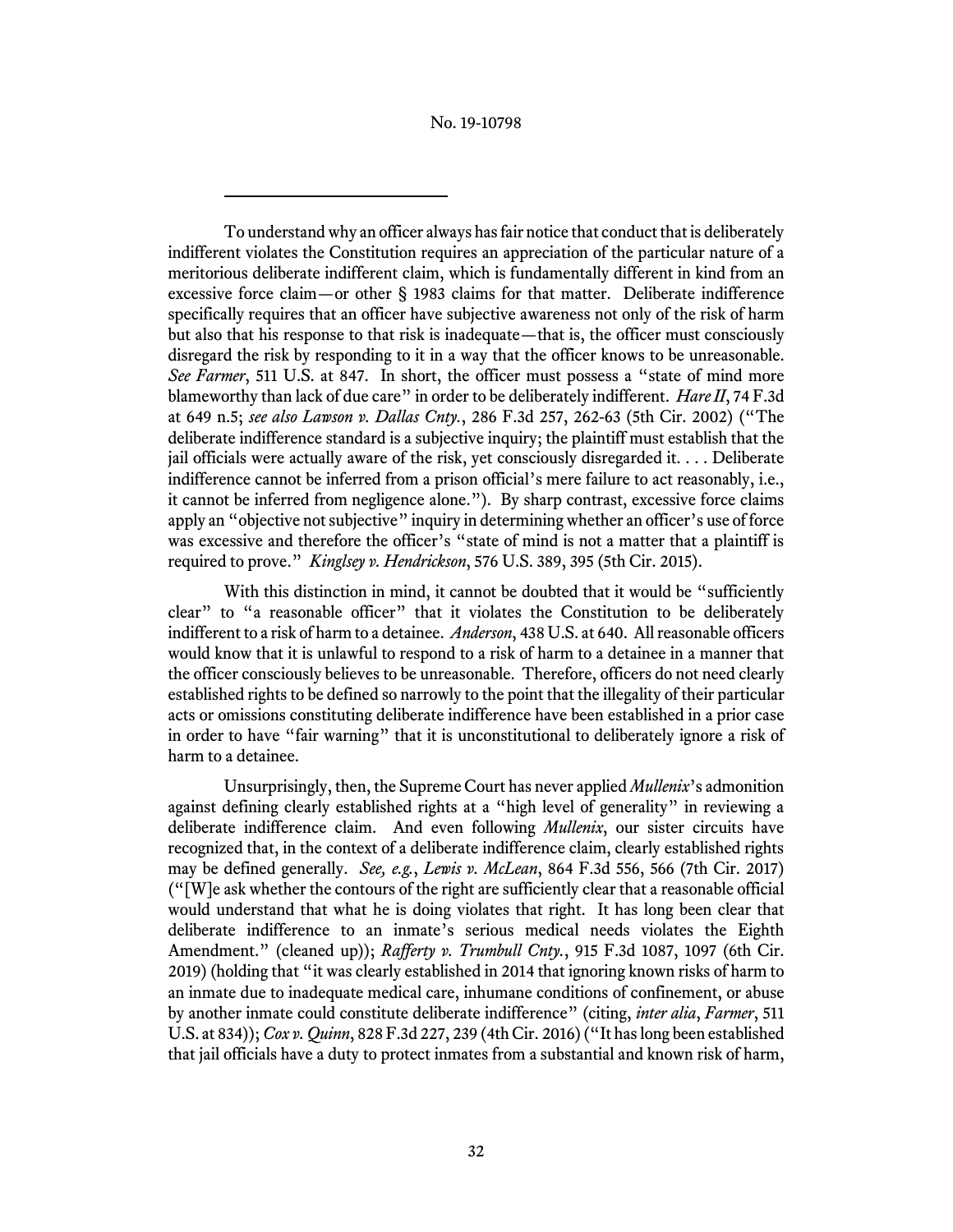The majority does note (before promptly foreclosing) an additional path by which Plaintiffs might satisfy the clearly established prong, even without a directly on-point case. Under Supreme Court precedent, an officer violates clearly established law when his conduct so obviously transgresses the Constitution such that the unlawfulness would have been apparent to any reasonable officer. *E.g.*, *Hope v. Pelzer*, 536 U.S. 730, 741 (2002). The majority even cites the Supreme Court's recent rebuke of this court in *Taylor v. Riojas*, 141 S. Ct. 52 (2020) for failing to apply properly this principle. In *Taylor*, a panel of this court had determined that officers who left an inmate in a squalid, excrement-filled jail cell for "only six days" were entitled to qualified immunity because this court "hadn't previously held that a time period so short violated the Constitution." *Taylor v. Stevens*, 946 F.3d 211, 222 (5th Cir. 2019), *vacated sub nom. Taylor v. Riojas*, 141 S. Ct. at 54. The Supreme Court summarily vacated, reaffirming the longstanding rule that a plaintiff need not provide a precisely analogous case to overcome qualified immunity when the circumstances are such that "no reasonable correctional

including harm inflicted by other prisoners." (citing *Farmer*, 511 U.S. at 833)). Respectfully, this court's cases that have relied on *Mullenix* to narrowly define the right at issue in a deliberate indifference case, *see e.g.*, *Cleveland v. Bell*, 938 F.3d 672, 677 (5th Cir. 2019), are misguided, failing to grapple with the distinguishing feature of a *deliberate* indifference claim, which requires that an officer have subjective awareness of the inadequacy of his acts or omissions in responding to a risk of harm.

In any event, our court held over twenty years ago in *Jacobs* that an officer who responds with deliberate indifference *to a known risk of a detainee's suicide* violates clearly established law, even though the officer's particular conduct constituting deliberate indifference had not been addressed in a previous case. *See* 228 F.3d at 394. Thus, even putting aside the logical conclusion that an officer who acts with deliberate indifference necessarily violates clearly established law, we are bound by *Jacob*'s clear holding. *Jacobs*'s conclusion makes eminent sense because the risk of harm in a case involving a claim of deliberate indifference to a known risk of suicide is uniquely high—indeed, there can be no greater risk. In this circumstance, it would be "sufficiently clear [to] every reasonable official" that it violates constitutional rights to disregard that risk of harm. *Mullenix*, 577 U.S. at 11.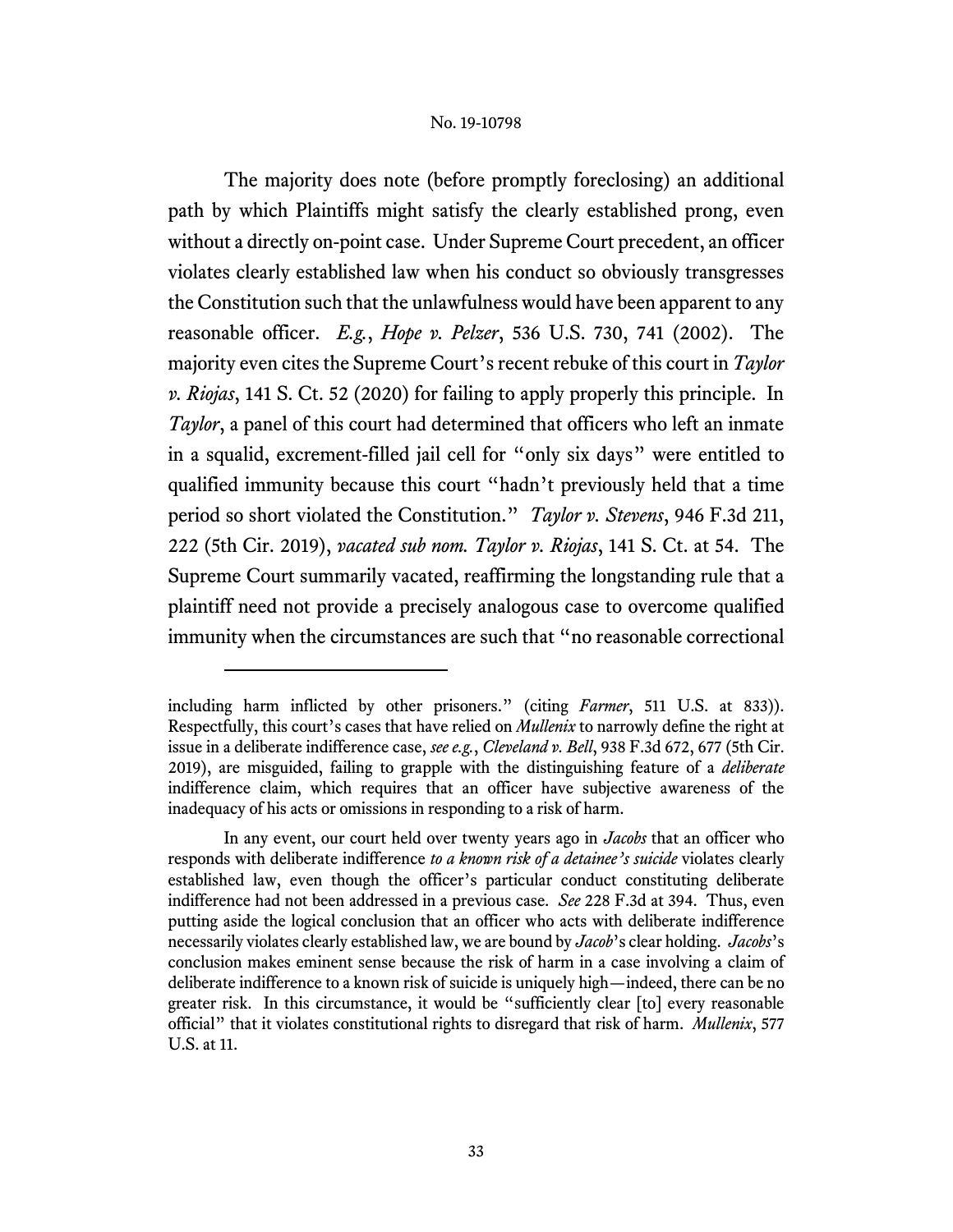officer could have concluded" that the conduct at issue was constitutional. *Taylor*, 141 S. Ct. at 53 (citing *Hope*, 536 U.S. at 741 (explaining that "'a general constitutional rule already identified in the decisional law may apply with obvious clarity to the specific conduct in question'" (quoting *United States v. Lanier*, 520 U.S. 259, 271 (1997)). In short, the Court made clear that the shield of qualified immunity vanishes when there is no "doubt about the obviousness" of an officer's violation of an inmate's constitutional rights. *Id.* at 54 n.2.

Though the majority cites *Taylor*, it fails to absorb and apply the case's lesson. In the majority's view, because the conduct of Defendants here was not as extreme as that of the guards in *Taylor*, the Supreme Court's decision is inapplicable. Maj. Op. at 7, 12-13. But this essentially repeats the very same analytical error this court made in *Taylor* and which the Supreme Court found necessary to correct. Rather than asking only whether the facts here are closely analogous to *Taylor* and thus if there exists an on-point precedent—which is essentially the majority's analysis—*Taylor* teaches that the proper qualified-immunity inquiry must also ask whether the violation was so obvious that "any reasonable officer should have realized that" their conduct "offended the Constitution." *Taylor*, 141 S. Ct. at 54; *see also Brosseau v. Haugen*, 543 U.S. 194, 199 (2004) ("Of course, in an obvious case, [general] standards can 'clearly establish' the answer, even without a body of relevant case law.").<sup>[7](#page-33-0)</sup> And because, as discussed above, deliberate

<span id="page-33-0"></span><sup>&</sup>lt;sup>7</sup> To be sure, it should infrequently be the case that an officer's conduct so obviously violates constitutional rights such that any reasonable officer would have known of the unlawfulness of his conduct. But this is not to say, as the majority appears to believe, that a constitutional violation is only obvious when the facts of a particular case are as "deplorabl $[e]$ " as those in *Taylor*, 141 S. Ct. at 53. The question, as noted above, is more straightforward: whether "any reasonable officer should have realized that" their conduct "offended the Constitution." *Id.* at 54.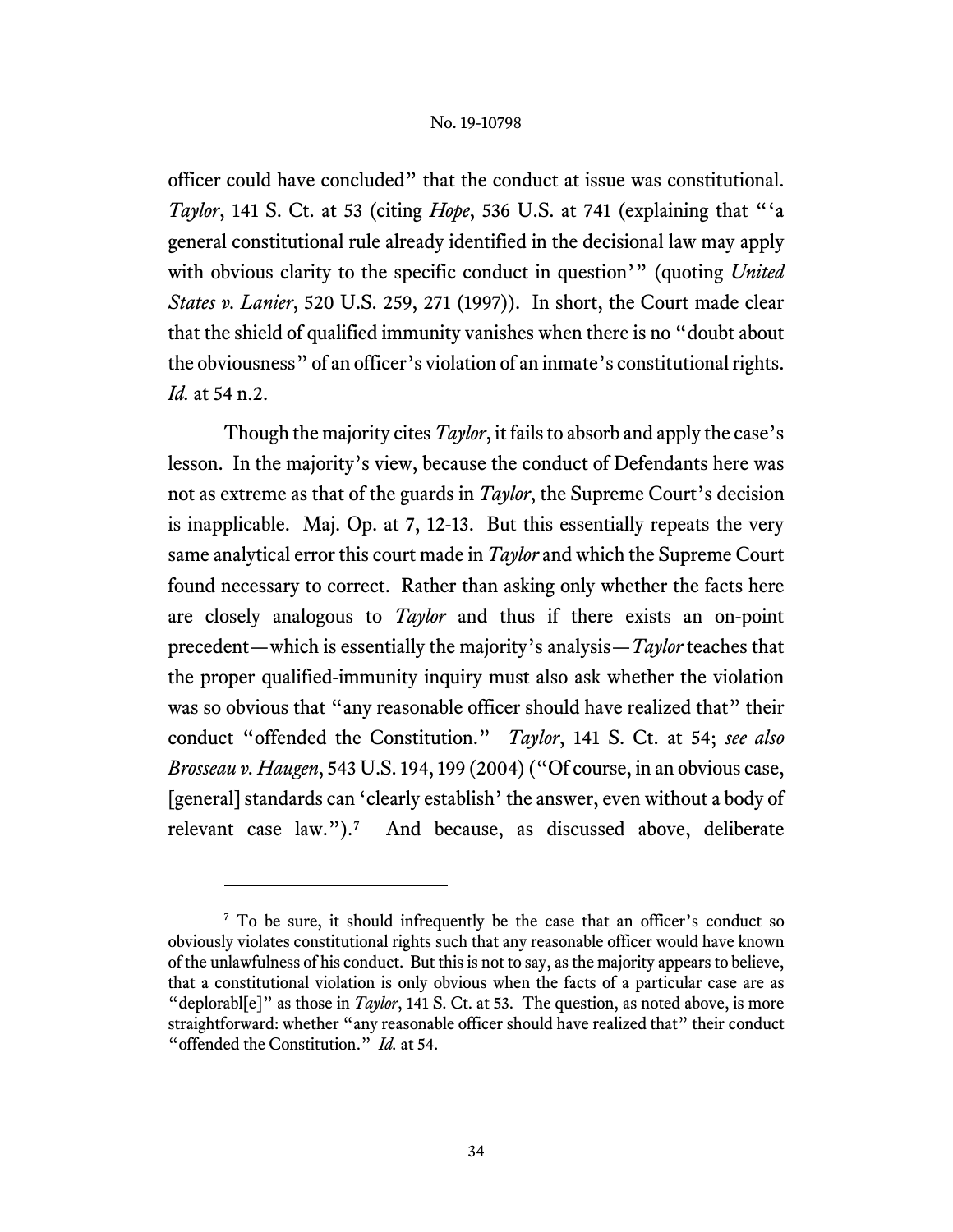indifference by an officer in the face of an inmate's known risk of suicide is always objectively unreasonable in light of clearly established law, such a violation will necessarily be "obvious" in that "any reasonable officer should have realized that" their conduct "offended the Constitution." *Taylor*, 141 S. Ct. at 54. Where the violation at issue is*intentionally* disregarding a known suicide risk, this standard is clearly met.

In sum, in the deeply alarming circumstance where a detainee is known by jail officials to be at risk of suicide, a response by those officials that deliberately "effectively disregards" that risk violates clearly established law in a manner that should be clear to all reasonable officers. *Jacobs*, 228 F.3d at 395. Such facts would thus defeat qualified immunity if proven. *Id.* For the reasons outlined below, a reasonable jury could infer that Laws was deliberately indifferent by failing promptly to contact emergency services once Monroe had begun actively choking himself and Cogdill and Brixey were likewise deliberately indifferent for housing Monroe by himself in a cell with a lengthy phone cord.

# II.

In this appeal from Defendants' motion for summary judgment, we must view the evidence in the light most favorable to Plaintiffs and making all reasonable inferences in their favor. *See Jacobs*, 228 F.3d at 393. Under this standard, Jailer Laws's alleged response to Monroe's ongoing suicide was so inadequate as to permit a reasonable juror to infer that Laws was deliberately indifferent to Monroe's plight. Indeed, the majority agrees that Laws may have been deliberately indifferent, but it asserts that he is entitled to qualified immunity because he "did something," *i.e.*, contacting his supervisors. Maj. Op. at 13. But, as discussed above, the issue is not whether a prior case put Laws on notice that calling his supervisors was an inadequate response because the constitutional violation at issue is not based solely on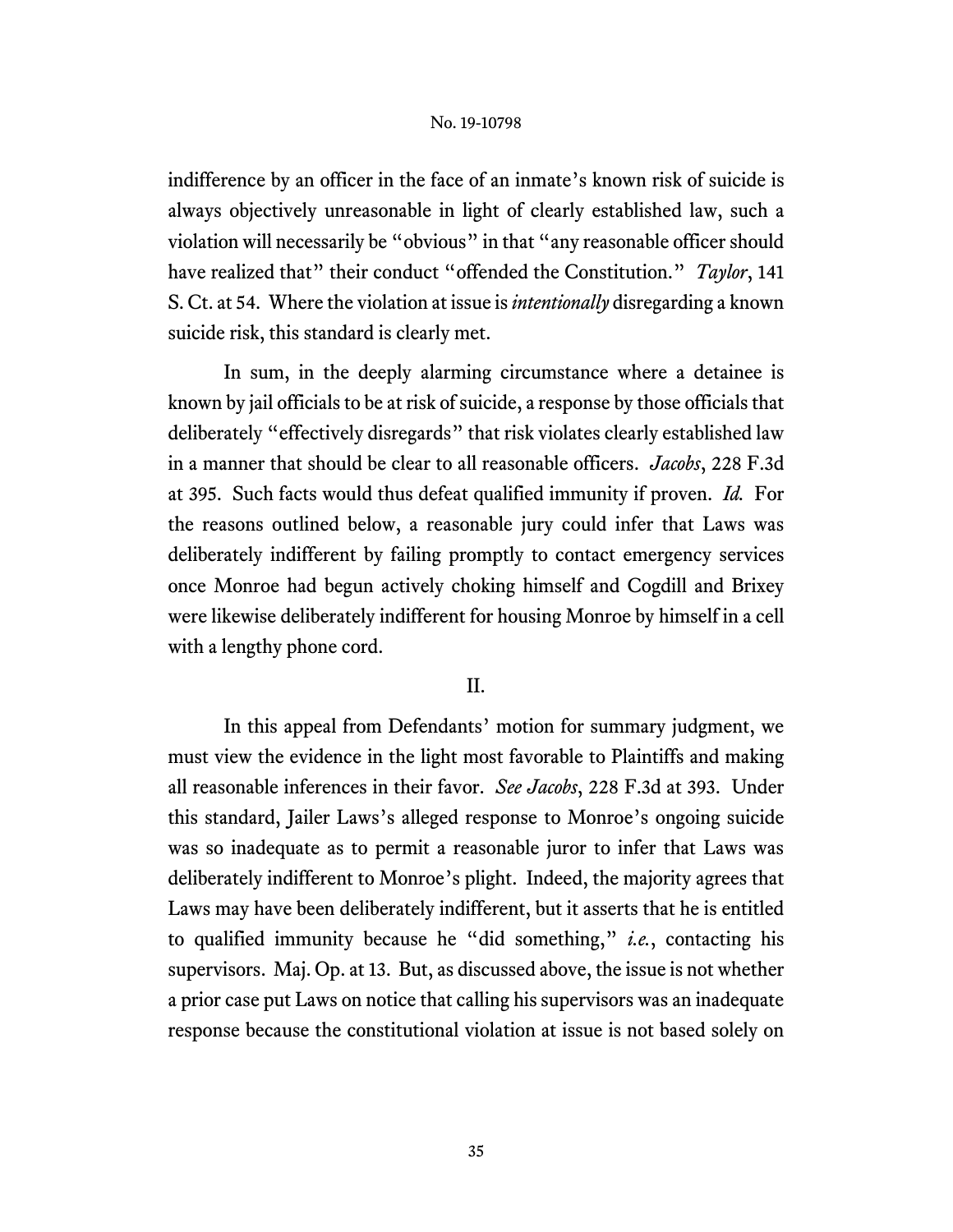the objective unreasonableness of his response. Instead, the violation is Laws's alleged *deliberate* indifference. If Laws knew calling his off-duty supervisors was likely going to fail to save Monroe's life but did not care that is, if he thought "this is not my problem and someone else can deal with it"—the constitutional violation was obvious to any reasonable officer, regardless of the specifics details of his inadequate response.

The majority's holding is inconsistent with common sense and our precedent. Even setting aside the specific and acutely urgent context of an ongoing suicide attempt, no one would suggest that an officer who responds to an inmate in need of medical care but does so in a manner that he knows or believes to be plainly inadequate is immunized from liability. *See, e.g.*, *Farmer*, 511 U.S. at 847 (holding that a prison official is deliberately indifferent "if he knows that inmates face a substantial risk of serious harm and disregards that risk *by failing to take reasonable measures to abate it*" (emphasis added)); *Austin v. Johnson*, 328 F.3d 204, 210 (5th Cir. 2003) (denying qualified immunity where, although a prison guard rendered first aid, the minor-aged prisoner remained unconscious and vomiting due to heat stroke and the guard waited nearly two hours to call for emergency services); *Harris v. Hegmann*, 198 F.3d 153,159–60 (5th Cir. 1999) (prisoner stated deliberate indifference claim when he alleged that he had complained to prison medical staff that his jaw had "fallen out of place" and that he was in excruciating pain and required immediate medical attention yet prison medical officials performed only a "cursory inspection" of his mouth and otherwise ignored his repeated requests for treatment for eight days after his jaw re-broke). Rather, "this court ha[s] previously held that taking some reasonable precautions does not mean the officer, on the whole, behaved reasonably." *Converse*, 961 F.3d at 779.

*Jacobs* well-illustrates this principle. In that detainee-suicide case, the jail's sheriff "did not completely ignore [the detainee's] suicidal condition,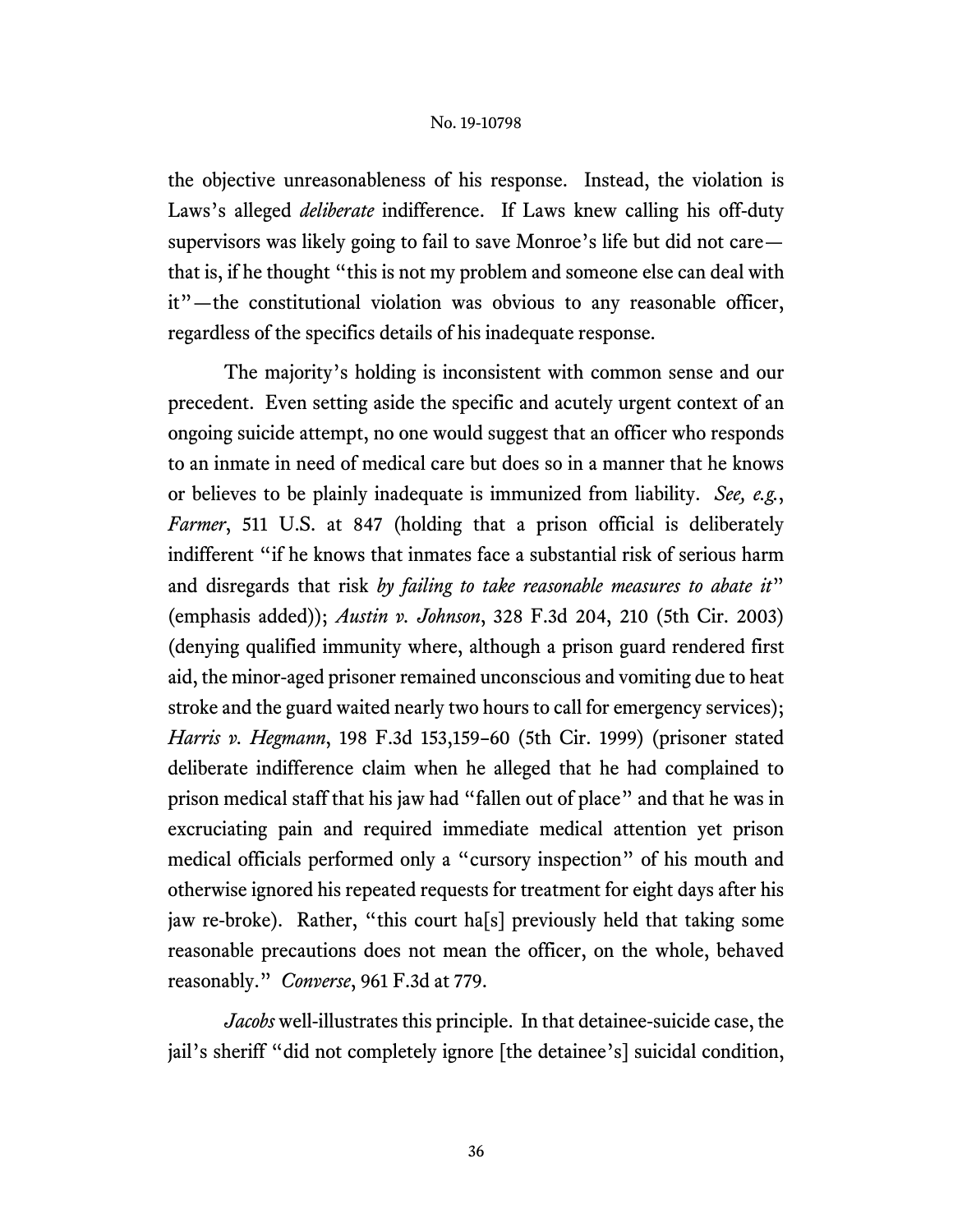and in fact instituted some preventative measures," such as prohibiting the detainee from having loose bedding during her initial period in detention and ordering more frequent checks on her. 228 F.3d at 395. Nevertheless, we held these precautions were "not enough to mitigate [the sheriff's] errors," including ratifying the decision to place the detainee in a cell that had a "significant blind spot and tie-off points" that the detainee later used to hang herself. *Id.* Similarly, in *Converse*, we held that, although an officer removed a suicidal detainee's shoelaces before placing him in a cell, the officer was not entitled to qualified immunity when he failed both to regularly check on the detainee and to remove bedding that the detainee later used to hang himself. 961 F.3d at 779 (reviewing assertion of qualified immunity at motion-todismiss stage). When an officer "disregard[s] . . . precautions he knew should be taken" or responds to a crisis in a manner that is so deficient as to permit the inference that the officer consciously disregarded the risk, then that officer acts with deliberate indifference. *Jacobs*, 228 F.3d at 397; *see also Hare II*, 74 F.3d at 649 n.5.

Applying this standard, a reasonable juror could infer that Laws responded to Monroe's self-strangulation with deliberate indifference. The risk of death posed by a suicidal inmate actively choking himself with a telephone cord is obvious and clearly urgent. In fact, Laws knew that less than ten minutes of strangulation can result in serious brain damage. He also knew that EMS was available 24/7 and would come. Nonetheless, Laws's only affirmative response was to call Cogdill, Brixey, and Deputy Tucker for help. Thereafter, despite Laws's alleged awareness that none of the superiors he called were in the jailhouse or even on duty, he "basically just waited for somebody to get there." This violated the commonsense training Laws had received, which demanded that he promptly call emergency services. *See Arenas v. Calhoun*, 922 F.3d 616, 624 (5th Cir. 2019) ("[A]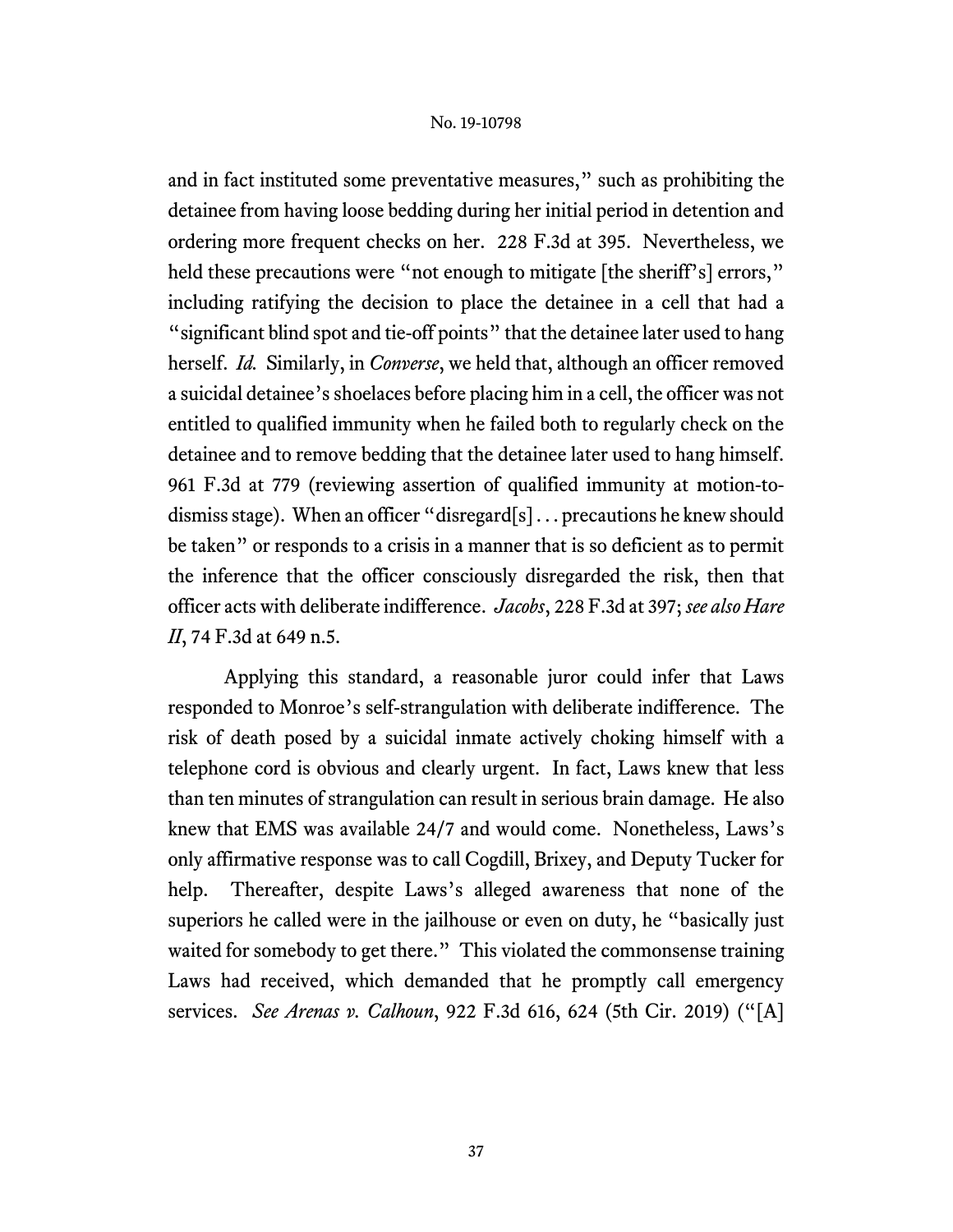knowing failure to execute policies necessary to an inmate's safety may be evidence of an officer's deliberate indifference.").

And such a response would have required minimal effort while posing no risk to Laws. *Cf. Converse*, 961 F.3d at 778 ("Plaintiffs have plausibly alleged that, by failing to take simple and reasonable precautions, Officer Melton displayed deliberate indifference to the risk of harm to Silvis."). Instead, with a crisis unfolding right in front of him, Laws allegedly just waited for ten minutes for Brixey to get to the jail, even though he was "sure" from his education and training as a jailer that someone being strangled by a ligature could suffer serious brain damage in "less than ten minutes." Once Brixey arrived, she took it upon herself to call for emergency medical assistance. From Laws's glaring record of inaction, a reasonable juror could infer that, although he "did not completely" ignore Monroe's risk of suicide, he "effectively disregarded" that risk and therefore is not absolved of liability.[8](#page-37-0) *Jacobs*, 228 F.3d at 395-96. Because a reasonable juror could

<span id="page-37-0"></span><sup>8</sup> The majority cites a district court opinion in *Shepard v. Hansford County*, 110 F. Supp. 3d 696, 711, 713 (N.D. Tex. 2015), for the proposition that our caselaw has yet to clearly establish (prior to this case, at least) that the failure to promptly call for emergency services in response to an inmate attempting suicide is a constitutional violation. Maj. Op. at 13. Reliance on *Shepard* is misplaced as that decision fundamentally misreads this court's precedents on deliberate indifference in the face of a suicidal inmate. First, *Shepard*  thought that our determination that officers were deliberately indifferent in *Jacobs* turned on the fact that the officers in that case failed to implement sufficient suicide prevention measures even though there had been a previous jailhouse suicide. On that basis, *Shepard*  sought to distinguish *Jacobs* from the detainee suicide at issue in that case, which was the first in that jail's history. *See id.* at 713. However, in *Converse*, we expressly rejected this very distinction as immaterial, explaining that the fact of a past suicide in *Jacobs* "speaks only to the *degree*, not the *occurrence*, of unreasonable behavior." 961 F.3d at 777 (emphasis in original). Hence, we determined that officers responded with deliberate indifference to a suicidal detainee by failing to take reasonable preventative measures, despite the fact that no previous inmate had committed suicide in the cell in which the detainee killed himself. *See id.* Second and more fundamentally, *Shepard* misconstrues *Jacobs*'s statement, mentioned above, that "we cannot say that the law is established with any clarity as to what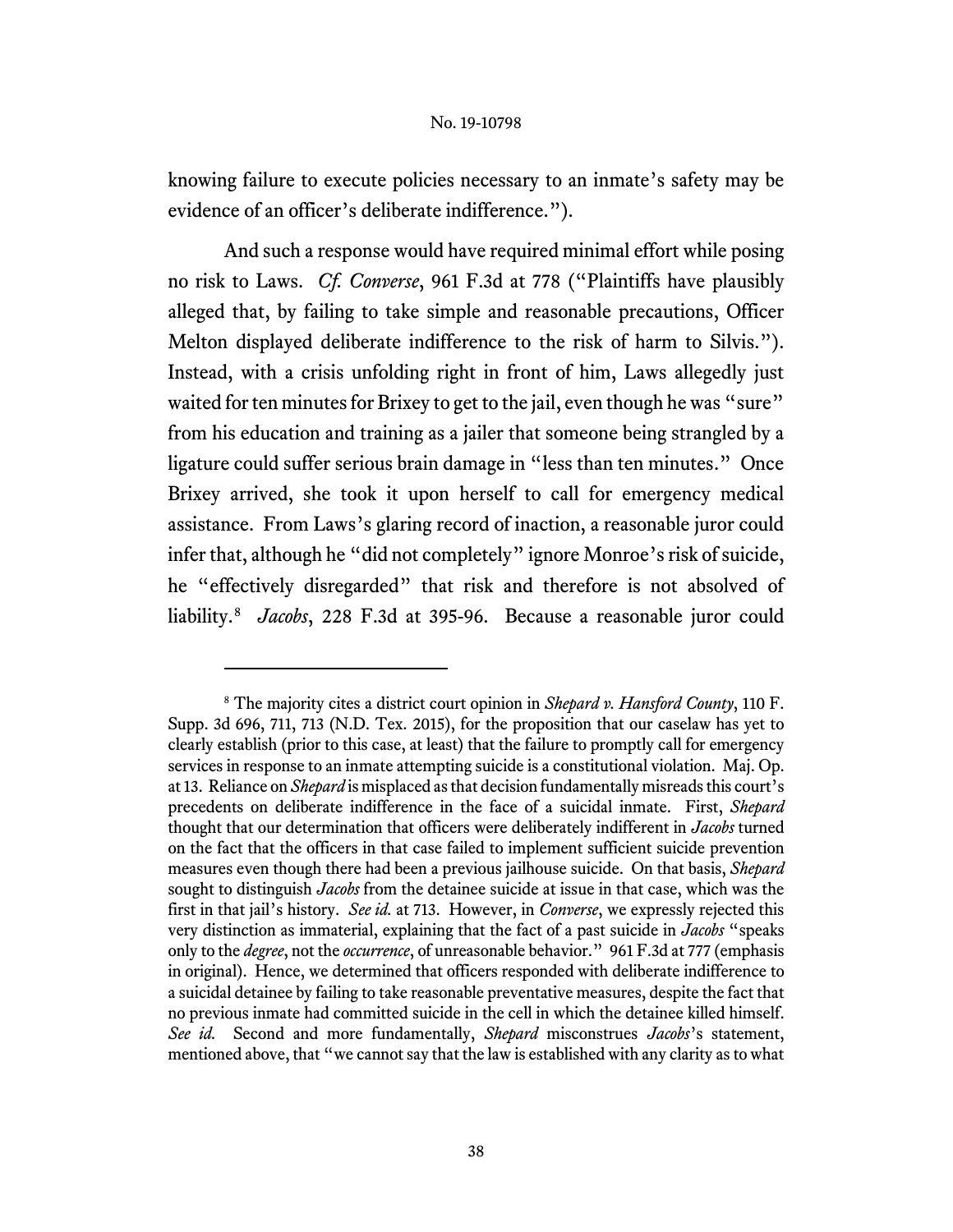conclude that Laws was deliberately indifferent to the risk that Monroe would die from his suicide attempt, Laws's actions, viewed in the light most favorable to Plaintiffs, violated clearly established law. *See Converse*, 961 F.3d at 775. Accordingly, I would affirm the district court's conclusion that this claim against Laws should proceed to trial.

# III.

Turning to the claims against Sheriff Cogdill and Administrator Brixey, I consider first whether each subjectively perceived the substantial risk of harm Monroe faced before addressing each of their responses to that risk.[9](#page-38-0) Cogdill concedes that he believed Monroe to pose a real risk of suicide. So, too, was Brixey aware of this risk as she, along with Cogdill, knew that Monroe had attempted suicide on his second day in the jail and made the initial decision to place Monroe on suicide watch. Accordingly, I would address the second part of the deliberate indifference inquiry, *i.e.*, whether

<sup>[</sup>measures jailers must take to prevent inmate suicide]." *Shepard*, 110 F. Supp. 3d at 713 (alterations in original) (quoting *Jacobs*, 228 F.3d at 394-95). Notwithstanding this statement, *Jacobs* continued on to explain what is required, as a matter of law, to overcome qualified immunity when an inmate presents an ongoing risk of suicide: to defeat qualified immunity, the plaintiffs must establish that the officers in this case were aware of a substantial and significant risk that Jacobs might kill herself, but effectively disregarded it." 228 F.3d at 395. *Jacobs* then applied that standard, ultimately finding a violation of clearly established law by multiple officers. *See id.* at 397. In other words, *Jacobs* makes clear what *Shepard* does not recognize: even if the law has not spelled out each precise measure a jailer must take in response to a known suicide risk, a jailer's response that is deliberately indifferent to such a risk violates clearly established law. *See id.* at 393-94.

<span id="page-38-0"></span><sup>9</sup> Of course, each officers' subjective deliberate indifference—and therefore liability—must be analyzed separately. *See, e.g.*, *Jacobs*, 228 F.3d at 395. While adhering to this requirement, the evidence pertaining to Cogdill's and Brixey's individual deliberate indifference is mentioned together for the sake of concision. But again, the legal analysis is individualized because each officer must personally act with deliberate indifference in order for liability to attach.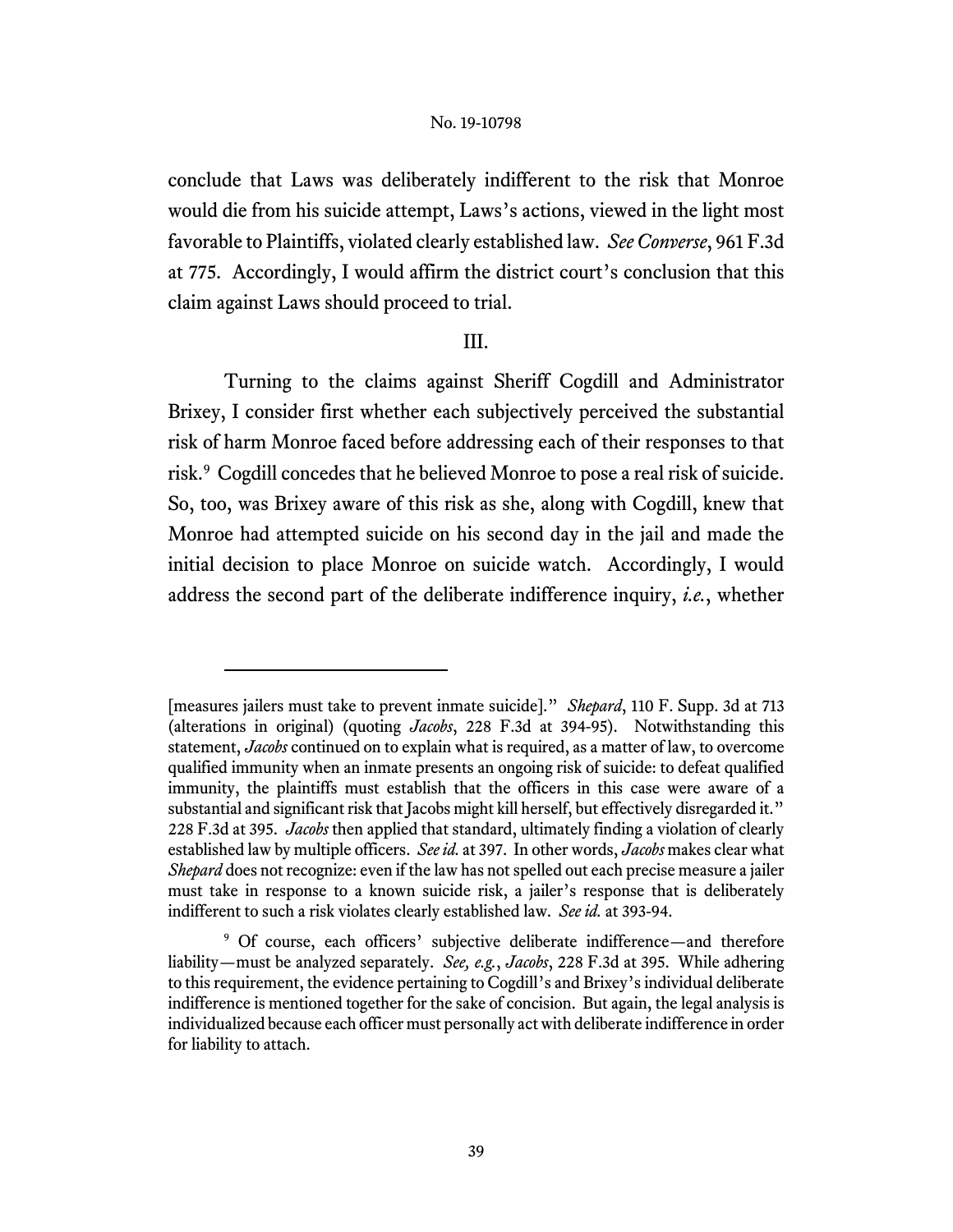the officers "effectively disregarded" Monroe's risk of suicide by housing him in a cell alone with a thirty-inch phone cord. *Jacobs*, 228 F.3d at 395.

The majority, however, determines that Cogdill and Brixey escape liability because they lacked knowledge of the specific risk of suicide by strangulation posed by placing Monroe in a cell with a lengthy phone cord. *See* Maj. Op. at 15-17.[10](#page-39-0) Under Supreme Court and circuit precedent, however, the risk of harm in the first step of the deliberate-indifference test should not be defined so narrowly. Rather, as the Supreme Court made clear in *Farmer v. Brennan*, 511 U.S. 825, 843 (1994), all that must be established is that the jail official had actual knowledge that the inmate faced a risk of harm. *Id.* (holding that the deliberate-indifference standard requires that the official "both be aware of facts from which the inference could be drawn that a substantial risk of serious harm exists, and he must also draw the inference").

<span id="page-39-0"></span><sup>&</sup>lt;sup>10</sup> Curiously, the majority suggests that *Plaintiffs* cannot prevail on their claim against Brixey because "*Defendant's* counsel conceded that Brixey 'was not involved in placing [Monroe] in the cell'" and because a § 1983 claim cannot be based on vicarious liability. Maj. Op. at 9 n.5 (emphasis added).First, it transgresses fundamental rules of fairness to assert that an argument put forward by a defendant that is intended to avoid liability—here, the contention by Brixey's counsel that she was not involved in the decision to place Monroe in the cell with the phone cord—(1) constitutes a "concession" by that party and (2) somehow binds a plaintiff who might point to facts leading to a different conclusion. And to simply take the defendant's characterization of the facts as gospel violates the long-established rule that we are to view the facts in the light most favorable to the non-moving party. But even assuming that Brixey was not involved in the initial decision to place Monroe in the cell in which he ultimately committed suicide, our court has held that a supervisor can be deliberately indifferent in response to a known risk of suicide when they "effectively ratified th[e] decision" to place a detainee in a particular cell "by keeping [the detainee] in the cell while he considered her to be a significant suicide risk." *Jacobs*, 228 F.3d at 395; *cf. Hunt v. Davis*, 749 F. App'x 522, 524 (9th Cir. 2018) (explaining that "a supervisor's acquiescence in a subordinate's constitutional violation may result in his individual liability" if the supervisor "'knowingly refuse[s] to terminate' acts by others which he knows or has reason to know inflict constitutional injury.'" (quoting *Starr v. Baca*, 656 F.3d 1202, 1205-06 (9th Cir. 2011)).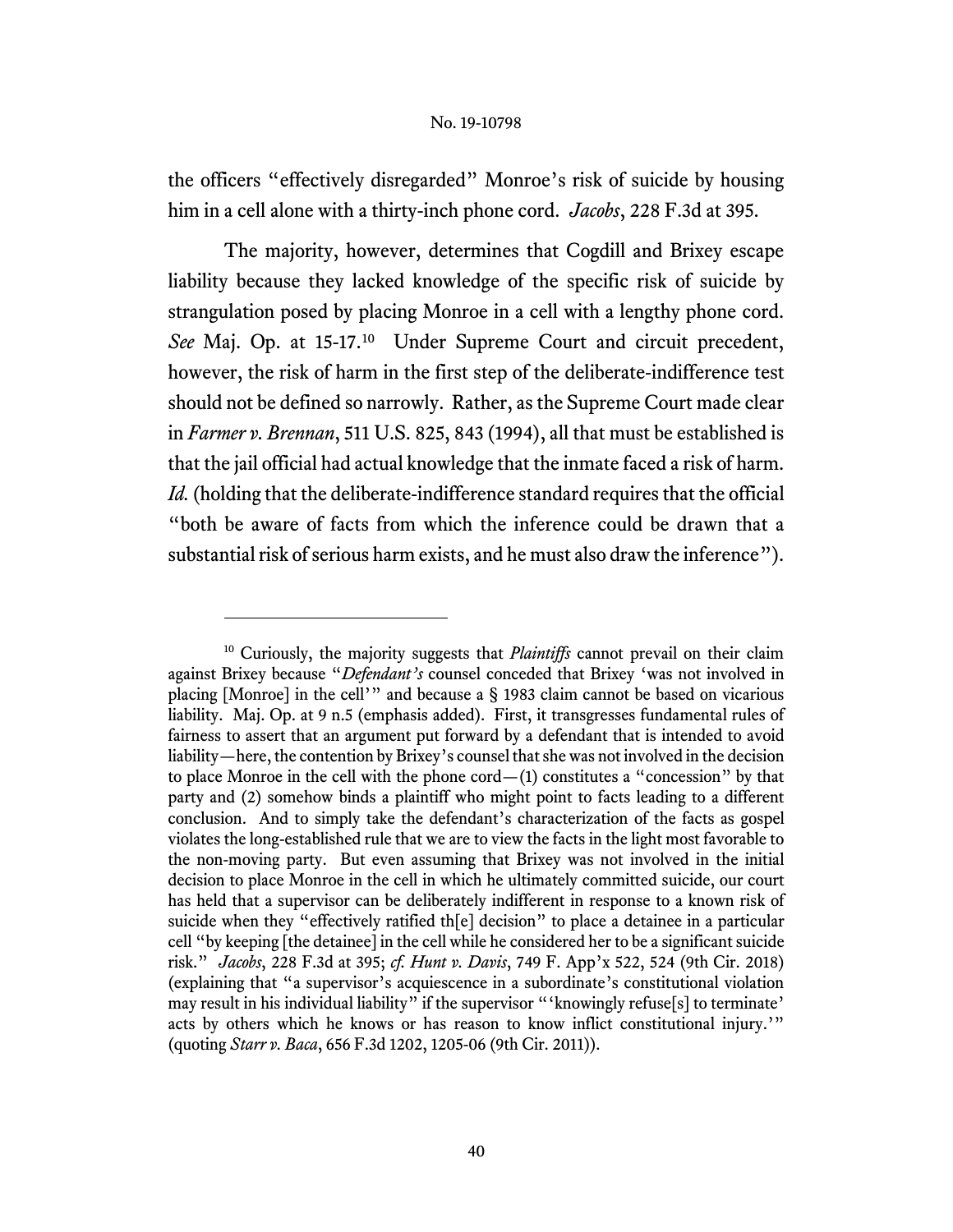The Court did not impose an additional burden on plaintiffs to show that the official possessed knowledge of the specific manner or source of harm. To the contrary, it squarely rejected engrafting such a requirement, explaining that the official's knowledge as to "whether the risk comes from a single source or multiple sources" is irrelevant to the inquiry into the officer's awareness of the risk of harm. *Id.* (internal quotation marks omitted).

In a case involving a detainee with a known risk of suicide, the risk of harm *is* the risk of the detainee's suicide, not the risk of suicide by a particular means. *See Converse*, 961 F.3d at 779 ("Plaintiffs have alleged sufficient facts to demonstrate that Officer Kimball was subjectively aware of *the risk of suicide* Silvis faced." (emphasis added)); *Hyatt v. Thomas*, 843 F.3d 172, 179 (5th Cir. 2016) (explaining that plaintiffs were "not required to demonstrate that [the officer] was aware of the particular means that [the detainee] would ultimately use to hurt himself, only of the substantial risk that he might try to hurt himself"); *Sanchez*, 995 F.3d at 473 ("Thus, the question is whether Sanchez has presented evidence from which a reasonable jury could inferthat Oliver knew Gauna was at risk of suicide and ignored the risk."); *cf. Hernandez ex rel. Hernandez v. Tex. Dep't of Protective & Regul. Servs.*, 380 F.3d 872, 881-82 (5th Cir. 2004) (State-employed social workers "contend that the plaintiffs cannot show that by placing [a foster child] with the [foster family] the social workers had actual knowledge of a specific danger of the particular injury of suffocation.  $\ldots$  [T] his court has never required state officials to be warned of a specific danger.  $\ldots$  [T] o require state officials to have knowledge of the exact risk of harm, i.e. suffocation, would be inapposite with the Supreme Court's decision in *Farmer*. . . . We need not address the form that such a risk might eventually manifest").<sup>11</sup> Thus,

<span id="page-40-0"></span><sup>11</sup> Relying on *Farmer*, other circuits have applied similar reasoning. *See, e.g.*, *Tafoya v. Salazar*, 516 F.3d 912, 916 (10th Cir. 2008) (McConnell, J.) ("The official's knowledge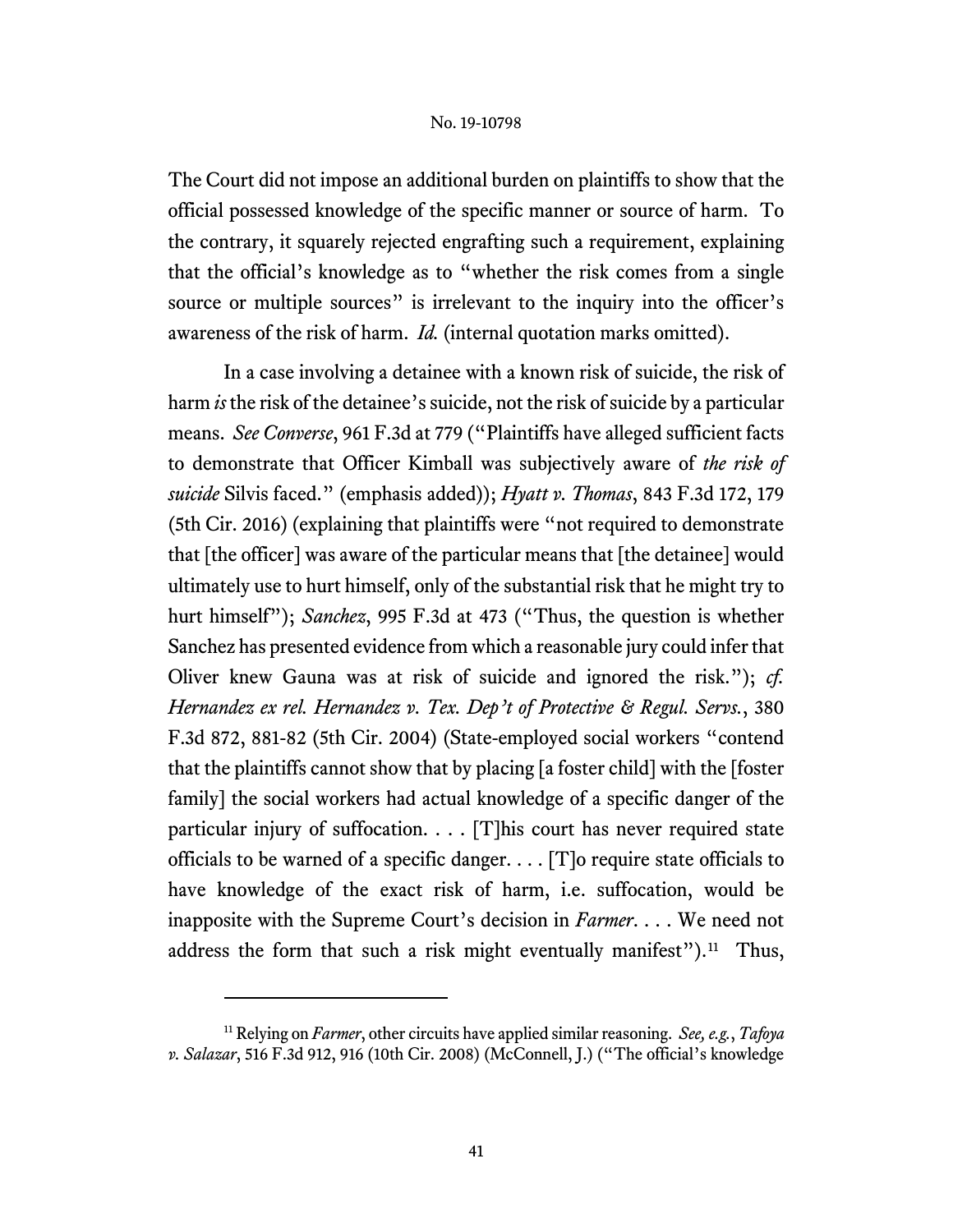Cogdill's and Brixey's knowledge of the specific risk of strangulation by the phone cord should be considered only at the second stage of the deliberate indifference test—which asks whether Cogdill and Brixey "effectively disregarded" the risk of harm, *Jacobs*, 228 F.3d at 395—where this awareness may demonstrate that the officers knew or believed that their response to Monroe's suicidal ideation and attempts could be inadequate.

With regard to the second part of the deliberate-indifference test, I would hold that a reasonable juror could conclude that Cogdill's and Brixey's responses to Monroe's known risk of suicide were deliberately indifferent, *viz.*, that the officials "effectively disregarded" Monroe's risk of suicide. *Id.*. Cogdill decided to transfer Monroe, who just attempted to strangle and hang himself, to Cell 3, an isolation cell with a thirty-inch phone cord, and Brixey ratifed that decision, even though they both knew that other, safer options for housing Monroe were available.

"A supervisory official may be held liable" if he "implements unconstitutional policies that causally result in the constitutional injury." In this case, Cogdill and Brixey chose to have only one jailer on duty when the jail houses a suicidial detainee in its custody. However, the jail's policy requires a jailer to wait for backup support to arrive before entering a cell,

of the risk need not be knowledge of a substantial risk to a *particular* inmate, or knowledge of the particular manner in which injury might occur." (citing *Farmer*, 511 U.S. at 843)); *Haley v. Gross,* 86 F.3d 630, 643 n.33 (7th Cir. 1996) ("Likewise Sergeant Ellis and Superintendent Gross are no less liable for deliberate indifference because, while they knew that [prisoner] Wilborn presented a substantial risk of serious harm to [his cellmate] Haley, they may not have envisioned that Wilborn would light the cell on fire. While there must be some link between the risk of which the official was aware and the harm that actually occurred—as it would be unfair to hold officials liable for risks they could not have anticipated simply because they ignored other unrelated risks—prison officials need not be specifically aware of the precise risk that unfolds. It is sufficient that Ellis and Gross knew that Haley was in danger of some kind of attack from Wilborn and made no attempt to prevent it." (citing *Farmer*, 511 U.S. at 843)).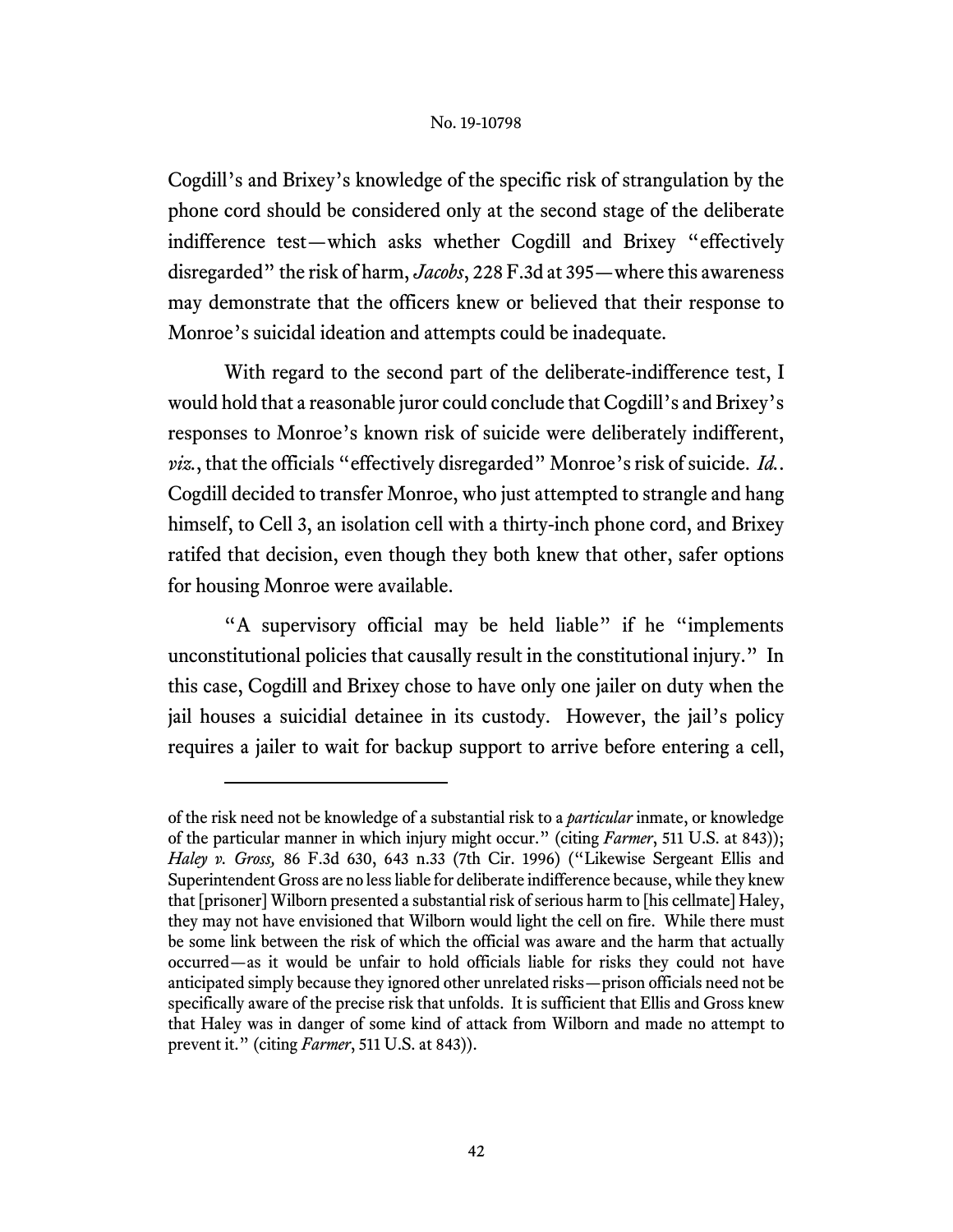even when, as here, a detainee is actively attempting suicide inside his cell. Maintaining only one jailer on duty thus increases the response time before a jailer can physically intervene to prevent a detainee from committing suicide. The obvious consequence of a policy of keeping only a single jailer on duty even when a suicidal detainee is in the jail's custody is that a suicidal detainee may commit serious self-harm before a jailer can effectively intercede. And critically, Cogdill and Brixey knew that this staffing policy—which they were responsible for administering—was "just not safe" precisely because of the delays it creates in responding to a crisis situation. Had an additional jailer been on duty the morning that Monroe wrapped the phone cord around his neck, either Laws or that additional jailer could have immediately intervened and prevented the suicide. On this record, a reasonable jury could infer that Cogdill and Brixey's policy of keep only a single jailer on duty when the jail houses a suicidal detainee "causally result[ed]" in Monroe's death. *Porter*, 659 F.3d at 446.

Cogdill and Brixey's liability as supervisors can also be framed as their conscious choice not to implement policies even though they knew that the likely result of failing to implement these policies would eventually be a detainee's suicide; in other words, Cogdill and Brixey can be liable for opting not to put into effect policies that they knew would decrease substantially the risk of harm to suicidal detainees and instead to continue to adhere to a more dangerous policy that was apt to lead to an in-custody suicide. *See Porter*, 659 F.3d at 446 ("A failure to adopt a policy can be deliberately indifferent when it is obvious that the likely consequences of not adopting a policy will be a deprivation of constitutional rights." (internal quotation marks omitted)). Cogdill and Brixey both knew that they had multiple options available for housing Monroe that would have been safer than keeping him in the jail's custody with only a single jailer on duty. For example, Cogdill was aware that jail policy mandated that Monroe "be transferred to a facility better equipped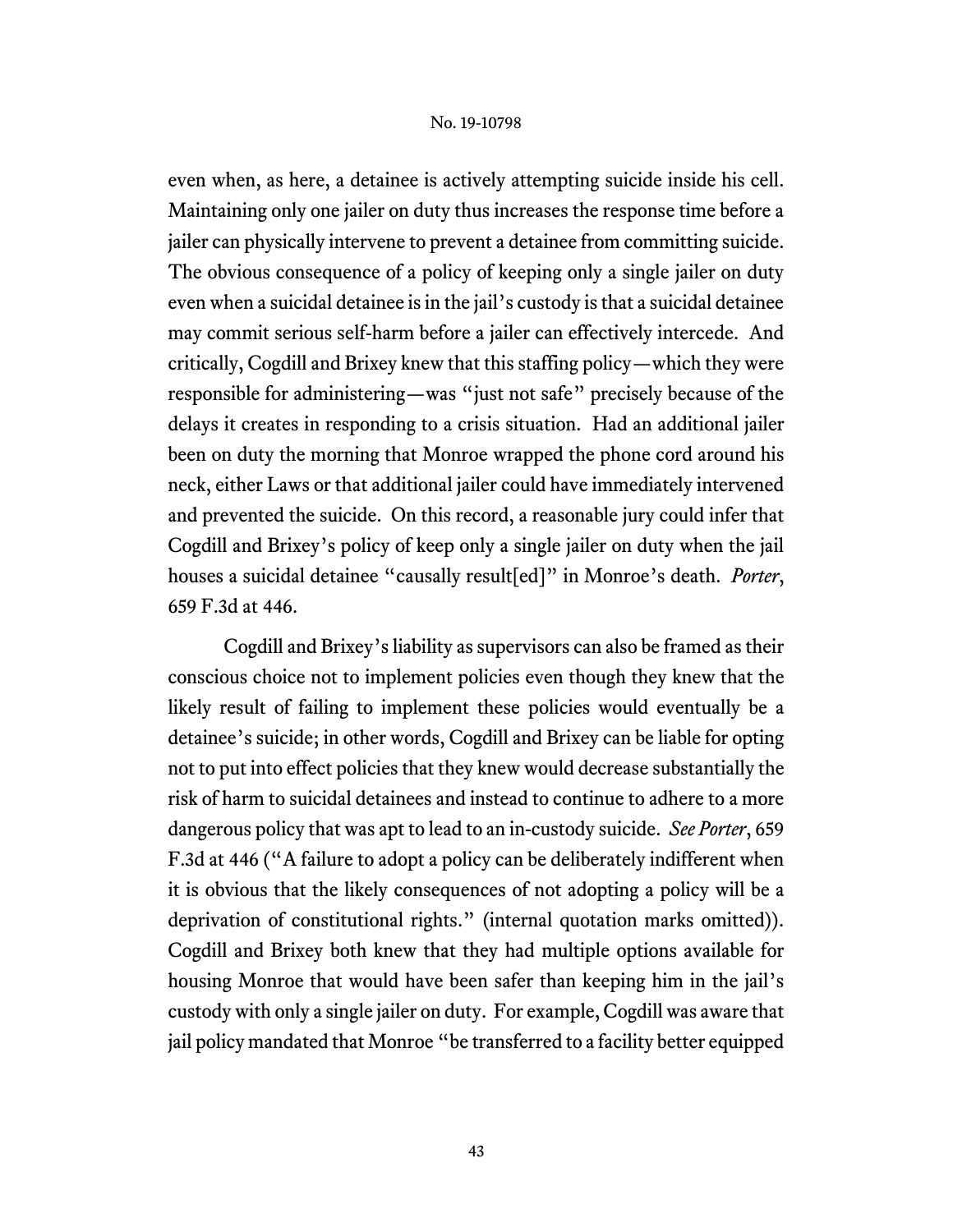to manage an inmate with mental disabilities" if a transfer was required in order to protect Monroe. And in the past, Cogdill had specifically ordered transfers of inmates to other jails. *See Jacobs*, 228 F.3d at 397 (holding that a jail official's "disregard for precautions he knew should be taken" can evidence subjective deliberate indifference). Besides this alternative to housing Monroe at the Coleman County Jail, Cogdill and Brixey could have taken the simple and obvious step of employing a second jailer to be on-duty at all times when a suicidal inmate, like Monroe, was in the jail's custody. This latter course of action would have averted the delays in responding to a suicide attempt when a single jailer is on duty. And even though Cogdill and Brixey averred that budgetary restrictions prevent hiring more than six total staff, this does not indicate that financial limitaitons would prevent maintaining (and paying for) one additional jailer on duty in the limited circumstance where a suicidal detainee is custody.

In sum, Cogdill and Brixey adhered to a policy of maintaining just one jailer on duty even when a suicidal detainee was in the jail's custody, despite knowing that this policy was unsafe, and instead of transferring suicidal detainees to better equipped facilities or keeping a second jailer on duty policies that they knew were available to them. A jury could determine that the supervisors' were deliberately indifferent based on their "failure to adopt [] polic[ies]" when they knew—as any reasonable jailer would know—that the consequence of not implementing these policies was likely to be an incustody suicide. *Porter*, 659 F.3d at 446.

There are further grounds upon which a jury could conclude that Cogdill and Brixey were deliberately indifferent. Both officials were aware of the risk and prevalence of suicide in local jails and had previously worked in a local jail where multiple inmates had committed suicide by strangulation. Moreover, Cogdill had been trained to house suicidal inmates in cells with other inmates and not in insolation. In other words, based on Cogdill's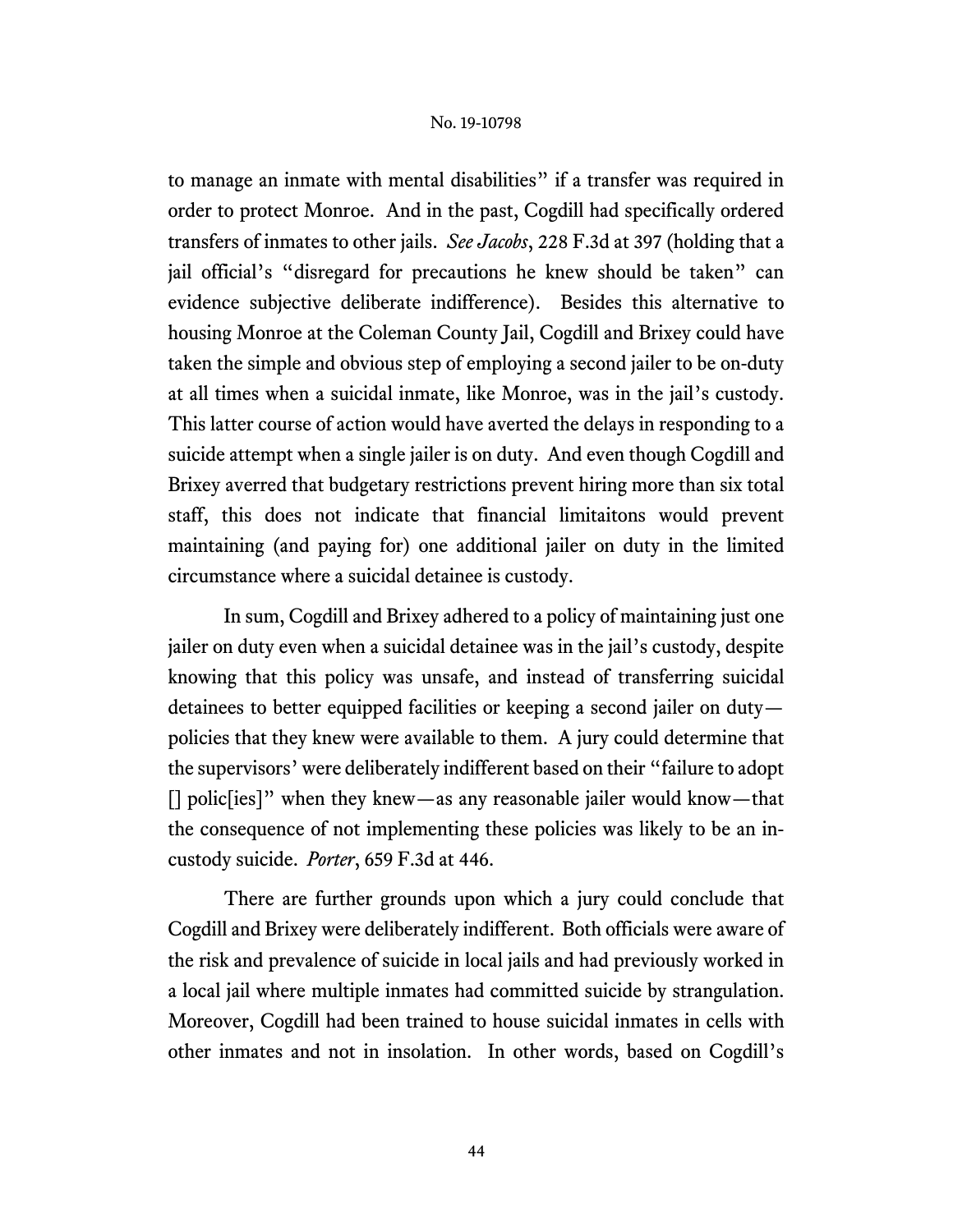training, it would have been safer to simply leave Monroe in Cell 2 after Monroe attempted suicide than to move him to Cell 3. Further, the fact that the jail contained only four cells supports an inference that both Cogdill and Brixey were aware that Cell 3 was outfitted with a lengthy phone cord. And the very length of the cord constitutes circumstantial evidence from which a factfinder could infer that Defendants were aware of the obvious risk it posed to an individual who had just attempted to hang himself. *See Farmer*, 511 U.S. at 842 (explaining that a prison official's "knowledge of a substantial risk" can be demonstrated based on "inference from circumstantial evidence, and [that] a factfinder may conclude that a prison official knew of a substantial risk from the very fact that the risk was obvious" (internal citation omitted)). Indeed, Cogdill spent time with Monroe in Cell 3 just the day before Monroe strangled himself with the phone cord, attempting to dissuade Monroe from committing self-harm. It strains credulity to accept that Cogdill would not have noticed the lengthy cord and considered it a potential ligature, and at the very least, it is rational to infer that Cogdill was aware of the risk posed by the cord.

Furthermore, the absence in the record of past suicides by strangulation with telephone cords specifically in the Coleman County Jail does not foreclose a finding that Cogdill and Brixey were aware of the risk posed by the lengthy phone cord. As mentioned above, in 2015 the head of the Texas Jail Commission circulated a memorandum notifying "All Sheriffs and Jail Administrators" in the state that multiple suicides had occurred in Texas jails in less than a years' time through the use of lengthy phone cords. Accordingly, the Commission advised that phone cords in jails "be no more than twelve (12) inches in length." Although Cogdill and Brixey testified that they had not received or read the memorandum, a reasonable factfinder could find their denials incredible. *See Deville v. Marcantel*, 567 F.3d 156, 165–166 (5th Cir. 2009) (summary judgment inappropriate "where the credibility of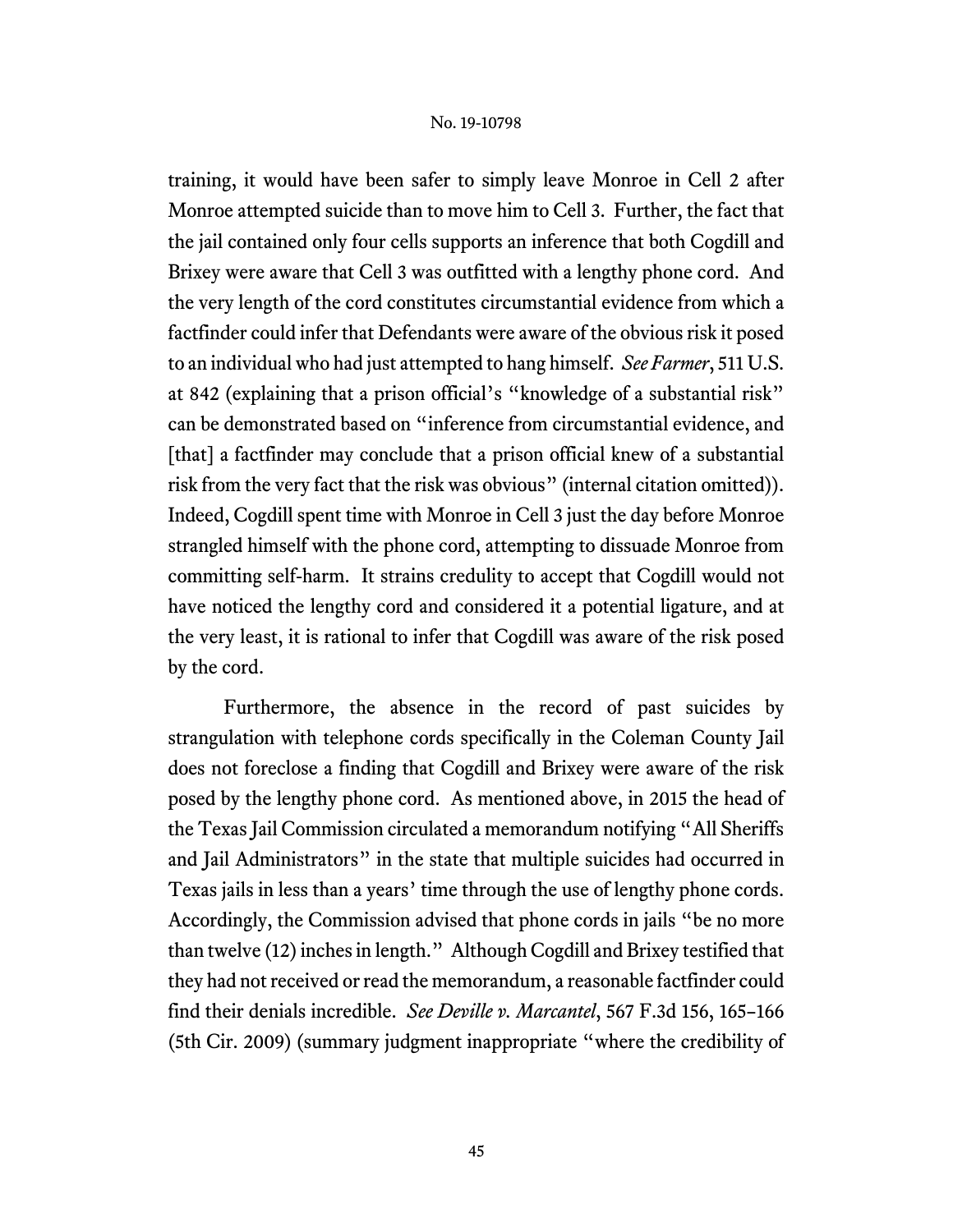key witnesses loom large" (cleaned up)). Cogdill was Deputy Sheriff of the Coleman County Jail at the time the memorandum was circulated, and one could reasonably infer that Cogdill's predecessor as sheriff would have informed him of the memo's contents when it was circulated. And Cogdill had been Sheriff for two years at the time of Monroe's suicide. A juror could infer that Cogdill—like any responsible senior jail official, particularly one starting a role as the head of a jail—would have familiarized himself with reports issued by the Texas Jail Commission, the state's regulator of county jails,[12](#page-45-0) and thus that he reviewed the Jail Commission's 2015 memorandum warning officials about the risk to suicidal inmates posed by lengthy phone cord. Likewise, a juror could reasonably conclude that Brixey reviewed the memorandum after she became Jail Administrator in 2017 given that it was addressed to Jail Administrators and given the fact that Cogdill tasked her with handling communications with the Jail Commission.

Even assuming that neither Cogdill nor Brixey received the memo or heard reports of its contents—which would be contrary to our duty to make reasonable inferences in favor of Plaintiffs as the non-movants—the existence of the document suggests that the clear and obvious nature of the risk posed by housing a suicidal prisoner in a cell with a phone cord in excess of twelve inches was generally known within the Texas jail system. *See Farmer*, 511 U.S. at 842. What is more, Cogdill and Brixey's extensive experience in jails lends support to the inference that they would have been generally aware of the risk posed by lengthy phone cords as potential ligatures

<span id="page-45-0"></span><sup>&</sup>lt;sup>12</sup> "The Texas Commission on Jail Standards is the regulatory agency for all county jails and privately operated municipal jails in the state." TEXAS COMMISSION ON JAIL Standards, Compact with Texas, https://www.tcjs.state.tx.us/compact-withtexas/ (last visited June 23, 2021). Among other oversight duties, the Jail Commission establishes "reasonable minimum standards for the ... operation of jails" and "monitor[s] and enforce[s]" compliance with jail standards. *Id.*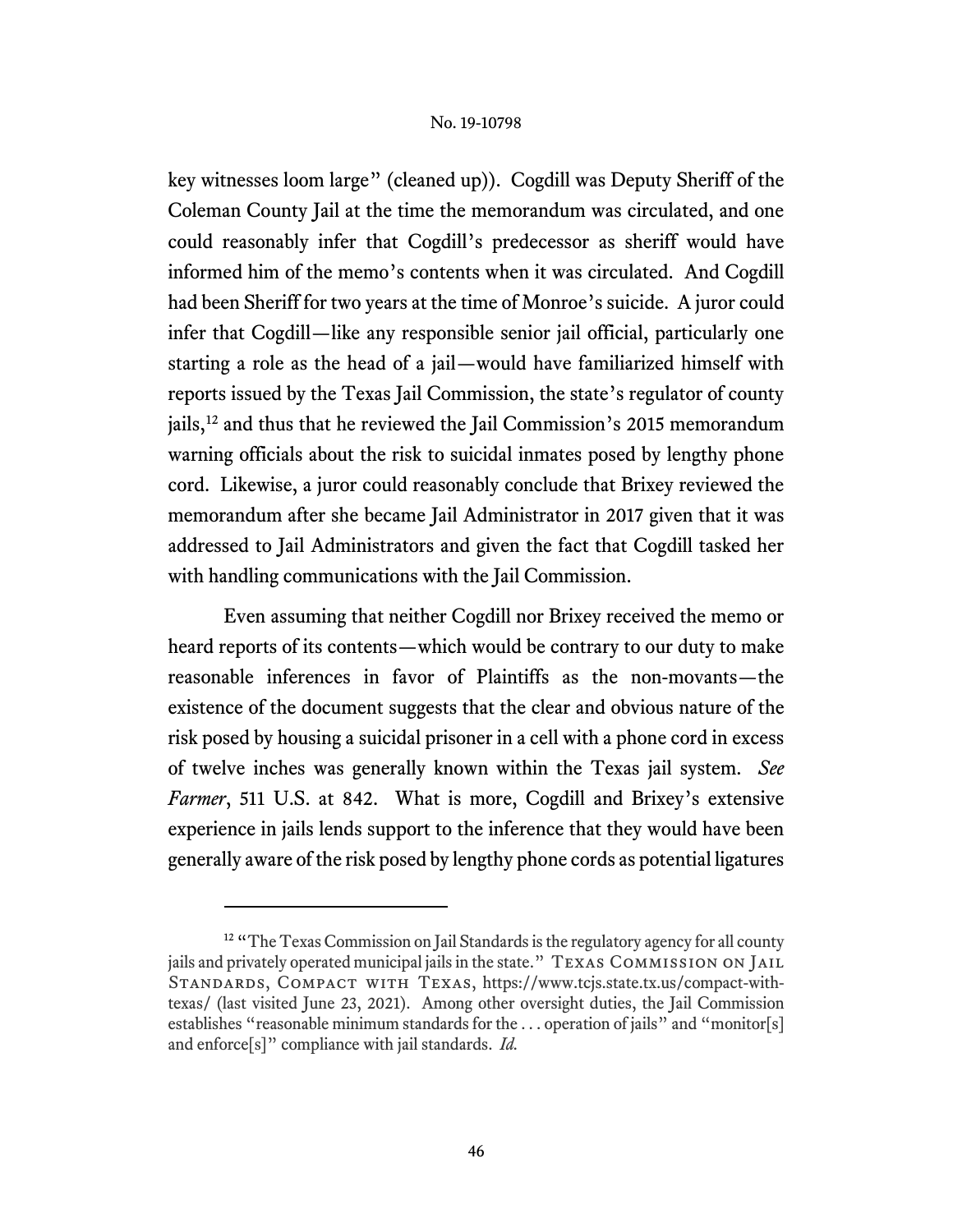to suicidal detainees. Thus, although Cogdill and Brixey did not admit that they were aware of the risk the phone cord presented, a factfinder could disbelieve their denials in light of the substantial circumstantial evidence pointing the other way. *See Deville*, 567 F.3d at 165–166. [13](#page-46-0) And it is not our

Although Cogdill and Brixey's awareness of the danger posed by the phone cord does not bear on whether they knew Monroe was at a risk of harm, their awareness is relevant to the second prong of the deliberate indifference test—whether they effectively disregarded that risk by failing to act or acting in a mannerthey believed to be unreasonable. In this case, Cogdill and Brixey's decision to house Monroe in Cell 3, despite their awareness that the lengthy phone cord in that cell could be used as a suicidal ligature, evidences the inadequacy of their individual responses to Monroe's risk of suicide. And

<span id="page-46-0"></span><sup>&</sup>lt;sup>13</sup> In determining that Cogdill and Brixey were not aware of the risk of the phone cord, the majority purports to rely on *Farmer*'s statement that risks that are "longstanding, pervasive, well-documented, or expressly noted by prison officials in the past" can serve as circumstantial evidence that an official "has been exposed to information concerning the risk and thus 'must have known' about it." Maj. Op. at 15 n.10 (quoting 511 U.S. at 842). First, as explained above, *Farmer* itself and this court's caselaw make clear that the relevant risk of harm in this case is the risk of suicide, not the risk of suicide by a thirty-inch telephone cord. *See Farmer*, 511 U.S. at 843 ("Nor may a prison official escape liability for deliberate indifference by showing that, while he was aware of an obvious, substantial risk to inmate safety, he did not know that the complainant was especially likely to be assaulted by the specific prisoner who eventually committed the assault. The question under the Eighth Amendment is whether prison officials, acting with deliberate indifference, exposed a prisoner to a sufficiently substantial risk of serious damage to his future health, and it does not matter whether the risk comes from a single source or multiple sources, any more than it matters whether a prisoner faces an excessive risk of attack for reasons personal to him or because all prisoners in his situation face such a risk." (cleaned up)); *Hyatt*, 843 F.3d at 179 (explaining that plaintiffs were "not required to demonstrate that [the officer] was aware of the particular means that [the detainee] would ultimately use to hurt himself, only of the substantial risk that he might try to hurt himself"); *Hernandez*, 380 F.3d at 881-82 (5th Cir. 2004) (State-employed social workers "contend that the plaintiffs cannot show that by placing [a foster child] with the [foster family] the social workers had actual knowledge of a specific danger of the particular injury of suffocation.  $\ldots$  [T]his court has never required state officials to be warned of a specific danger. . . . [T]o require state officials to have knowledge of the exact risk of harm, i.e. suffocation, would be inapposite with the Supreme Court's decision in *Farmer*. . . . We need not address the form that such a risk might eventually manifest"). And it is undisputed here that Cogdill and Brixey were aware that Monroe was suicidal, and thus subjectively appreciated that Monroe faced a risk of harm.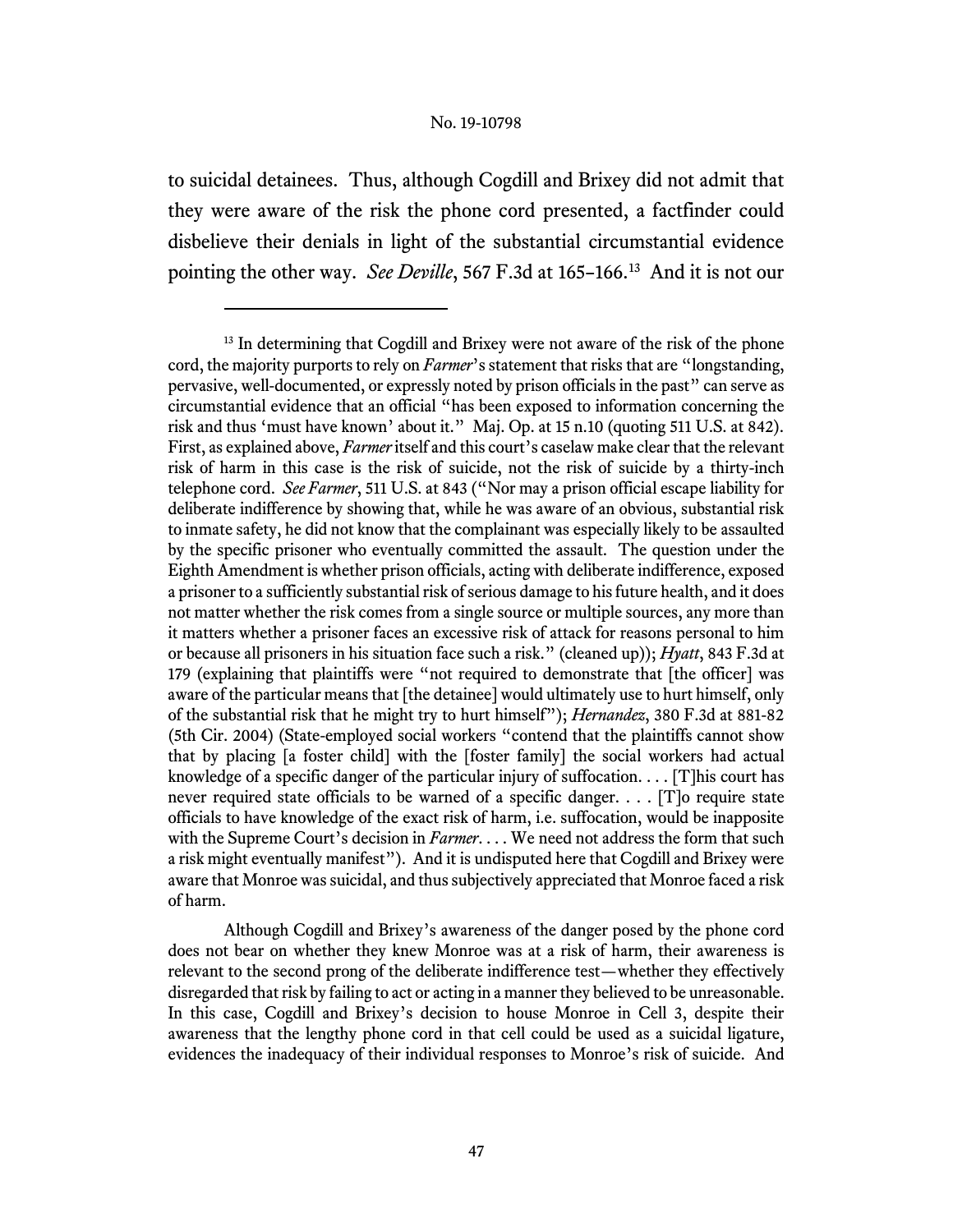province to weigh this competing evidence in reviewing a summary judgment order. *See Schroeder v. Greater New Orleans Fed. Credit Union*, 664 F.3d 1016, 1026 (5th Cir. 2011).

To summarize, Cogdill and Brixey chose to house Monroe, who they knew was a suicide risk, alone in a cell with a thirty-inch long phone cord despite (1) their training, which generally advised against housing suicidal prisoners by themselves; (2) their knowledge that there were other, safer facilities to house Monroe and that they had a duty to relocate him if their jail could not adequately protect Monroe; (3) the risk posed by the lengthy cord, which was both obvious and a specific risk that a jury could infer that the officials were made aware of by the Texas Jail Commission. Considering this evidence in the light most favorable to Plaintiffs and drawing all reasonable inferences in their favor, a juror could conclude that Cogdill and Brixey knew or believed that their response to Monroe's risk of suicide was deficient and therefore possessed a "state of mind more blameworthy than lack of due care." *Hare II*, 74 F.3d at 649 n.5. Put differently, one could conclude that the officers "effectively disregarded" the risk of harm to Monroe. *Jacobs*, 228 F.3d at 395. Plaintiffs have thus raised material questions as to whether

contrary to the majority's contention, the dangers to suicidal inmates from phone cords more than twelve-inches in length—like the cord in Cell 3—were "longstanding" and "well-documented" because two years before Monroe's suicide the Texas Jail Commission expressly warned senior jail officials like Cogdill and Brixey of the risk created by phone cords of over twelve inches in length. Moreover, *Farmer* expressly states that whether a risk was "longstanding, pervasive, or expressly noted" by past officials are merely examples of the types of circumstantial evidence that could support the inference that an official had subjective knowledge of a risk of harm; they are not the exclusive forms of such evidence. 511 U.S. at 842. Rather, "a factfinder may conclude that a prison official knew of a substantial risk from the very fact that the risk was obvious." *Id.* There is no doubt that a lengthy phone cord contained inside a jail cell poses an obvious risk of harm to a suicidal inmate housed in that cell where the inmate had attempted to strangle himself to death just the previous day. Thus, a jury could reasonably find that Cogdill and Brixey were aware of the risk to Monroe created by the thirty-inch phone cord in Cell 3.